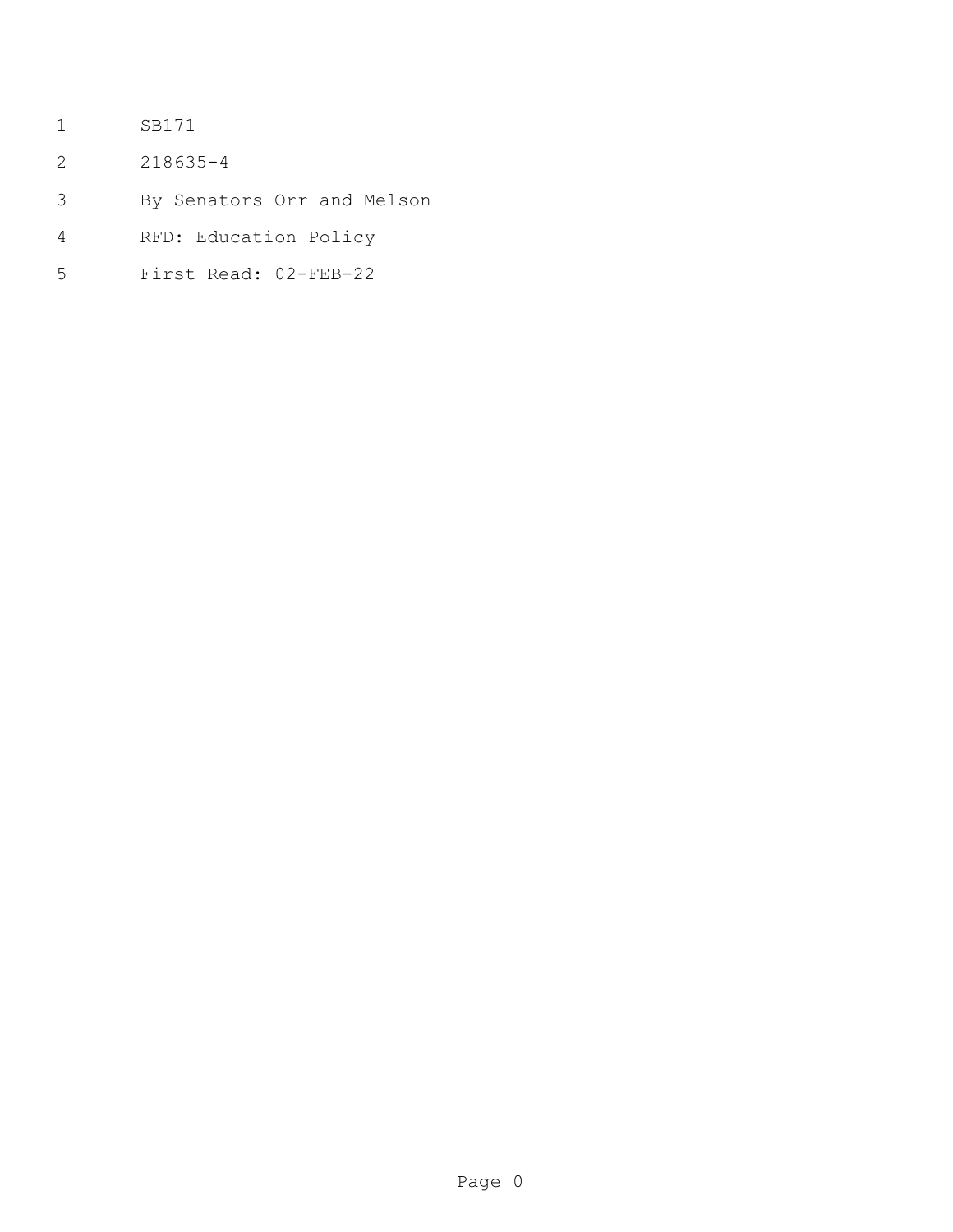SB171 ENROLLED, An Act, Relating to public education; to establish the Alabama Numeracy Act and prohibit the use of the Common Core State Standards in public K-12 schools; to implement steps to improve mathematics proficiency of public school K-5 grade students and ensure that those students are proficient in mathematics at or above grade level by the end of fifth grade by monitoring the progression of each student from one grade to another, in part, by his or her proficiency in mathematics. BE IT ENACTED BY THE LEGISLATURE OF ALABAMA: Section 1. Sections 1 to 19, inclusive, shall be known and may be cited as the Alabama Numeracy Act. Section 2. For the purposes of Sections 1 to 19, inclusive, the following terms shall have the following meanings: (1) ALGEBRAIC REASONING. Recognizing and generalizing about patterns and relationships; representing patterns and relationships by analyzing structures of the patterns; and using mathematical models (concrete, pictorial, and abstract) to represent patterns.

SB171

 (2) AMSTI. The Alabama Mathematics, Science, and Technology Initiative.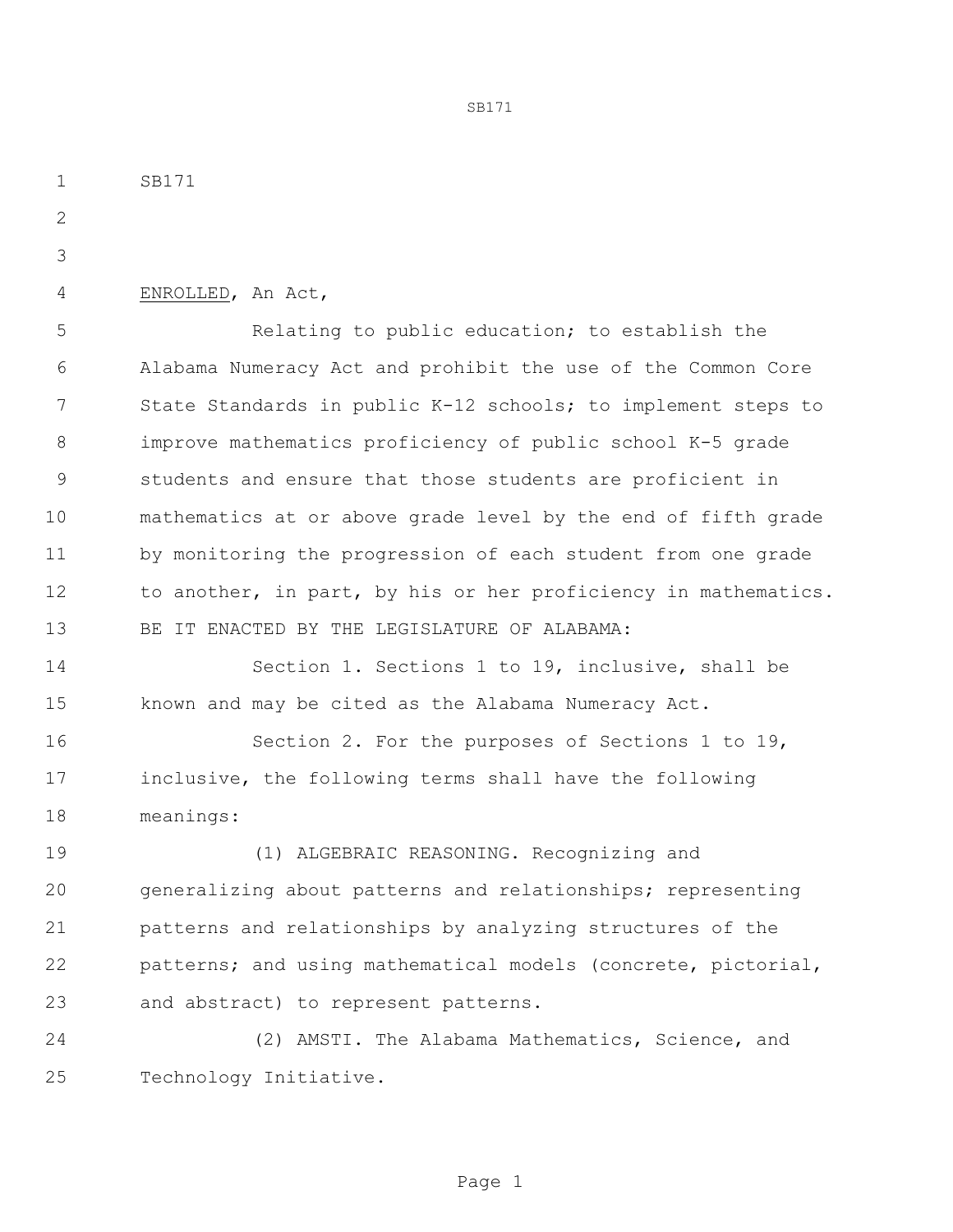(3) CARDINALITY. Understanding that the last number word said when counting tells how many objects have been counted.

 (4) COMPUTATIONAL FLUENCY. Possessing efficient and accurate methods for computing.

 (5) CONCEPTUAL UNDERSTANDING. The ability to reason in settings involving the careful application of concept 8 definitions, relations, or representations of either.

(6) DEPARTMENT. The State Department of Education.

 (7) DYSCALCULIA. A term used to refer to a pattern of learning difficulties characterized by problems processing numerical information, learning arithmetic facts, performing accurate or fluent calculations, difficulties with mathematical reasoning, and difficulties with word reasoning accuracy.

 (8) EARLY NUMERACY SCREENING. Standardized measures that assess a student's fluency in foundational mathematics skills.

 (9) FLUENCY. The ability of students to choose flexibly among methods and strategies to solve contextual and mathematical problems, to understand and explain their approaches, and to produce accurate answers efficiently.

 (10) FULL SUPPORT SCHOOL. The lowest performing elementary schools as measured by mathematics proficiency on the approved state summative assessment.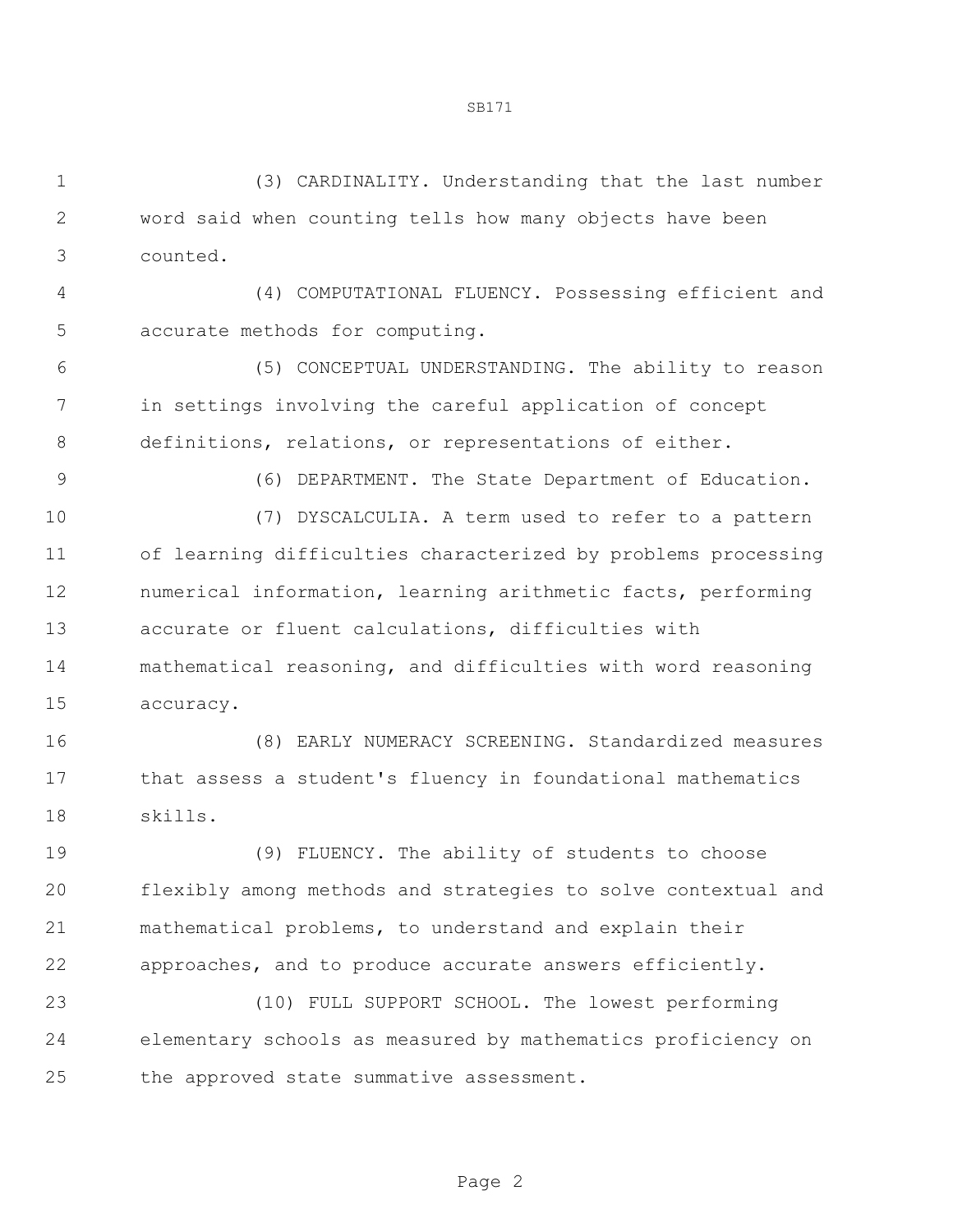| $\mathbf 1$ | (11) K-5 SCHOOL. Any public school in the state                |
|-------------|----------------------------------------------------------------|
| $\sqrt{2}$  | providing instruction in grades kindergarten through fifth, or |
| 3           | any configuration of those grades.                             |
| 4           | (12) LIMITED SUPPORT SCHOOLS. The second lowest                |
| 5           | percent performing elementary schools as measured by           |
| 6           | mathematics proficiency on the state approved summative        |
| 7           | assessment.                                                    |
| 8           | (13) LOCAL BOARD OF EDUCATION. A county or city                |
| $\mathsf 9$ | board of education.                                            |
| 10          | (14) LOCAL EDUCATION AGENCY. A county school system            |
| 11          | or city school system operating public primary and secondary   |
| 12          | schools.                                                       |
| 13          | (15) MENTAL COMPUTATION. The process of working on a           |
| 14          | problem and obtaining the exact or approximate answers         |
| 15          | mentally without reliance on external tools.                   |
| 16          | (16) MULTI-TIERED SYSTEM OF SUPPORT. A tiered system           |
| 17          | of supports that integrates assessment and intervention within |
| 18          | a school-wide, multi-level prevention system to maximize       |
| 19          | student achievement and reduce behavioral problems. A          |
| 20          | multi-tiered system of support promotes systems alignment to   |
| 21          | increase efficiency and effectiveness of resources.            |
| 22          | (17) NUMBER SENSE. The ability to represent numbers            |
| 23          | in multiple ways, numerical magnitude estimation, selecting    |
| 24          | and using benchmarks, such as tens or hundreds, decomposing    |
| 25          | and recomposing number, understanding the effects of           |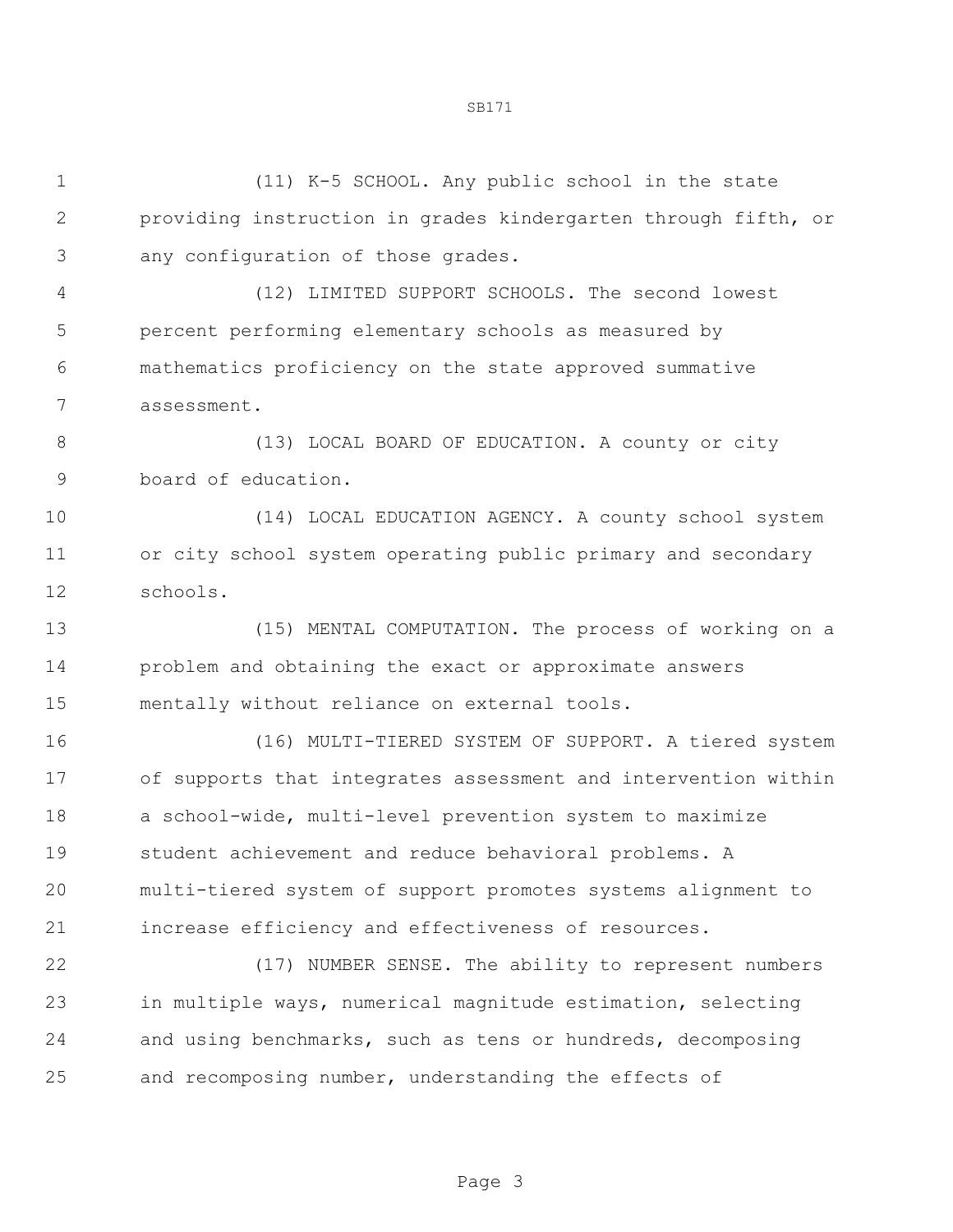operations on number, and performing mental calculation and estimation.

 (18) NUMERACY. The ability to understand and work with numbers.

 (19) PLACE VALUE UNDERSTANDING. The understanding of representations and concepts necessary to successfully process multi-digit numbers.

 (20) PROCEDURAL FLUENCY. The ability to apply procedures accurately, efficiently, and flexibly; to transfer procedures to different problems and contexts; to build or modify procedures from other procedures; and to recognize when one strategy or procedure is more appropriate to apply than another.

 (21) RESPONSE TO INTERVENTION. A process within the system of a multi-tiered system of support framework. Response to intervention is part of the data-based decision-making process within progress monitoring where team members review data to determine how students are responding to the interventions in place.

 (22) SPATIAL REASONING. The capacity to mentally generate, transform, and rotate a visual image and thus understand and recall spatial relationships between objects.

 (23) STEM. Science, technology, engineering, and mathematics.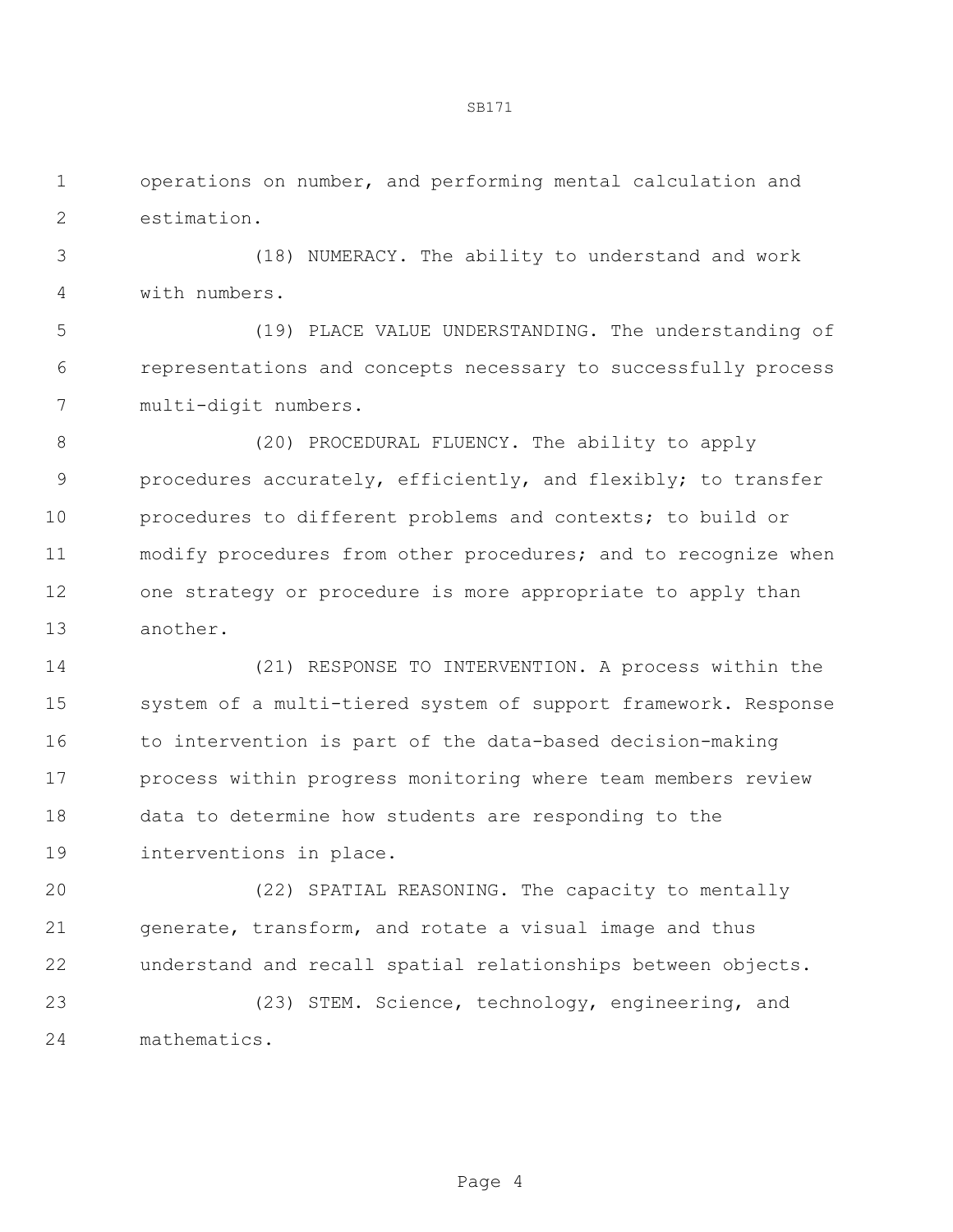(24) SUBITIZING. Quickly recognizing and naming how many objects are in a small group without counting.

 Section 3. (a) Within 90 days following the effective date of this act, the State Superintendent of Education shall convene an Elementary Mathematics Task Force to provide the State Superintendent of Education and the State Board of Education with vetted and approved recommendations for high quality, evidence-based comprehensive mathematics curricula for core instruction and mathematics intervention programs or curricula, or both; a state continuum of educator development for approved professional learning focusing on foundational mathematics content knowledge including, but not 13 limited to, improving number sense, spatial skills, algebraic reasoning, and mental computations for all full support and limited support schools; and an annual list of vetted and approved assessment systems which are valid and reliable mathematics screening, diagnostic, and formative assessment systems for selection and use by local education agencies.

 (b) The membership of the Elementary Mathematics Task Force shall include all of the following:

(1) The State Superintendent of Education.

 (2) The Director of the Office of Mathematics Improvement.

 (3) Two actively serving public K-2 teachers, with experience in implementing evidence-based mathematics teaching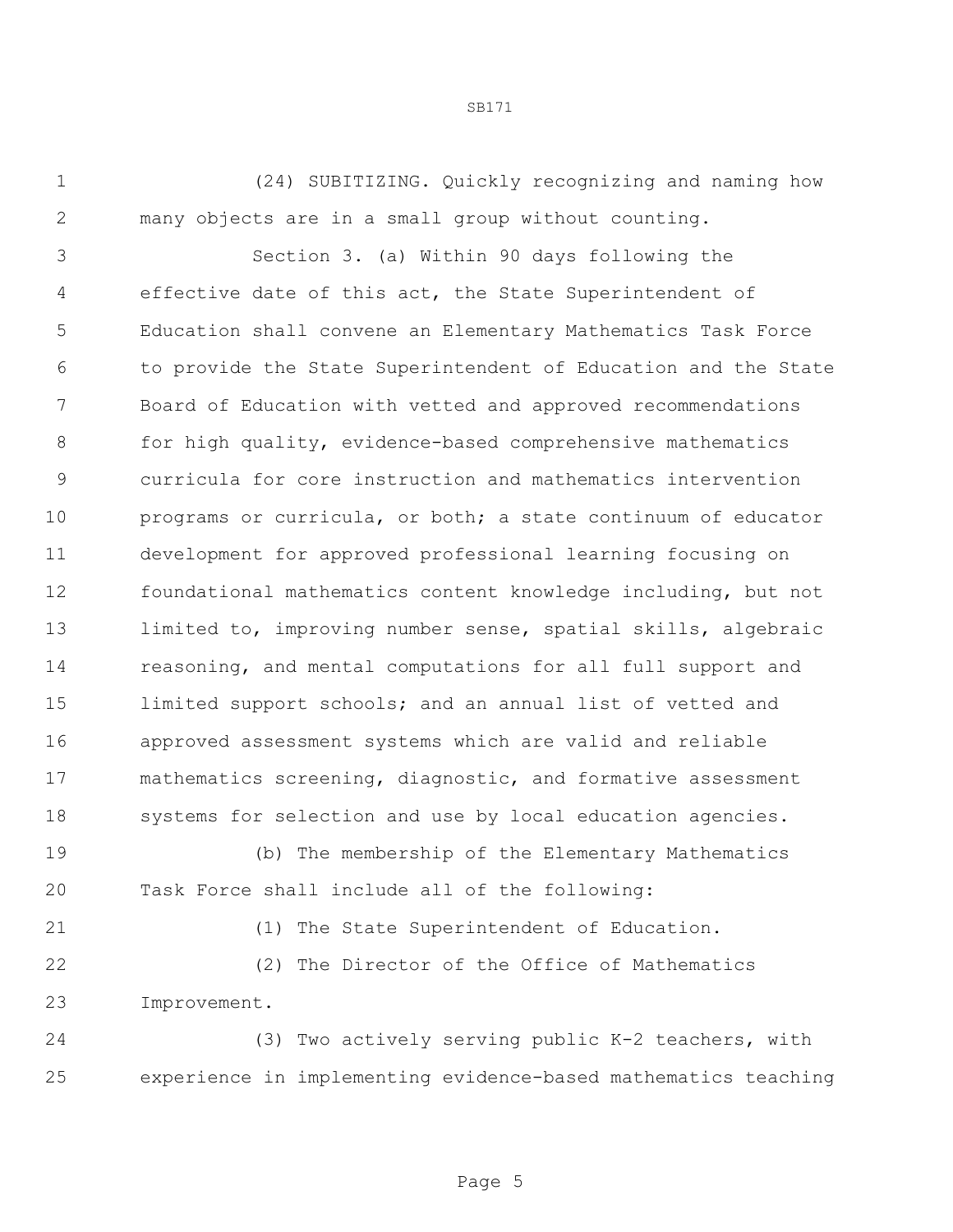practices, appointed by the Executive Director of the Alabama Education Association.

 (4) Two actively serving public 3-5 teachers, with experience in implementing evidence-based mathematics teaching practices, appointed by the Alabama Council of Teachers of Mathematics.

 (5) One actively serving public K-5 special education teacher, with experience implementing evidence-based mathematics teaching practices, appointed by the State Superintendent of Education.

 (6) One actively serving elementary AMSTI mathematics specialist, with experience supporting 13 school-based mathematics coaches, appointed by the Alabama STEM Council.

 (7) One actively serving elementary school-based mathematics coach, with experience in facilitating professional development, appointed by the Alabama Council of Teachers of Mathematics.

 (8) Two actively serving public elementary school principals, with experience supporting mathematics coaching, appointed by the Council for Leaders in Alabama Schools.

 (9) One actively serving instructor employed by a public institution of higher education, with experience teaching elementary mathematics methods, appointed by the Alabama Commission on Higher Education.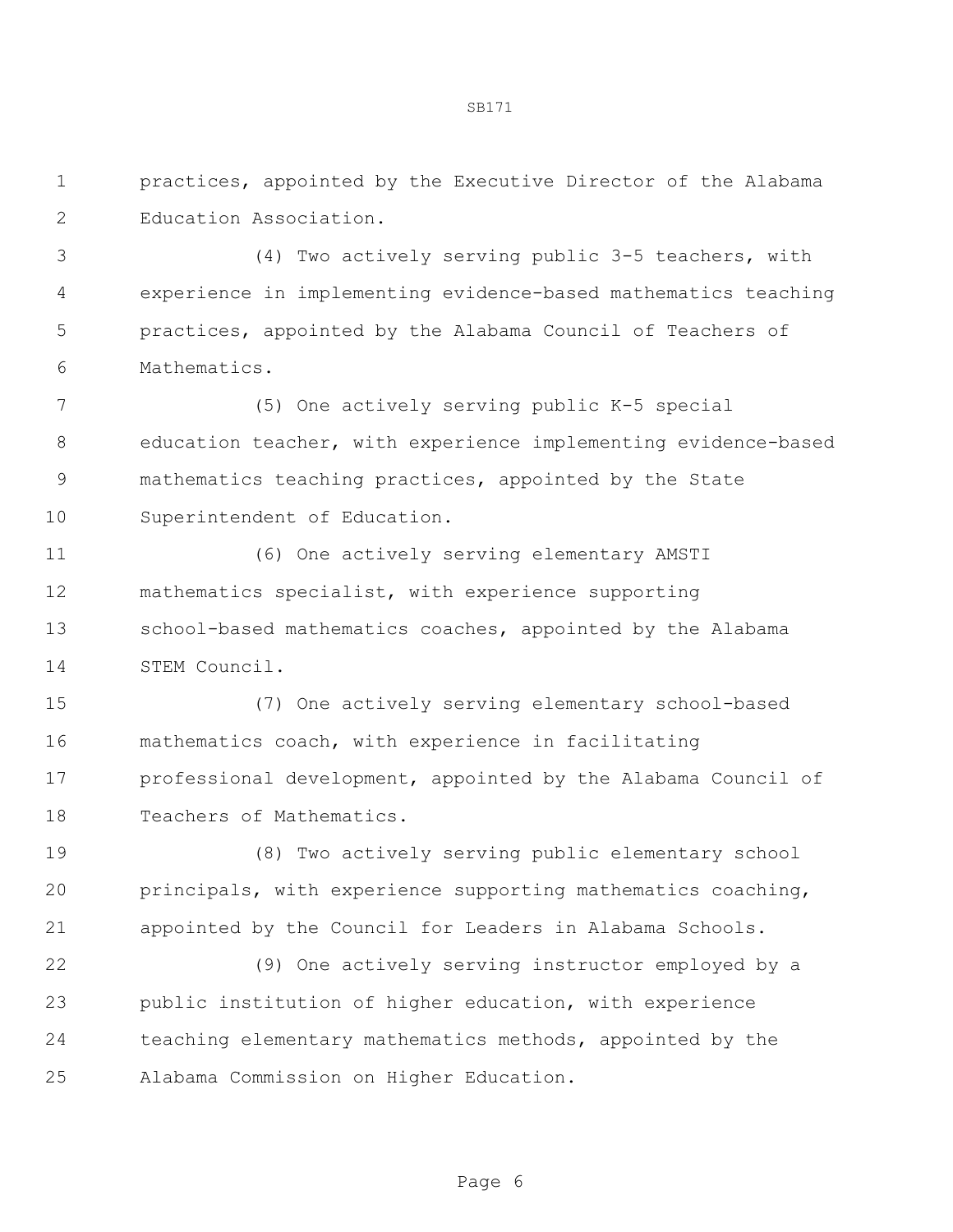(10) One actively serving local superintendent of education, with experience supporting schools with mathematics coaches, appointed by the School Superintendents of Alabama.

 (11) One actively serving local board of education member, appointed by the Alabama Association of School Boards.

 (12) One actively serving AMSTI Director or assistant director, with experience teaching and supporting 8 grades K-5 mathematics, appointed by the State Superintendent of Education.

 (13) One member of business and industry, with experience in employing individuals in occupations that are STEM focused and in demand, appointed by the Governor.

 (14) Three additional members, appointed by the Governor.

 (c) Members appointed to the Elementary Mathematics Task Force pursuant to subdivisions (3) through (8) of subsection (b) shall serve an initial term of one year and may be reappointed to serve one additional two-year term. Members appointed to the Elementary Mathematics Task Force pursuant to subdivisions (9) through (14) of subsection (b) shall serve an initial term of two years and may be reappointed to serve one additional two-year term. Thereafter, each member of the Elementary Mathematics Task Force shall be appointed to serve a two-year term and may be reappointed to serve one additional two-year term. All appointing authorities shall coordinate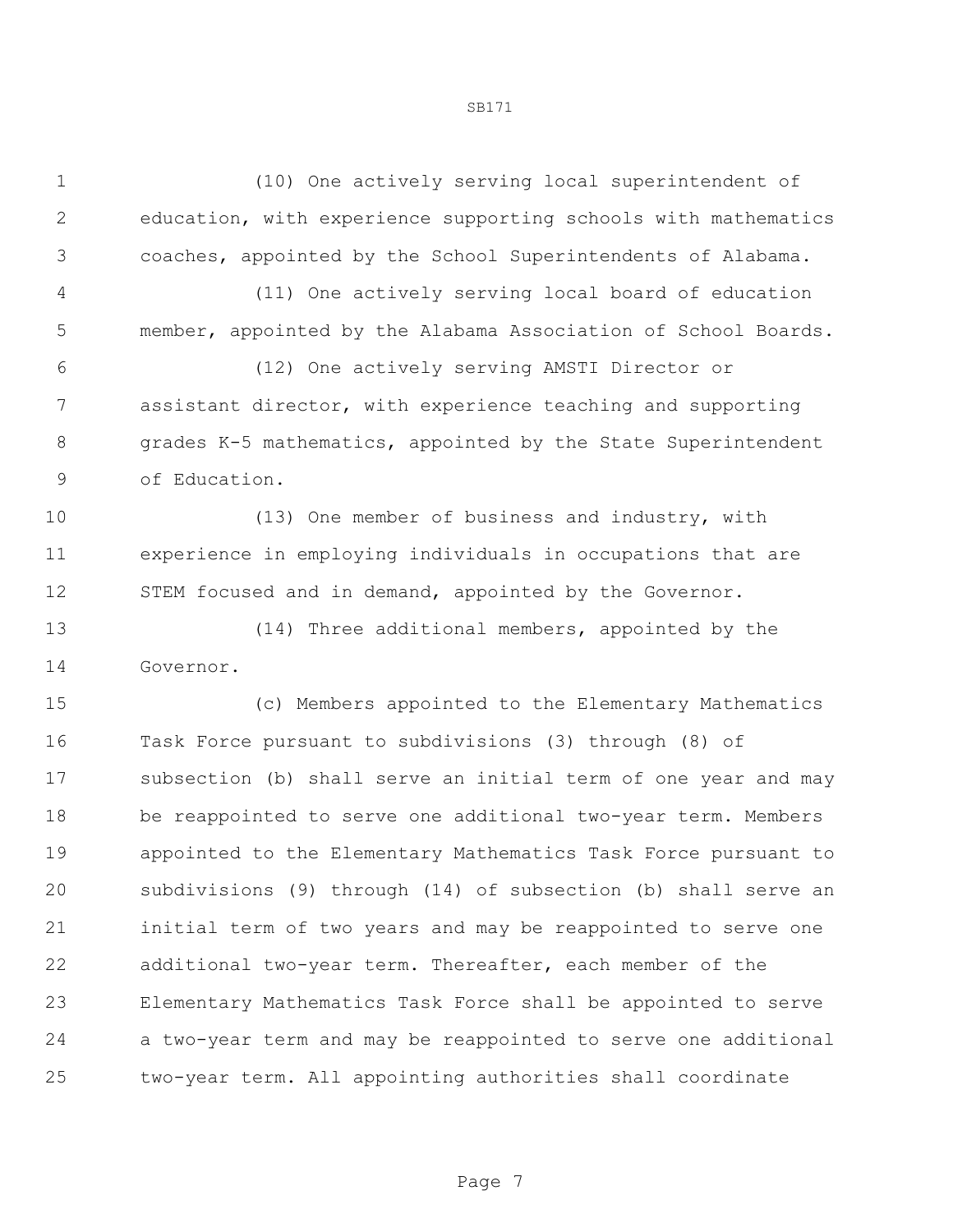their appointments to ensure the Elementary Mathematics Task Force membership is inclusive and reflects the racial, gender, geographic, urban, rural, and economic diversity of the state. The appointing authorities shall fill vacancies by appointment for the unexpired terms according to the process outlined in this section.

 (d) The members of the Elementary Mathematics Task Force shall be reimbursed through the department for expenses incurred in the performance of their duties for the Elementary Mathematics Task Force in the same manner and at the same rate as is provided for state employees. Subject to appropriations, nothing herein shall limit payment for their service.

 (1) The Director of the Office of Mathematics Improvement shall serve as chair, and a vice chair shall be elected by the membership of the Elementary Mathematics Task Force. If the position of director is vacant, the vice chair shall serve as chair until the State Superintendent of Education appoints a new director.

 (2) The Elementary Mathematics Task Force shall meet at least four times a year. The Elementary Mathematics Task Force shall set meeting dates and times, set agendas, vote, and develop recommendations for the State Board of Education in collaboration with the department, through the Office of Mathematics Improvement. A majority of the members of the Elementary Mathematics Task Force shall constitute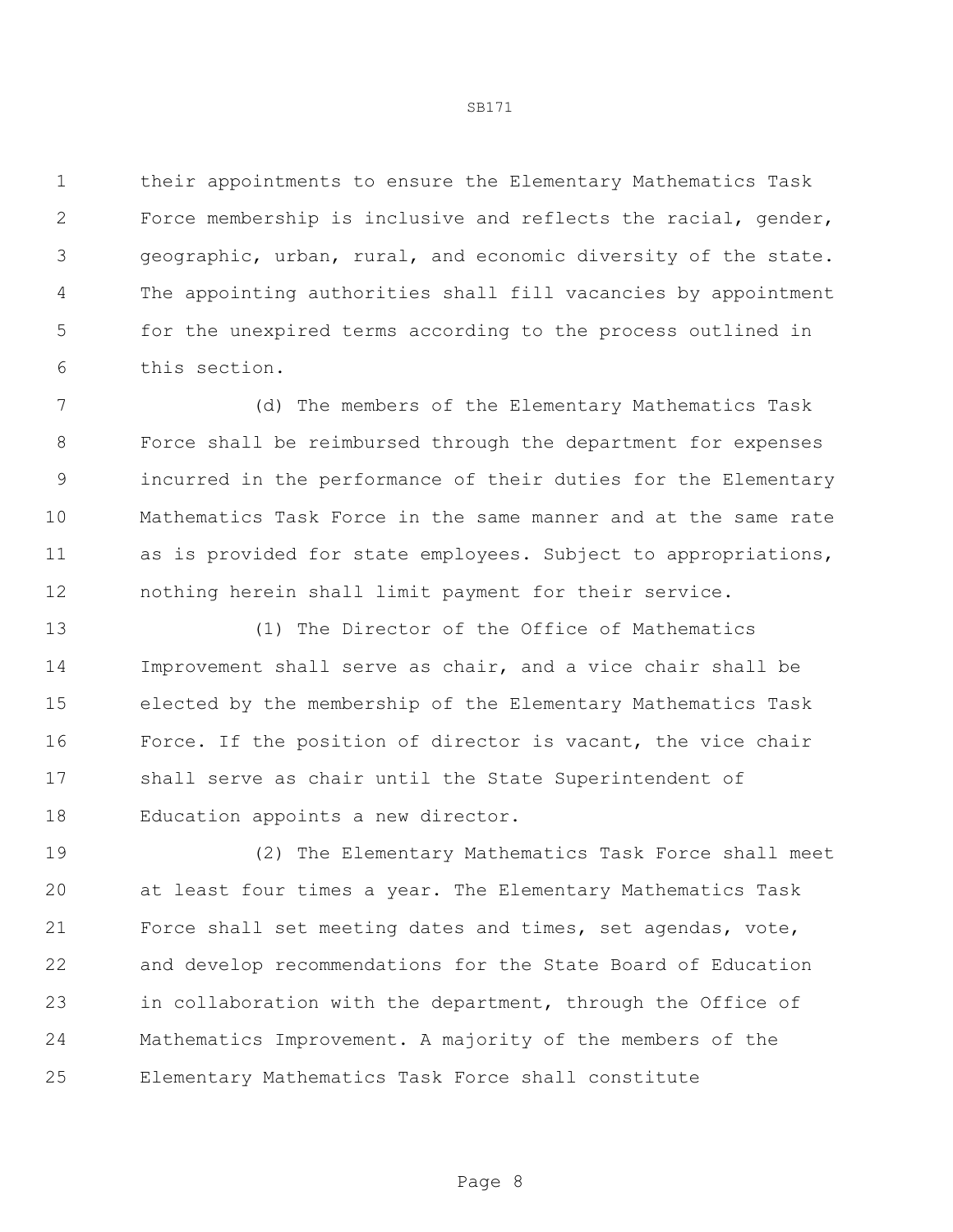| $\mathbf 1$ | a quorum for the transaction of business. Should a quorum not  |
|-------------|----------------------------------------------------------------|
| 2           | be present on the day appointed for any meeting, those present |
| 3           | may adjourn from day to day until a quorum is established.     |
| 4           | (e) Each approved assessment system for grades K-5             |
| 5           | shall measure, at a minimum, all of the following:             |
| 6           | (1) Number sequence.                                           |
| 7           | (2) One-to-one correspondence.                                 |
| 8           | (3) Cardinality.                                               |
| 9           | (4) Oral and written names for numbers based on                |
| 10          | grade level standards.                                         |
| 11          | (5) Subitizing.                                                |
| 12          | (6) Number relationships.                                      |
| 13          | (7) Addition, subtraction, multiplication, and                 |
| 14          | division in word problems with a variety of problem types and  |
| 15          | structures based on grade level standards.                     |
| 16          | (8) Connecting addition, subtraction,                          |
| 17          | multiplication, and division to place value based on grade     |
| 18          | level standards.                                               |
| 19          | (9) Computational fluency with whole numbers,                  |
| 20          | fractions, and decimals based on grade level standards.        |
| 21          | (10) Spatial reasoning based on grade level                    |
| 22          | standards.                                                     |
| 23          | In determining which assessment systems to<br>(f)              |
| 24          | recommend for use by local education agencies, the Elementary  |
| 25          | Mathematics Task Force, in collaboration with the department,  |
|             |                                                                |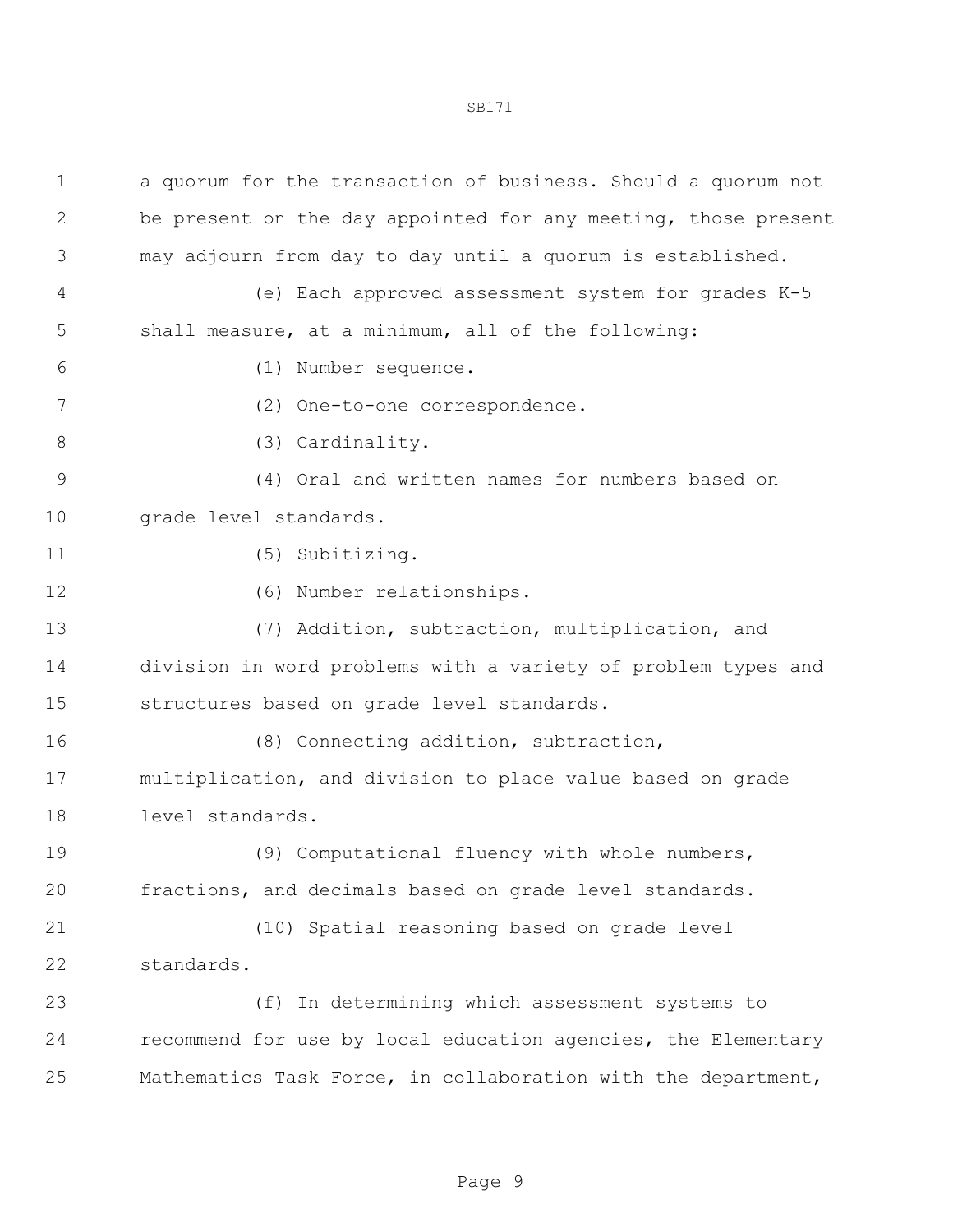through the Office of Mathematics Improvement, at a minimum, shall also consider all of the following factors:

 (1) The time required to conduct each assessment with the intention of minimizing the impact on instructional time.

 (2) The level of integration of assessment results with instructional support for educators and students.

 (3) The time lines in reporting assessment results for educators, administrators, and parents.

 (4) The ability of the formative assessment system 11 to produce automatic reports for teachers, administrators, and parents as required in Section 6.

 Section 4. (a) There is created in the department an Office of Mathematics Improvement, that shall be formed no later than 90 days after the effective date of this act. The State Superintendent of Education shall appoint a Director of the Office of Mathematics Improvement whose exclusive focus is K-5 mathematics. The director shall have experience in administrative duties, as an elementary mathematics specialist or coach, and in teaching mathematics in a public elementary school. In addition to necessary state level staff, each AMSTI region of the state shall have at least one Office of Mathematics Improvement regional coordinator, or more based on the needs of the full support and limited support schools in the region, as determined by the Director of the Office of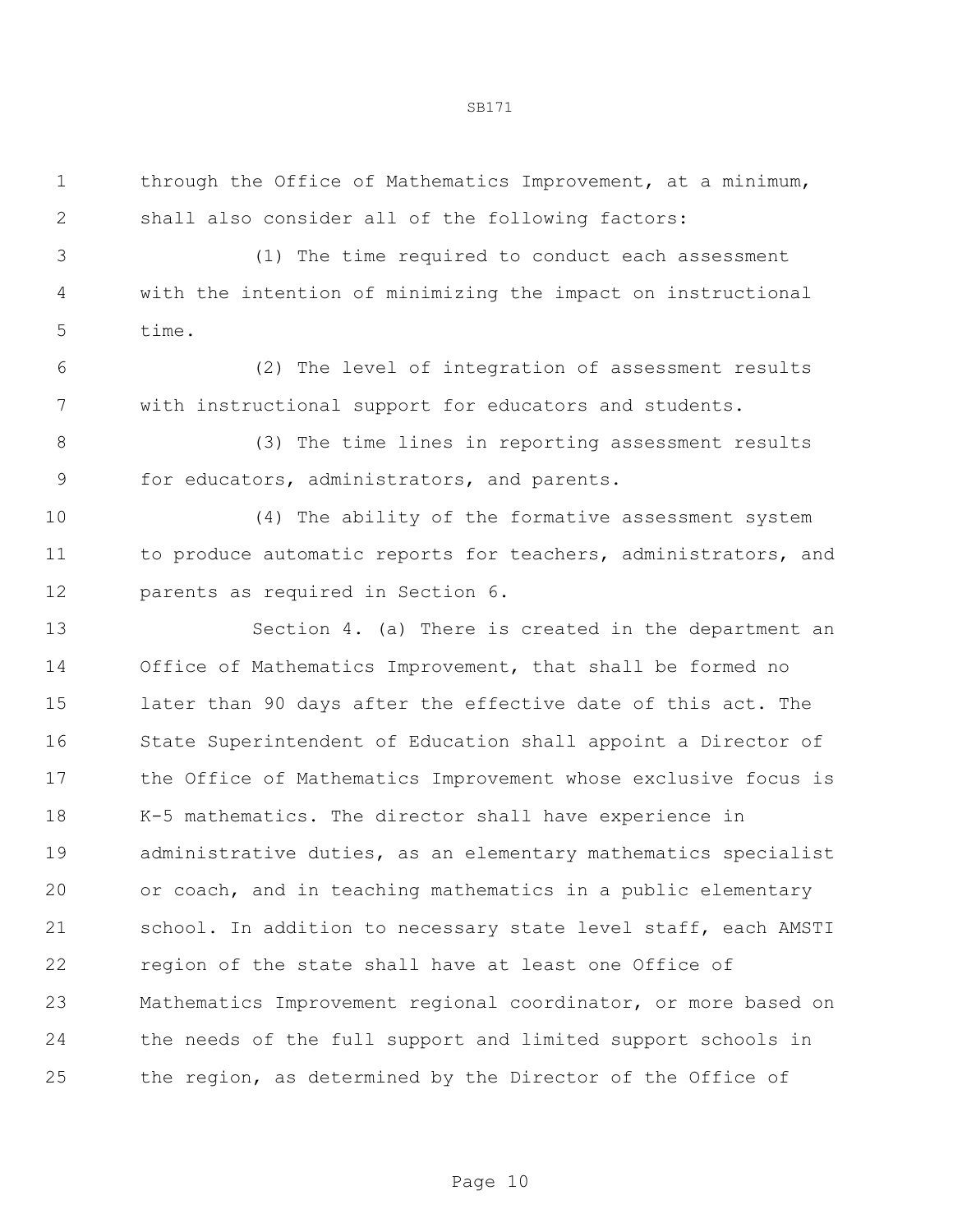Mathematics Improvement. Each regional coordinator shall have experience in training, supporting, coaching, and teaching K-5 mathematics in elementary public schools focused on mathematics data analysis and mathematics improvement. No employee of the Office of Mathematics Improvement shall be subject to the state Merit System.

 (b) The Director of the Office of Mathematics Improvement, in collaboration with the Elementary Mathematics Task Force, shall do all of the following:

 (1) Determine the scope and pace of scaling mathematics coaches as provided in Section 7.

 (2) Monitor the implementation of intensive professional development on foundational mathematics content knowledge, as recommended by the Elementary Mathematics Task Force, for all full support and limited support schools.

 (3) Monitor the implementation of screener assessments, diagnostic assessments, and formative assessments 18 for grades K-5 to identify students in need of support for key numeracy concepts. Implementation shall begin with the 2023-2024 school year.

 (4) Recommend training and support for educators for the effective implementation and interpretation of diagnostic tools. The diagnostic tool shall be used with students who have been identified as struggling in mathematics based on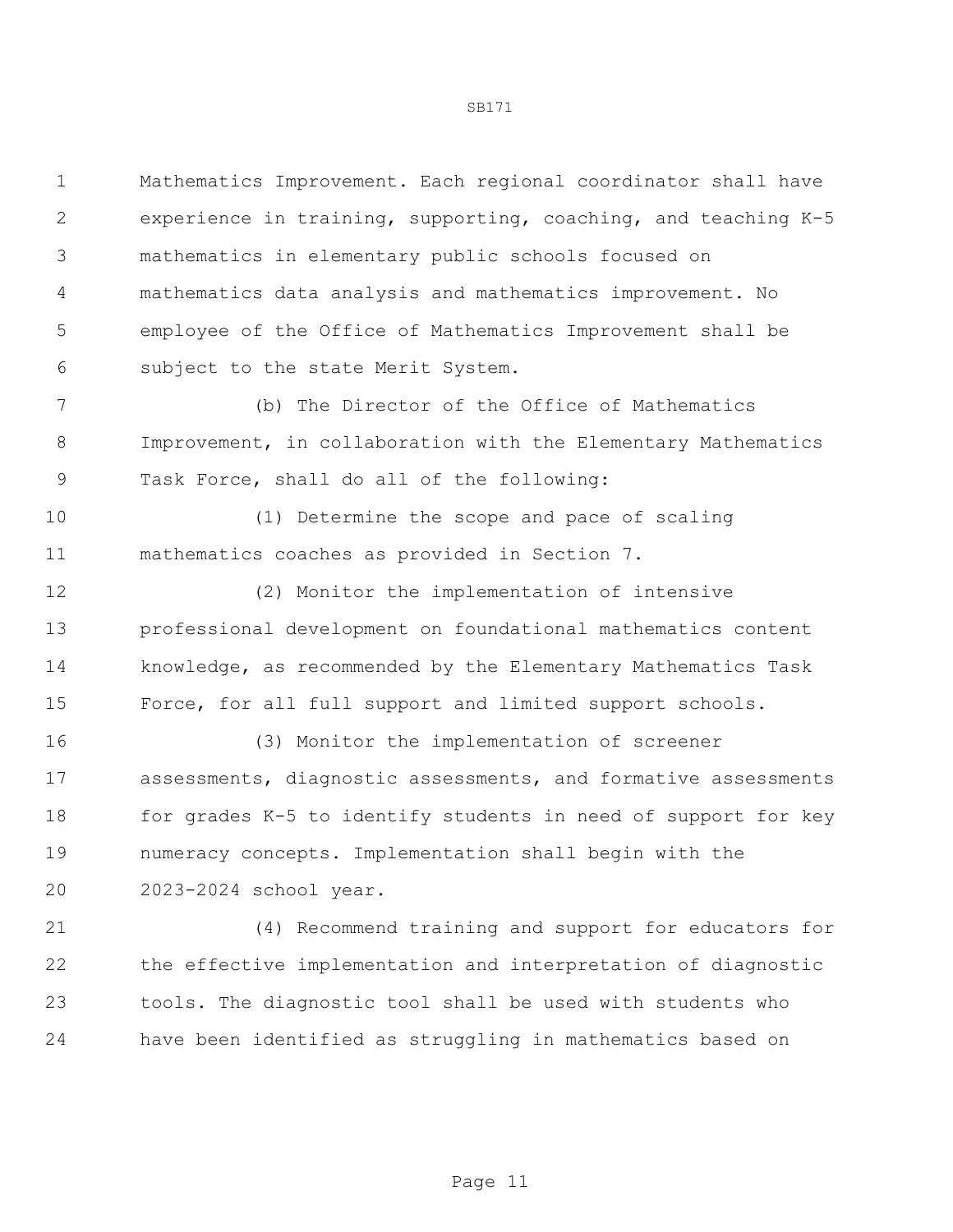screeners, diagnostic assessments, benchmark assessments, teacher observation, or any combination of the forgoing.

 (5) Designate a team of educators to explore the connection between difficulties with number sense and dyscalculia, as well as possible effective screeners.

 (6) Commit necessary resources to understanding the needs of students struggling with number sense or dyscalculia, or both, before implementing instructional practices or assessments that could adversely affect student learning.

 (7) Monitor AMSTI mathematics specialist support in all full support and limited support schools.

 (8) Monitor the implementation and progress of the Alabama Summer Mathematics Achievement Program in full support schools.

 (9) Recommend changes and improvements to AMSTI, any professional learning providers, and local education agencies based on data collected and analyzed by the Office of Mathematics Improvement.

 (10) Participate in the development of the Alabama Instructional Leadership framework, the State Academic Intervention framework, and the Turnaround Leadership Academy.

 (c) Each Office of Mathematics Improvement regional coordinator shall have experience as a K-5 mathematics specialist or coach and experience teaching K-5 mathematics in a public school.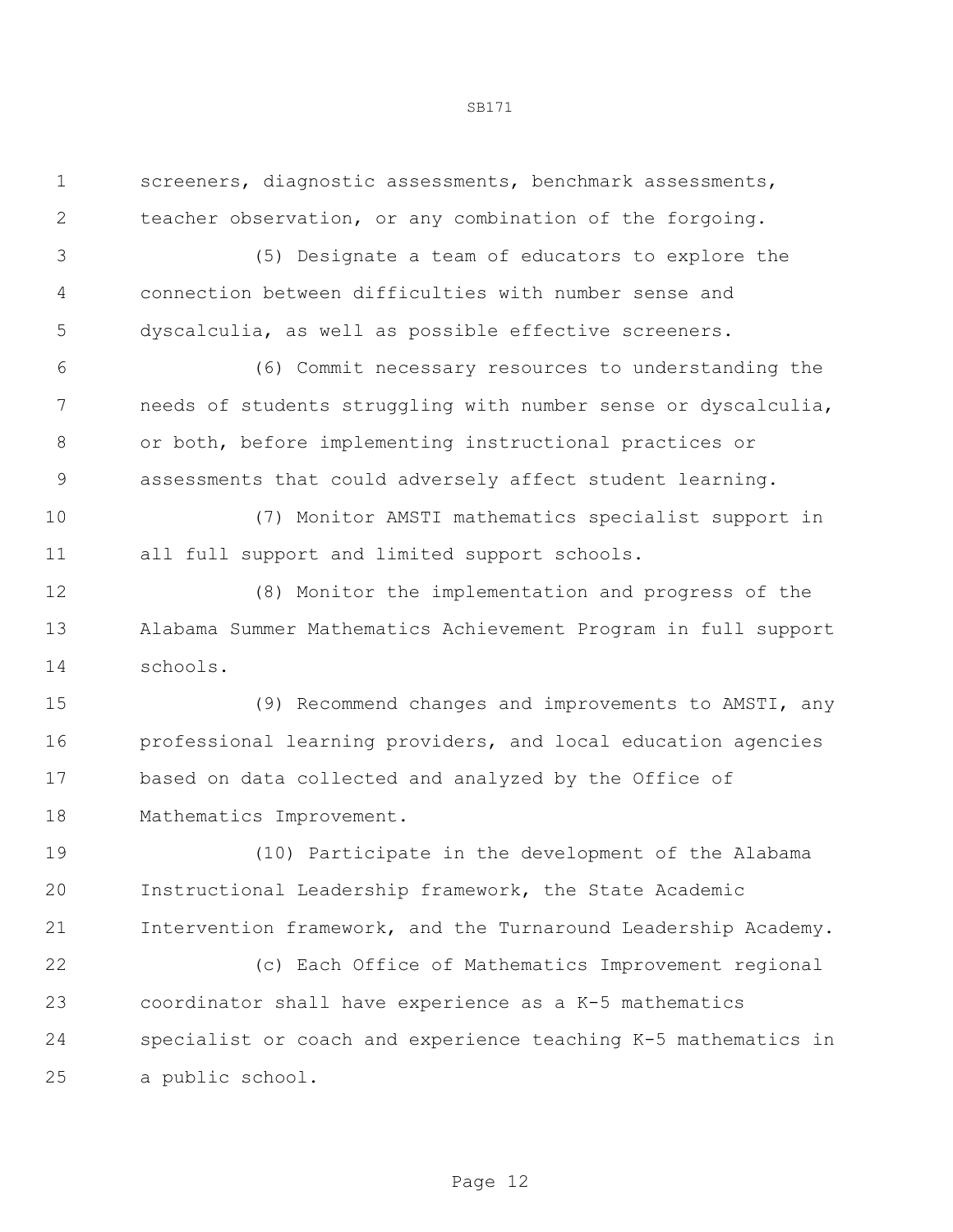(d) Office of Mathematics Improvement regional coordinators, with the oversight of the director, shall perform all of the following duties in full support and limited support schools: (1) Support and monitor the implementation of comprehensive mathematics curricula for core instruction and intervention programs or curricula, or both, approved by the Elementary Mathematics Task Force. (2) Support and monitor the implementation of a multi-tiered system of support, including response to intervention to monitor progress of struggling students, continually evaluate the effectiveness of instruction, and make more informed instructional decisions. (3) Support and monitor the implementation of the intensive professional development series on foundational mathematics content knowledge. (4) Support the Director of the Office of Mathematics Improvement in monitoring the implementation of approved formative assessments, screening assessments, and diagnostic assessments recommended by the Elementary Mathematics Task Force. (5) Monitor and evaluate data collected from AMSTI

 and local education agencies to ensure coaching aligns with school needs and make recommendations for improvement to the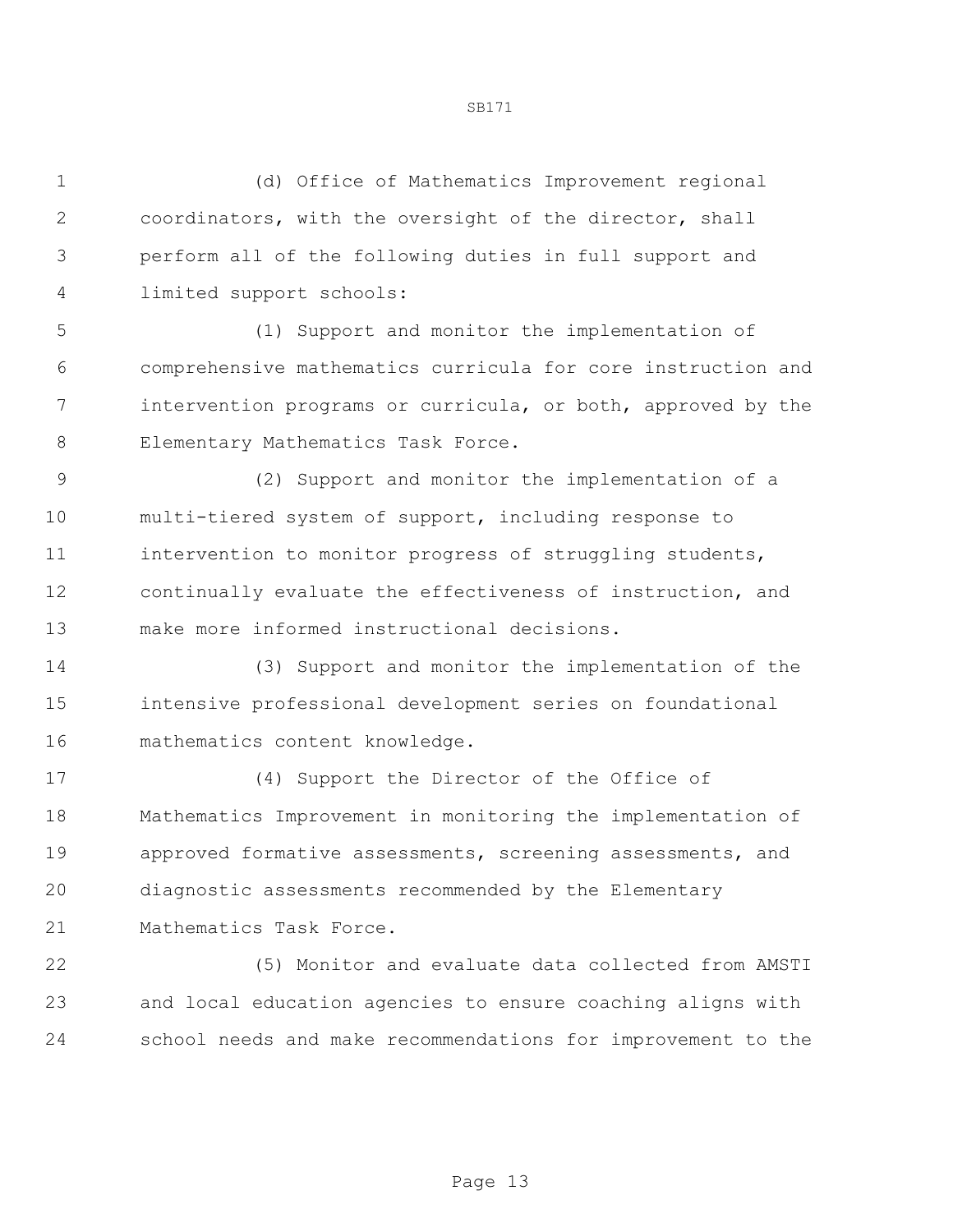mathematics coaches as needed to increase student achievement, collaboration, and support.

 (6) Monitor the implementation and progress of the Alabama Summer Mathematics Achievement Program in full support schools.

 Section 5. (a) Each K-5 teacher who is providing instruction in mathematics, with the full support of his or her principal, shall do all of the following:

 (1) Dedicate an average minimum of 60 minutes per day for Tier 1 mathematics instruction, for a minimum of 164 instructional hours per year.

 (2) Use approved comprehensive mathematics curricula for core instruction recommended by the Elementary Mathematics Task Force, in addition to high quality print and online resources to carefully plan units and lessons based on the grade-level mathematics content standards.

 (3) Build fluency with procedures on a foundation of conceptual understanding, strategic reasoning, and problem solving over time.

 (4) Provide students access to tools, including any available technology, that support mathematical thinking.

 (5) Provide a learning environment that promotes student reasoning, student discourse, and student questioning and critiquing the reasoning of their peers.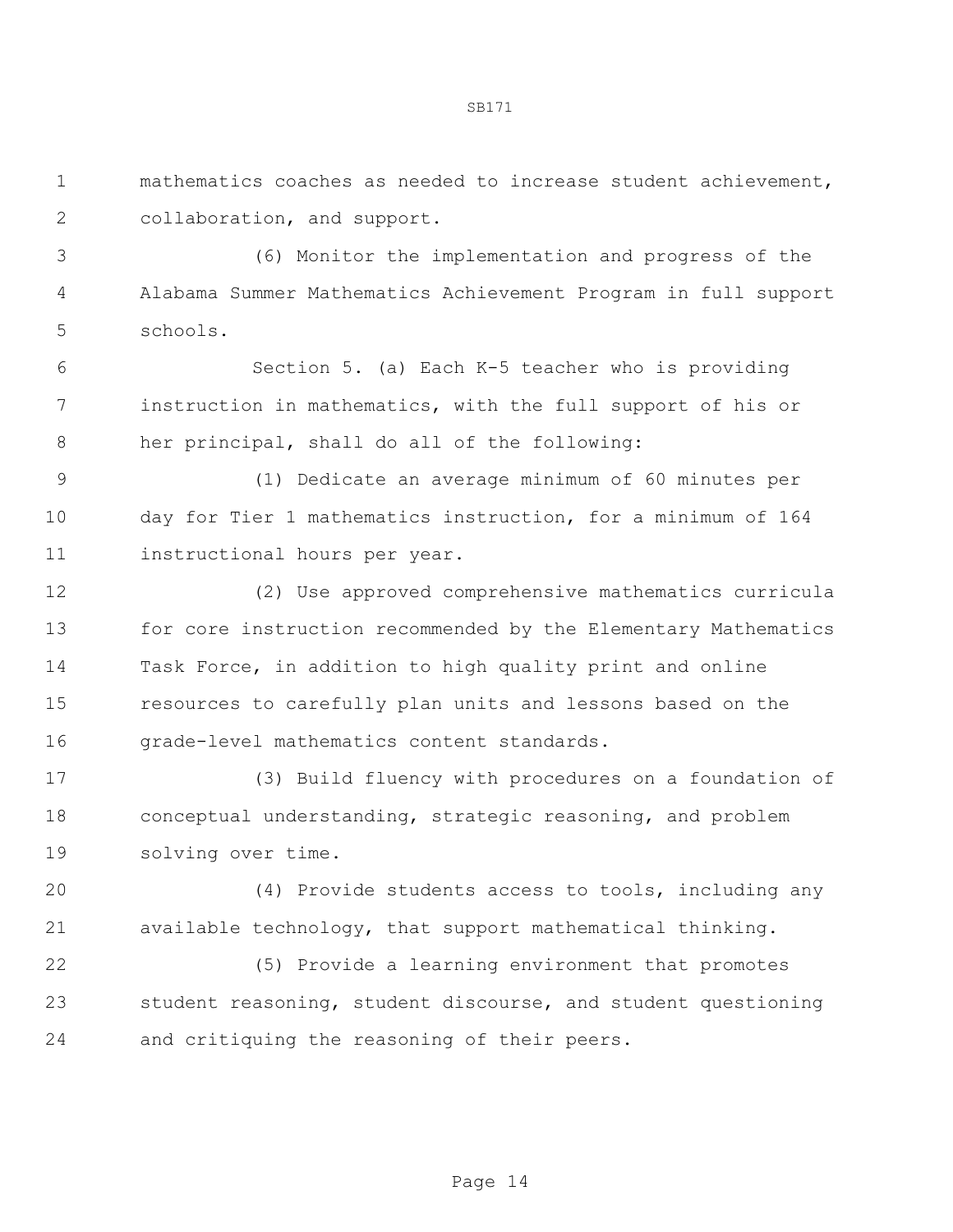(6) Consistently implement the evidence-based mathematics teaching practices as recommended by the Elementary Mathematics Task Force. (7) Gather evidence of student understanding to inform the planning of next instructional steps. (8) Provide students with descriptive and timely feedback on assessments to include strengths, weaknesses, and next steps for progress toward learning targets. (b) An elementary school teacher should not engage in any practice that minimizes sense making and understanding of mathematics concepts. Section 6. (a)(1) A kindergarten student or incoming grades 1-5 student identified with a mathematics deficiency, or who demonstrates the signs of dyscalculia, shall be provided intensive mathematics interventions recommended by the Elementary Mathematics Task Force to address his or her specific mathematics deficiency. Intensive interventions should be a part of the multi-tiered system of support of a school. A K-5 student who exhibits a mathematics deficiency based on an approved screener assessment, diagnostic assessment, benchmark assessment, or classroom formative assessment shall receive immediate mathematics intervention.

 (2) The mathematics teacher of the student receiving mathematics intervention shall prepare reports that coincide with grading periods and a comprehensive end of year report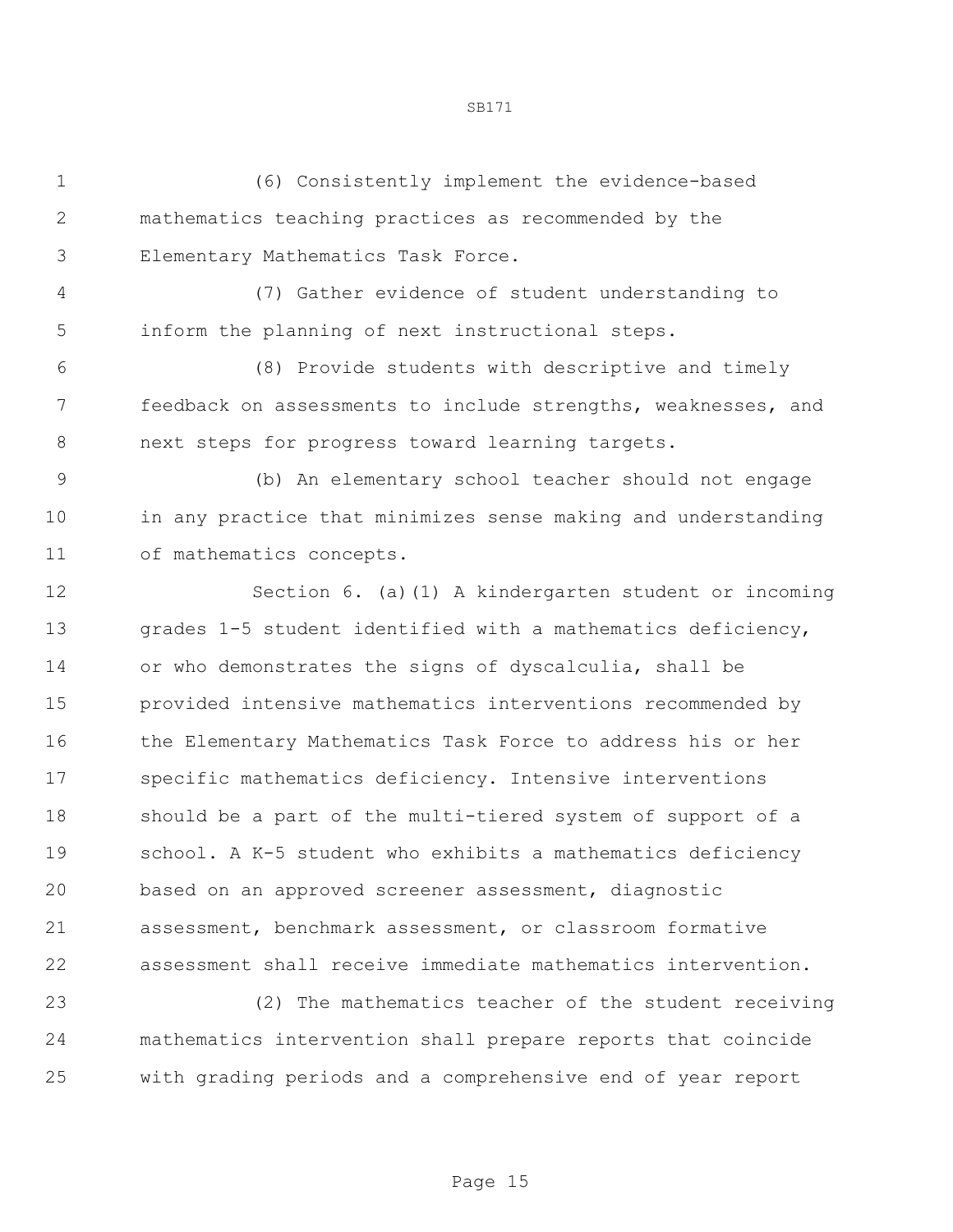| detailing any mathematics intervention provided. Reports shall |
|----------------------------------------------------------------|
| be provided to the parent or legal quardian of the student,    |
| and his or her mathematics teacher for the immediately         |
| succeeding school year, and shall include all of the           |
|                                                                |
|                                                                |
| b. The name of the teacher providing the                       |
|                                                                |
| c. Mathematics deficiencies identified from a                  |
| screener, diagnostic, or formative assessment, or any of them. |
|                                                                |
| e. Mathematics strengths of the student.                       |
| (3) The information provided to the parent or legal            |
| guardian of a student, pursuant to subdivision (2), details    |
| the strengths, deficiencies, and progress of the student. A    |
| report from a screener, diagnostic, or formative assessment    |
| that includes all the information listed in subdivision (2)    |
| may be provided to the parent or legal guardian in lieu of a   |
|                                                                |
| (b) Each local education agency shall provide                  |
| mathematics intervention services for grades K-5 students      |
| identified with mathematics deficiencies. Those services shall |
| include, but not be limited to, any of the following:          |
|                                                                |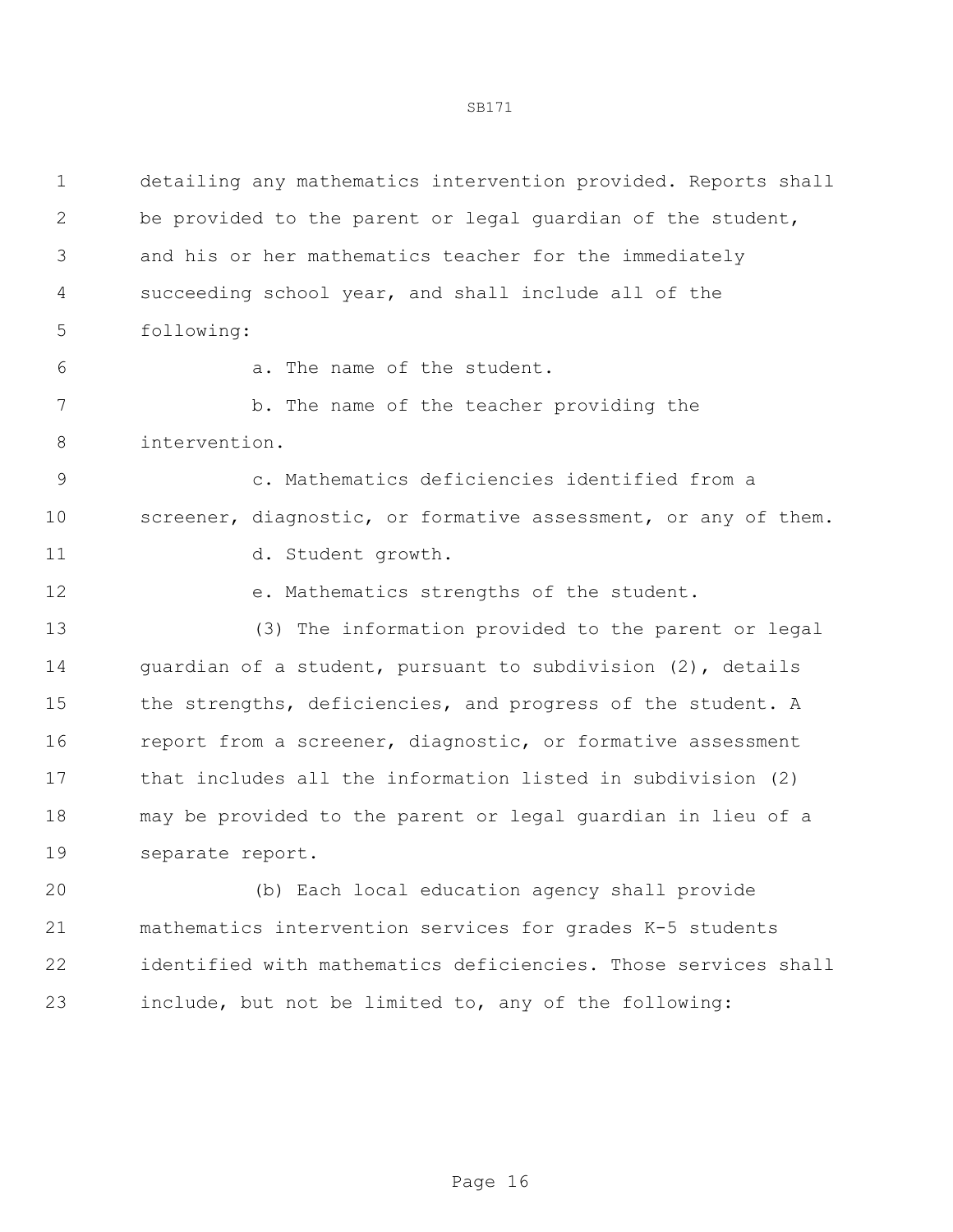(1) Working with an effective or highly effective teacher of mathematics, as demonstrated by student mathematics performance data and teacher performance evaluations.

 (2) Effective instructional strategies to accelerate student progress provided by a highly qualified teacher who has training and experience in the implementation of teaching mathematics through problem solving; providing an environment 8 for students to make sense of cognitively demanding tasks; providing justifications for strategies and solutions; making connections with the mathematics; and receiving feedback about mathematics ideas.

 (3) Mathematics intervention services and supports to improve any identified area of mathematics deficiency including, but not limited to, any of the following:

 a. Additional instructional time devoted to evidence-based mathematics instruction and interventions recommended by the Elementary Mathematics Task Force, including engaging, high quality, and rigorous supplemental sessions.

 b. Providing daily targeted small group mathematics intervention based on student needs.

 c. Providing supplemental, evidence-based mathematics interventions before or after school, or both, delivered by a highly qualified teacher of mathematics or trained tutor.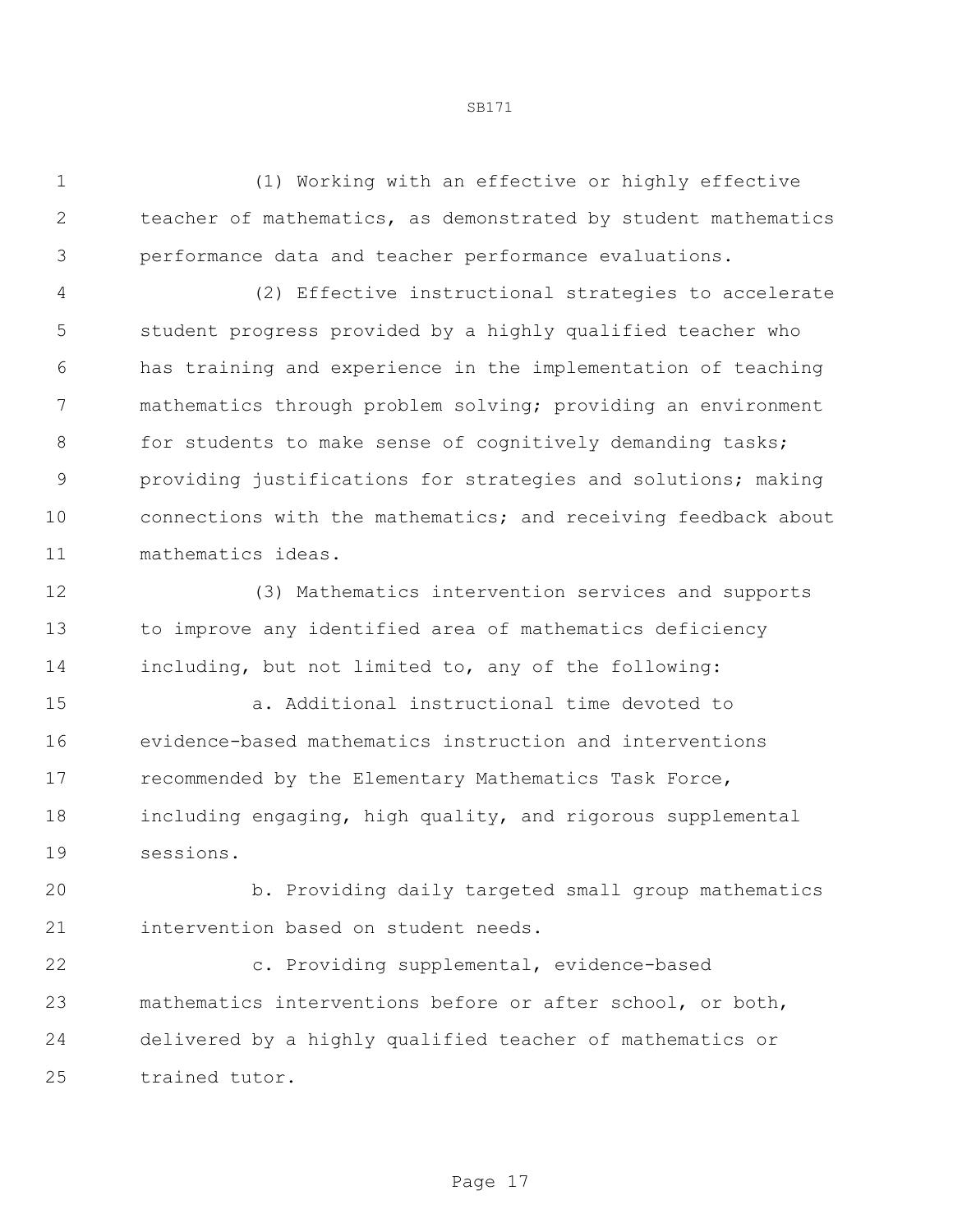d. Frequently monitoring the progress of the mathematics skills of each student throughout the school year and adjusting instruction according to student need. e. Incorporating material from a previous grade to link understanding to grade level curriculum. f. Incorporating a concrete, semi-concrete, abstract approach. 8 and **g.** Incorporating explicit systematic strategy instruction, including summarizing key points and reviewing vocabulary prior to the lesson. 11 h. Utilizing mathematics strategies or programs, grounded in the science of learning, that accelerate student mathematics achievement. i. Attending to conceptual understanding as well as procedural fluency. **j.** Providing a home based mathematics plan, including participation in family training workshops or regular family-guided home mathematics activities. (c) Beginning with the 2023-2024 school year: (1) Kindergarten students shall be assessed by November using an early numeracy screener recommended by the Elementary Mathematics Task Force to identify those students

 in need of support for key numeracy concepts. A kindergarten student identified by the screener as having a mathematics deficiency shall be assessed using the diagnostic assessment

Page 18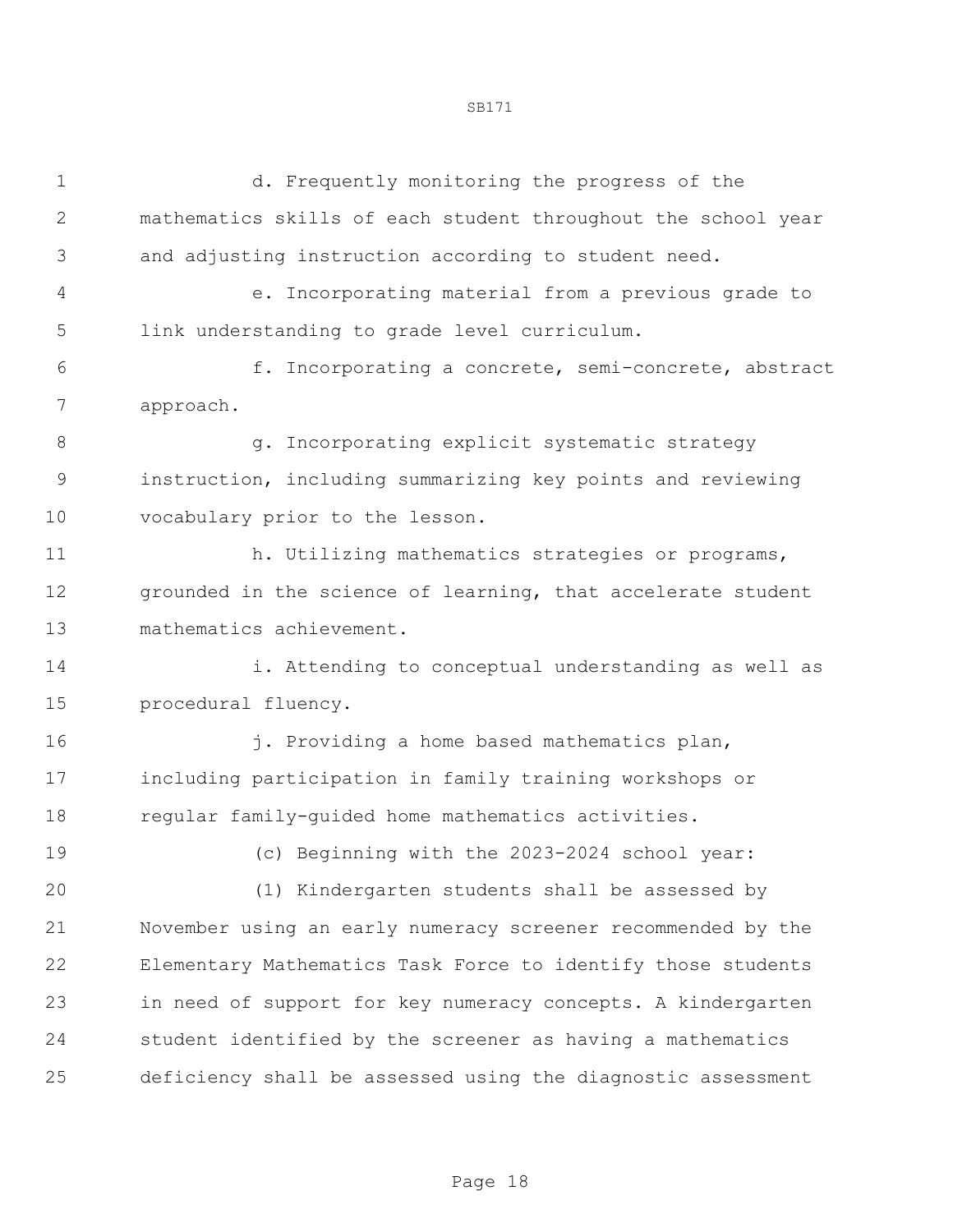to identify student misconceptions and gaps in mathematical knowledge or skills.

 (2) Incoming first and second grade students shall be assessed using an early numeracy screener recommended by the Elementary Mathematics Task Force a minimum of two times a year to identify those students in need of support for key numeracy concepts. A first or second grade student identified by the screener as having a mathematics deficiency shall be assessed using the diagnostic assessment to identify student misconceptions and gaps in mathematical knowledge or skills.

 (3) Incoming fourth and fifth grade students shall be assessed using a fractional reasoning screener approved by the Elementary Mathematics Task Force a minimum of two times a year to identify those students in need of support for fractional reasoning. A fourth or fifth grade student identified by the screener as having a mathematics deficiency shall be assessed using the diagnostic assessment to identify student misconceptions and gaps in mathematical knowledge or skills.

 (4) A K-5 student identified with a mathematics deficiency through screeners, diagnostics, or formative assessments shall be provided intensive mathematics interventions recommended by the Elementary Mathematics Task Force to address his or her specific needs.

$$
SB171
$$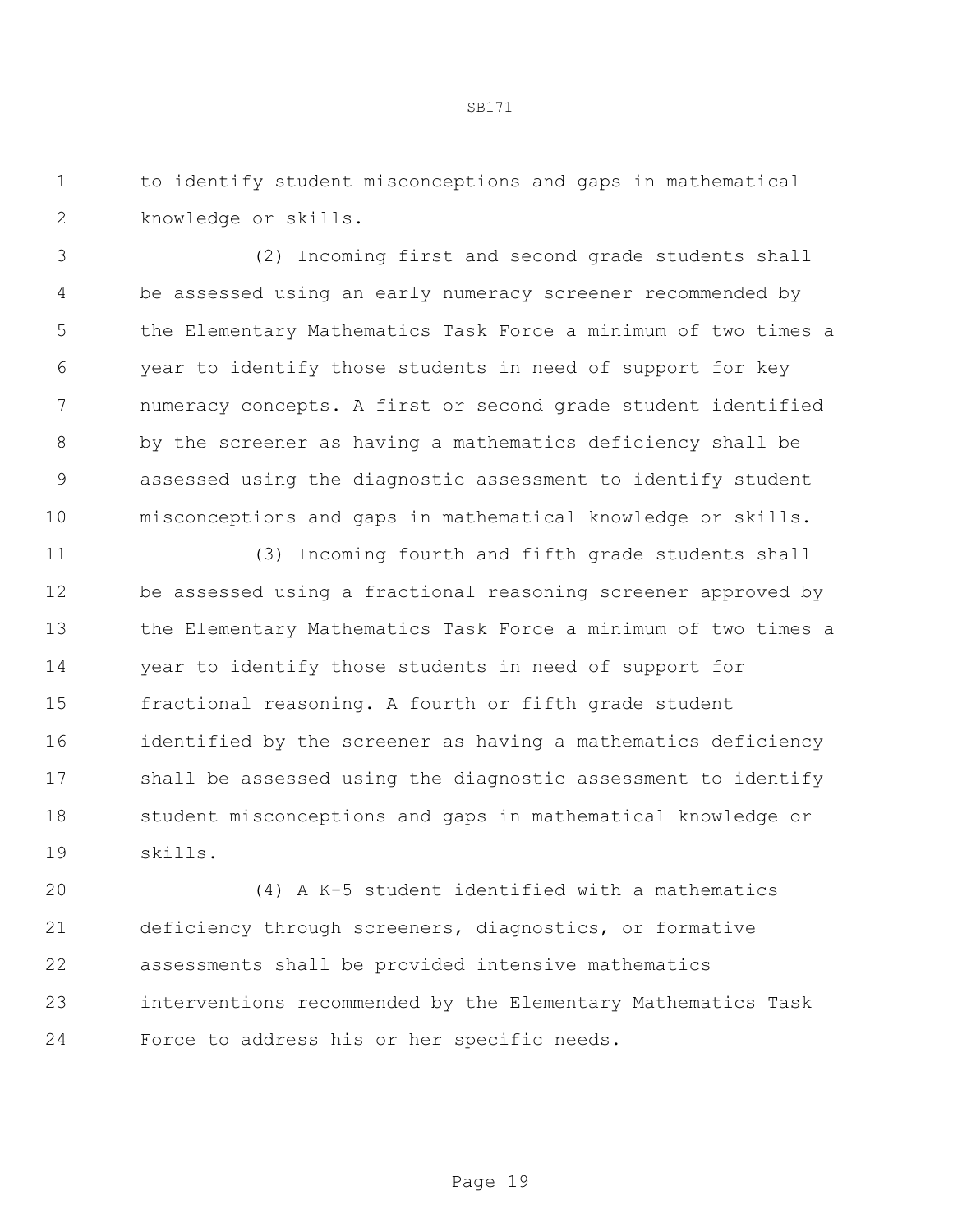| 1            | (d) The Elementary Mathematics Task Force shall                |
|--------------|----------------------------------------------------------------|
| $\mathbf{2}$ | recommend to the Office of Mathematics Improvement a guide for |
| 3            | developmental benchmark formative assessments to be used for   |
| 4            | determining appropriate mathematics progress for K-5           |
| 5            | mathematics progression. The benchmarks shall include, but not |
| 6            | be limited to, the following grade level progressions:         |
| 7            | (1) The kindergarten level shall include all of the            |
| 8            | following:                                                     |
| 9            | a. Number sequence.                                            |
| 10           | b. One-to-one correspondence.                                  |
| 11           | c. Cardinality.                                                |
| 12           | d. Oral and written names for numbers based on grade           |
| 13           | level standards.                                               |
| 14           | e. Subitizing.                                                 |
| 15           | f. Number relationships.                                       |
| 16           | g. Computational fluency with whole numbers based on           |
| 17           | grade level standards.                                         |
| 18           | h. Addition and subtraction in word problems with a            |
| 19           | variety of problem types and structures based on grade level   |
| 20           | standards.                                                     |
| 21           | i. Spatial reasoning based on grade level standards.           |
| 22           | (2) The first and second grade level shall include             |
| 23           | all of the following:                                          |
| 24           | a. Counting and recognizing whole numbers.                     |
| 25           | b. Comparing and ordering numbers.                             |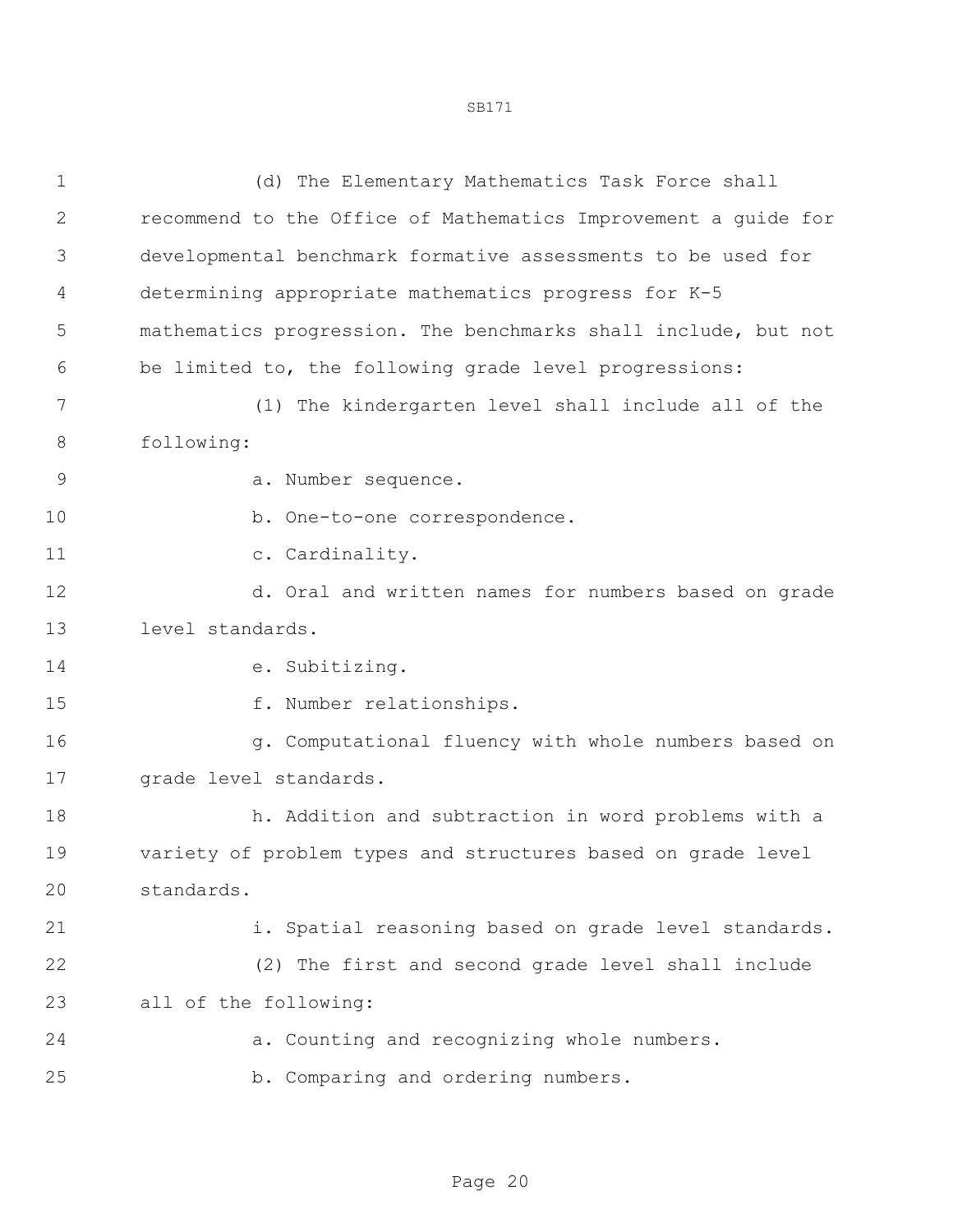c. Composing and decomposing numbers. d. Operations with whole numbers. (3) Incoming third grade level shall include all of the following: a. Operations of addition and subtraction. b. Properties of operations. 7 c. Counting and recognizing numbers to 1,000. 8 d. Understanding models for addition and subtraction within 1,000. e. Comparing and ordering numbers up to 1,000. f. Composing and decomposing numbers up to 1,000. 12 g. Solving one-step and two-step word problems involving addition and subtraction within 100. h. Using a variety of strategies and algorithms based on place value. (4) Incoming fourth grade level shall include all of the following: 18 a. Representing unit fractions with area and length models. b. Representing equivalent fractions using a variety of objects and pictorial models. c. Understanding multiplication and division and strategies for multiplication and division within 100.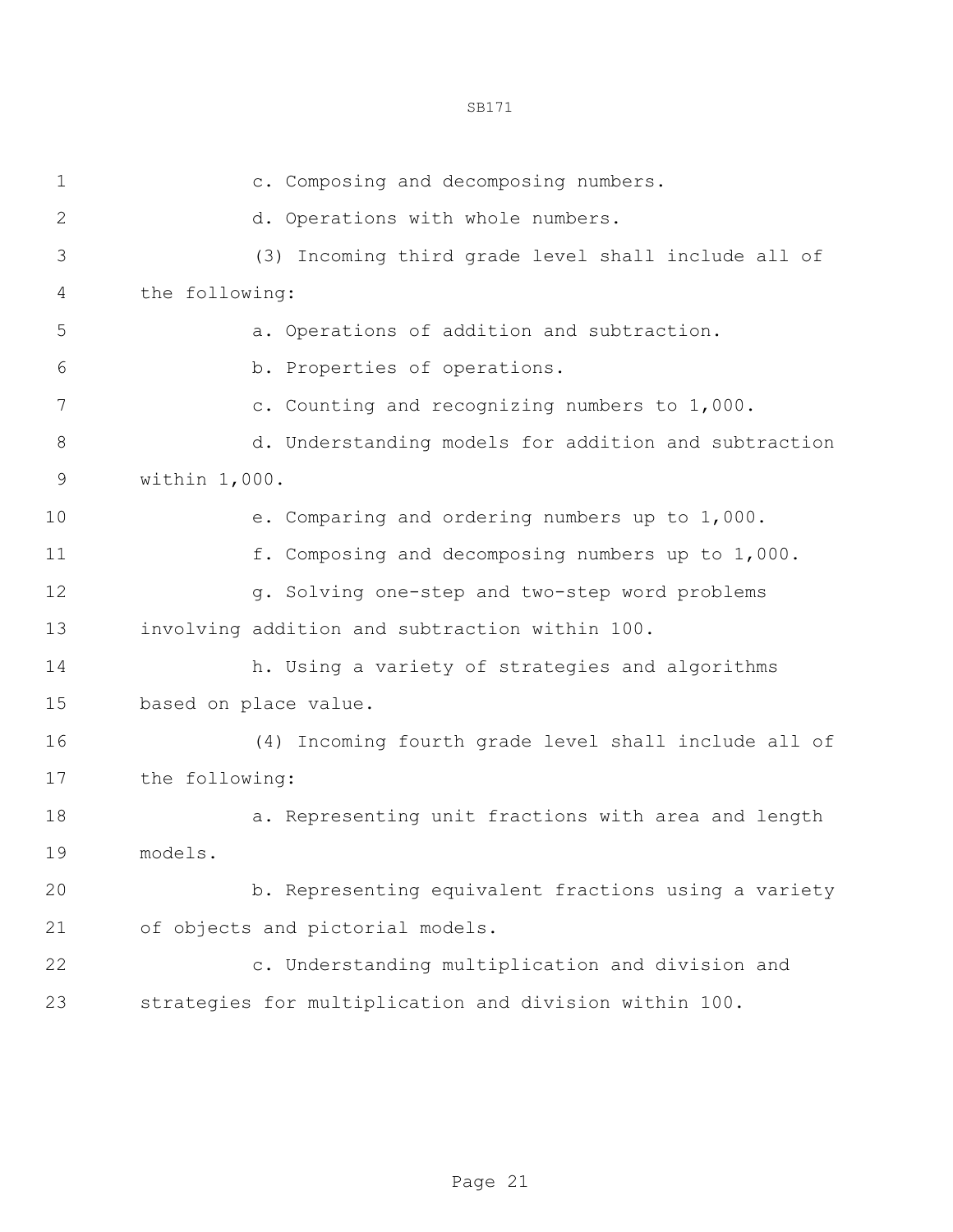| $\mathbf 1$   | d. Understanding the meanings of multiplication and            |
|---------------|----------------------------------------------------------------|
| $\mathbf{2}$  | division of whole numbers involving equal-sized groups,        |
| 3             | arrays, and measurement quantities.                            |
| 4             | e. Solving one-step and two-step word problems                 |
| 5             | involving addition and subtraction within 1,000 using a        |
| 6             | variety of strategies and algorithms based on place value.     |
| 7             | f. Generating and solving problem situations for a             |
| 8             | given mathematical number sentence involving addition and      |
| $\mathcal{G}$ | subtraction of whole numbers using a variety of strategies and |
| 10            | algorithms based on place value.                               |
| 11            | Incoming fifth grade level shall include all of<br>(5)         |
| 12            | the following:                                                 |
| 13            | a. Comparing and ordering whole numbers up to                  |
| 14            | 1,000,000.                                                     |
| 15            | b. Comparing and ordering fractions and decimals to            |
| 16            | hundredths.                                                    |
| 17            | c. Using place value understanding and properties of           |
| 18            | operations to perform multi-digit arithmetic with whole        |
| 19            | numbers.                                                       |
| 20            | d. Illustrating and explaining the product of two              |
| 21            | factors using equations, rectangular arrays, and area models.  |
| 22            | e. Adding and subtracting fractions and mixed                  |
| 23            | numbers with like denominators using fraction equivalence and  |
| 24            | properties of operations.                                      |
|               |                                                                |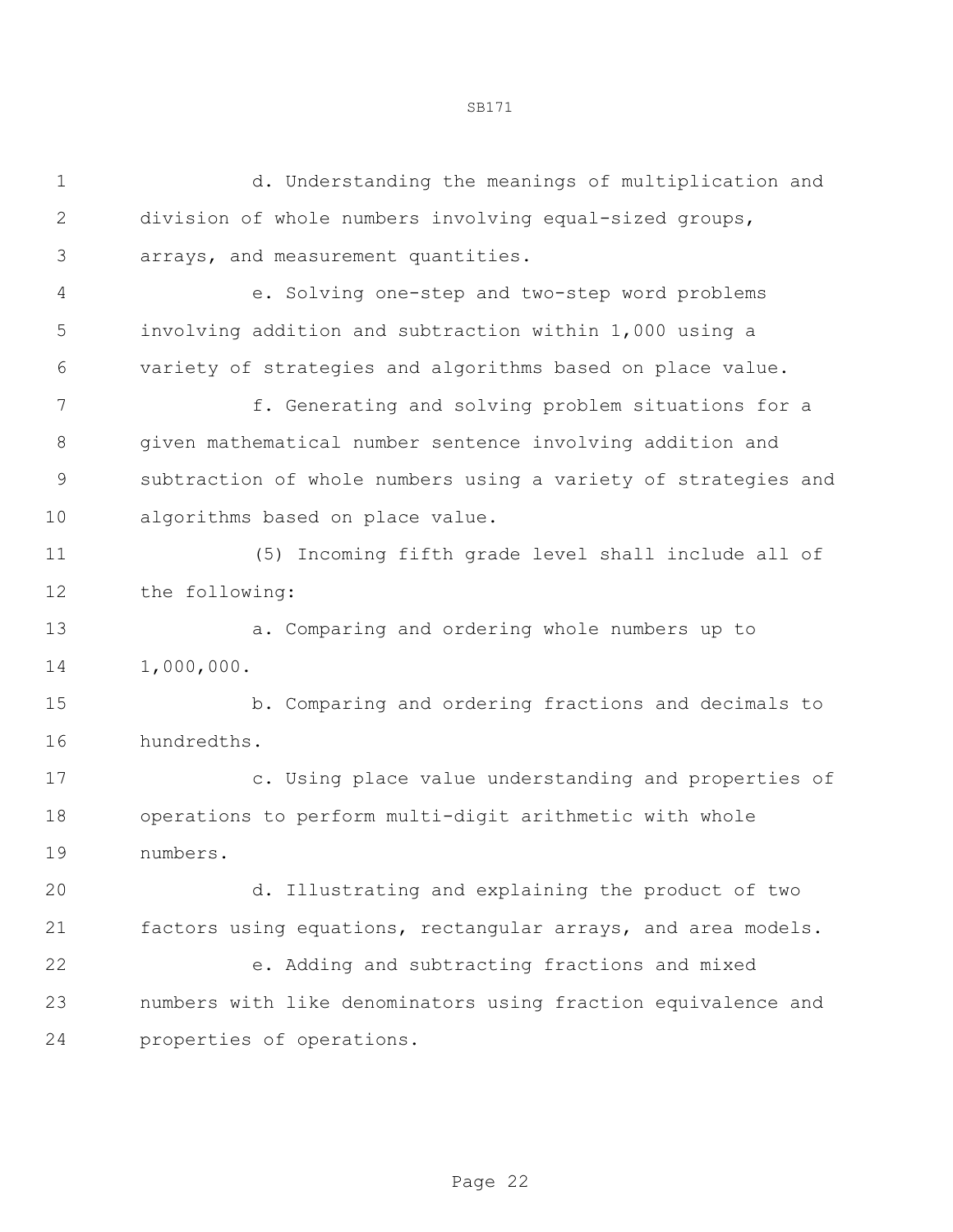f. Understanding the relationship between addition and subtraction.

g. Multiplying a whole number and a fraction.

 Section 7. (a)(1) Subject to the appropriations of the Legislature, every public K-5 school with a student population of less than 800 K-5 students shall be allocated one mathematics coach and every public K-5 school with a student population of 800, or more, K-5 students shall be allocated two mathematics coaches.

 (2) If a K-5 school is allocated two mathematics coaches, the local board of education shall attempt to hire and employ those mathematics coaches simultaneously to ensure the effectiveness of the mathematics coaches.

 (3) The Director of the Office of Mathematics Improvement shall determine the scope and pace of scaling mathematics coaches, with the goal of allocating all mathematics coaches before the 2027-2028 school year. In determining the allocation of mathematics coaches, full support schools and limited support schools shall be given priority.

 (b) A mathematics coach shall be employed by the local education agency with funds appropriated by the Legislature to support Sections 1 to 19, inclusive. Mathematics coaches shall be employed as a 10-month employee. The extra days beyond the nine-months shall be used to train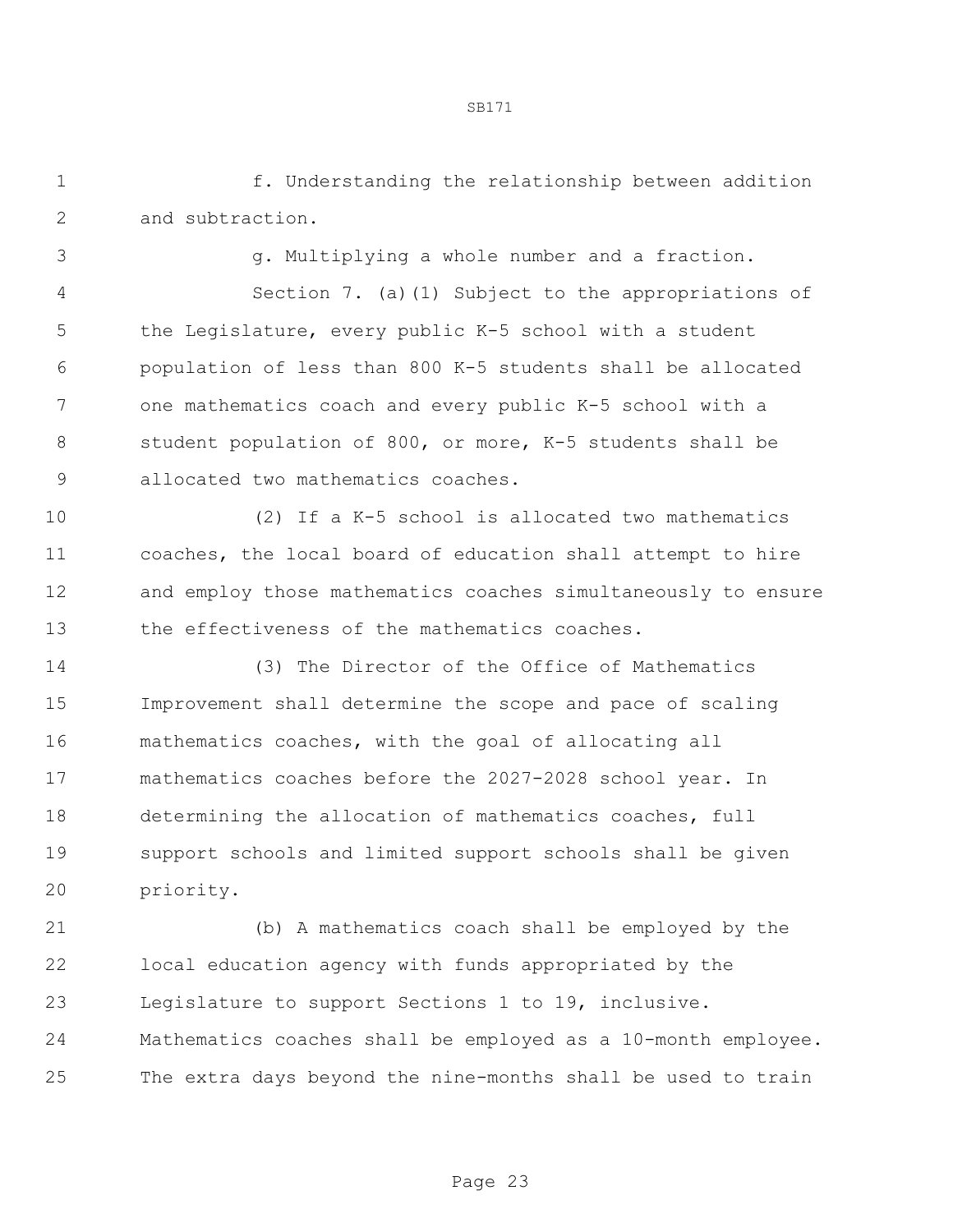| $\mathbf 1$ | teachers, develop units of instruction and materials to        |
|-------------|----------------------------------------------------------------|
| 2           | support instruction, as determined by school data, and receive |
| 3           | professional learning. Mathematics coaches shall meet all of   |
| 4           | the following qualifications:                                  |
| 5           | (1) Hold a valid Alabama professional educator                 |
| 6           | certificate in early childhood education, elementary           |
| 7           | education, or special education.                               |
| 8           | (2) Have a minimum of five years of experience as an           |
| 9           | early childhood, elementary, or special education teacher.     |
| 10          | (3) Demonstrate expertise, as attested by a current            |
| 11          | or former employing county or city superintendent of           |
| 12          | education, in mathematics instruction and intervention and     |
| 13          | early numeracy interventions, including dyscalculia            |
| 14          | interventions.                                                 |
| 15          | (4) Hold a master's degree or have completed                   |
| 16          | professional development recommended by the Elementary         |
| 17          | Mathematics Task Force, or both.                               |
| 18          | (c) The duties and responsibilities of a mathematics           |
| 19          | coach employed pursuant to Sections 1 to 19, inclusive, shall  |
| 20          | include all the following:                                     |
| 21          | (1) Supporting the improvement of instruction with             |
| 22          | an emphasis on Tier 1 instruction to ensure students do not    |
| 23          | fall behind.                                                   |
| 24          | (2) Collaborating with the school principal and                |
| 25          | faculty to establish and implement a strategic plan for        |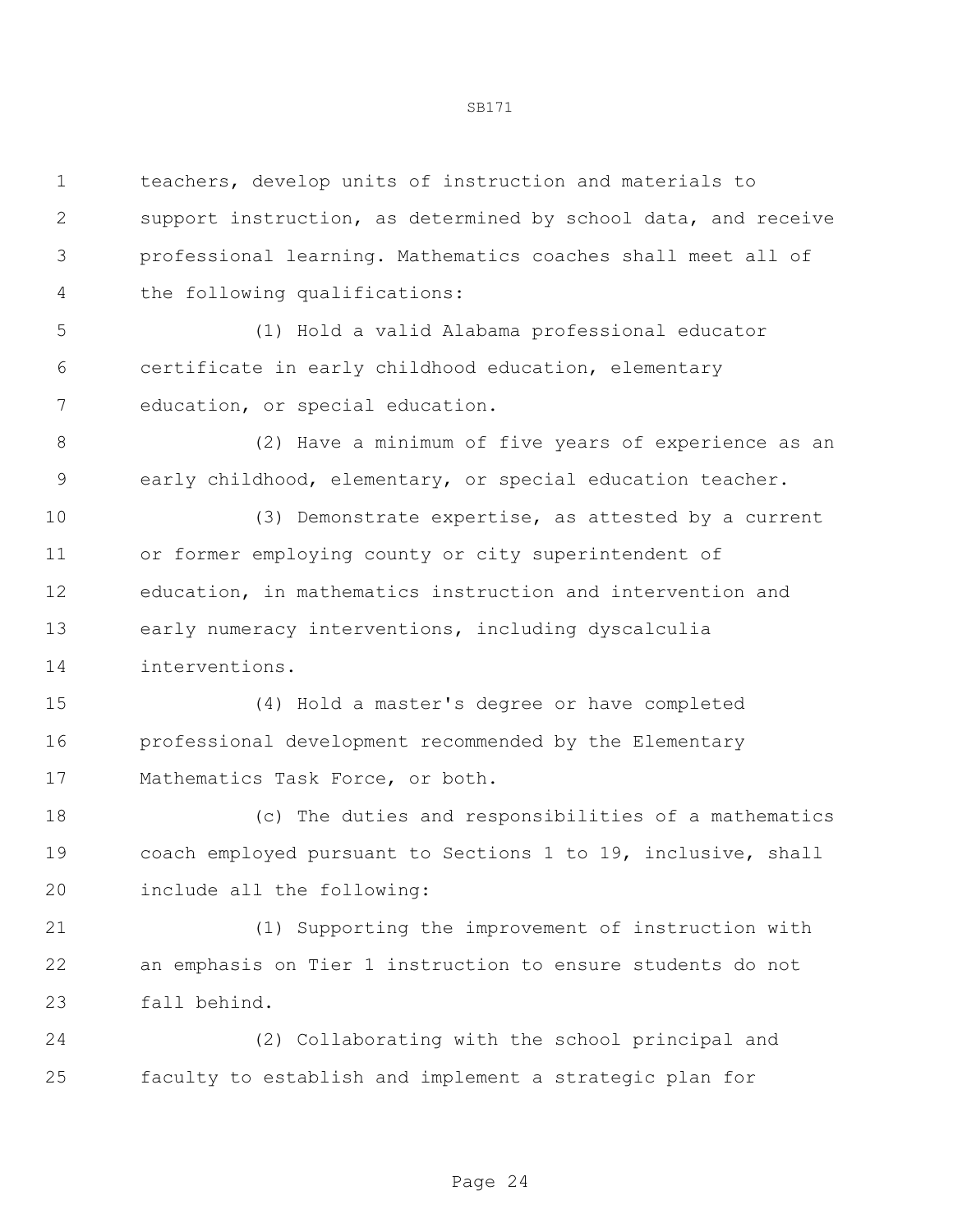coaching and mathematics instruction to improve student achievement in mathematics.

 (3) Facilitating schoolwide mathematics professional learning, including job-embedded assistance using coaching strategies, including joint preplanning, modeling lessons, co-teaching lessons, targeted observation to collect data, and debriefing.

 (4) Modeling evidence-based mathematics instructional and intervention strategies for teachers.

(5) Continuously mentoring and coaching teachers.

 (6) Assisting teachers in using data to differentiate mathematics instruction and to identify students exhibiting the characteristics of dyscalculia and other exceptionalities.

 (7) Monitoring the progress of K-5 students in mathematics through benchmark formative assessments at least three times per year and making recommendations for modifying instruction based on the individual needs of students and trends in student data.

 (8) Focusing solely as a mathematics coach for schools with elementary grade students.

 (9) Collaborating with teachers and grade-level teams of teachers to foster the use of appropriate instructional materials, including concrete materials,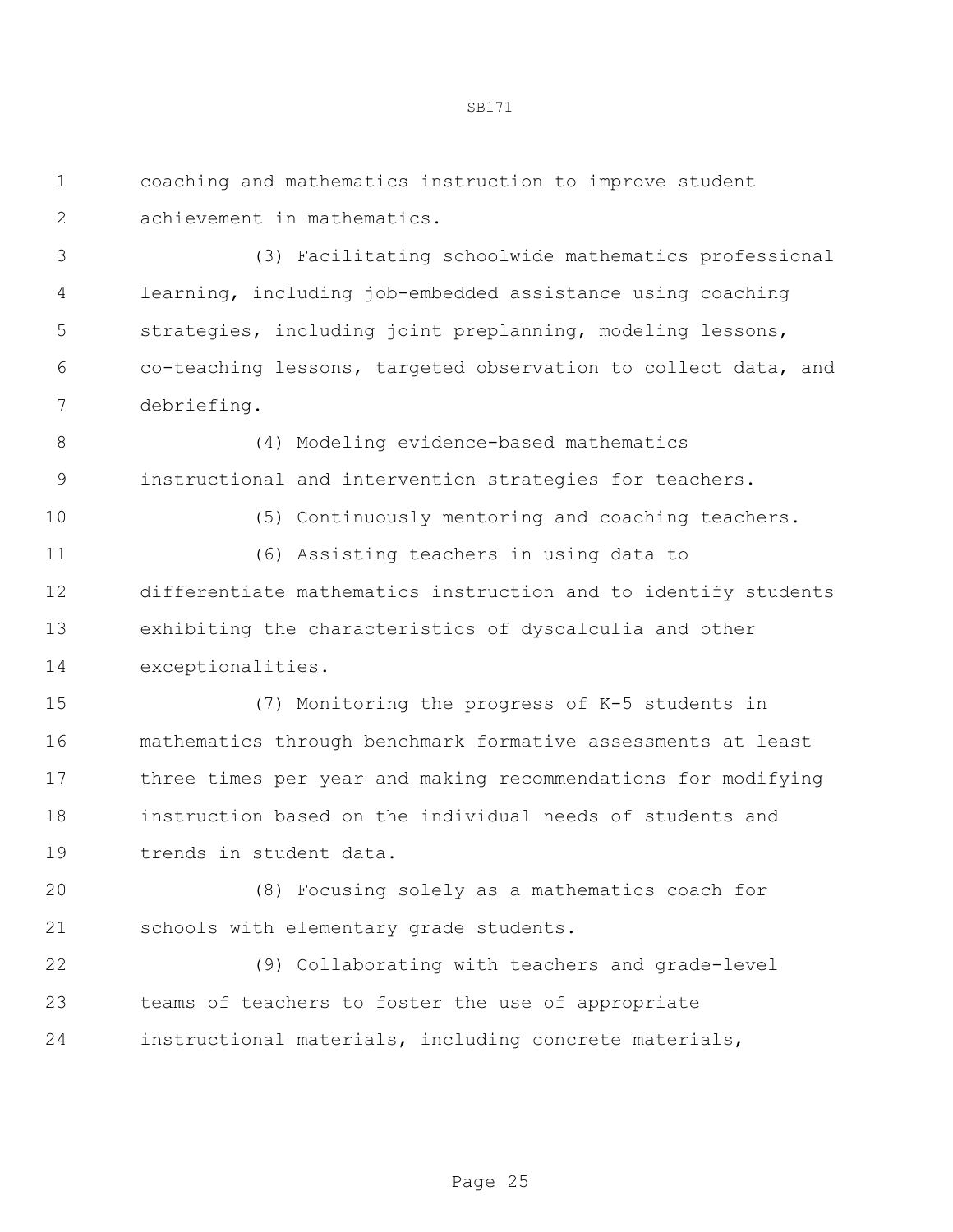necessary to ensure that students understand mathematical concepts.

 (10) Collaborating with grade-level teams to develop rigorous tasks, lessons, and assessments aligned with grade-level mathematics content standards; to facilitate the analysis of student work samples and assessment data; and to work in partnership with teachers to provide real-time feedback and make next-step instructional decisions based on the student evidence.

 (11) Assisting teachers in using formative assessments and analyzing student work to identify students with misconceptions, students exhibiting characteristics of dyscalculia, and students needing acceleration.

 (12) Assisting teachers in administering early numeracy screeners or diagnostic assessments, or both, in grades K-2. The assistance of a mathematics coach may not exceed two hours per week.

 (13) Assisting teachers with administering fractional reasoning screeners or diagnostic assessments, or both, for students in grades four and five, subject to legislative appropriation. The assistance of a mathematics coach may not exceed two hours per week.

 (14) Advocating, planning, and coordinating opportunities, in conjunction with the principal, for school-based family and community engagement in mathematics.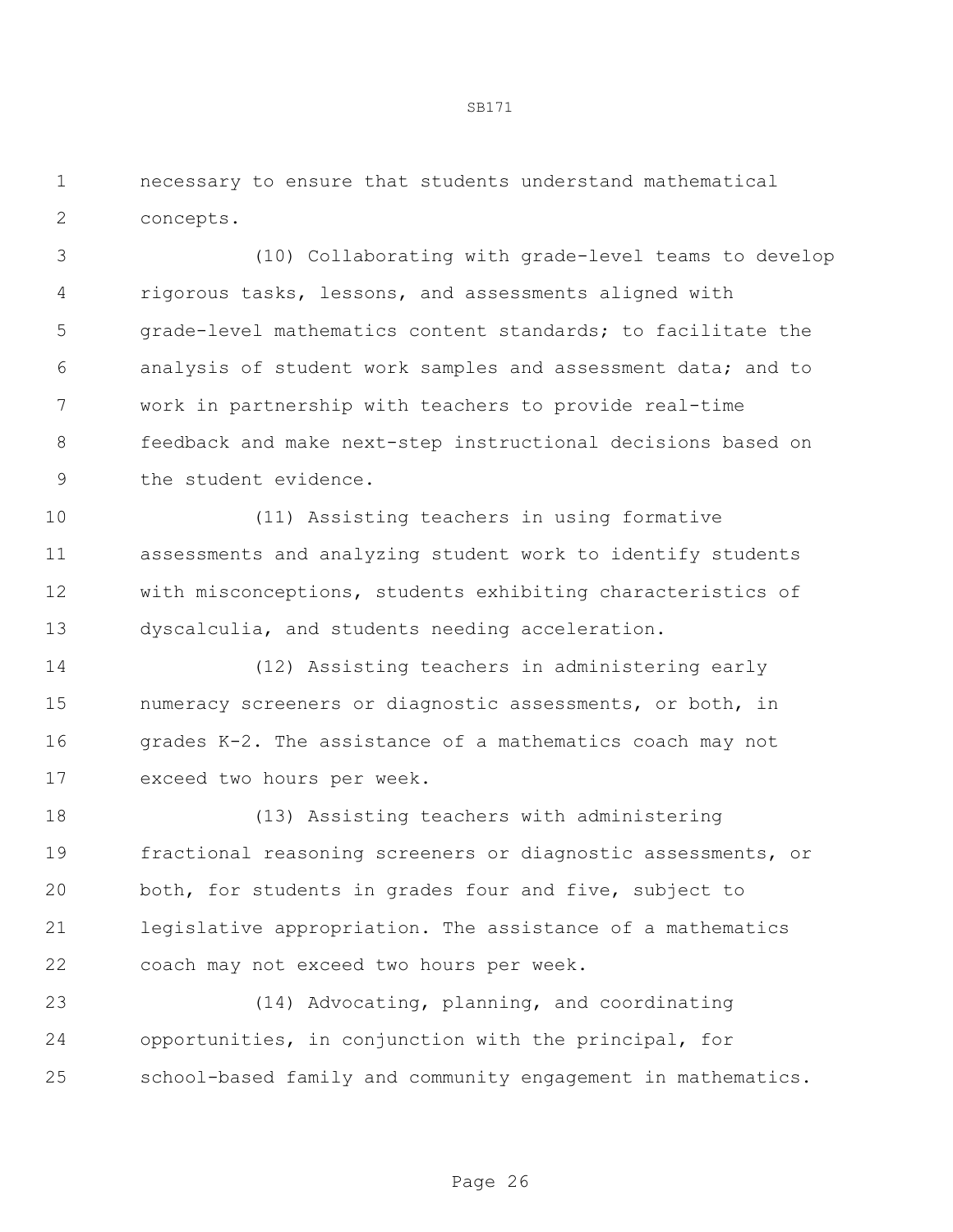(15) Actively and cooperatively participating in any Office of Mathematics Improvement regional coordinator and AMSTI regional mathematics specialist visits and professional learning to meet agreed upon personal outcomes and all school, district, and state established mathematics goals.

 (16) Engaging in ongoing learning opportunities to grow in knowledge, skills, and expertise in mathematics.

 (17) Facilitating the use of assessment data in all tiers of mathematics instruction to assist in making decisions that will move students to higher levels of performance in mathematics.

 (18) Planning or facilitating, or both, professional learning opportunities that will assist teachers in targeting student deficits; facilitate professional conversations; foster student engagement; assess student learning; reflect on professional practice; and identify next learning steps to achieve state, district, and school goals in mathematics.

 (19) Recording job duties and time spent with teachers on a state-specified electronic platform.

 (20) Supporting teachers in the authentic integration of computer science and computational thinking concepts within the mathematics classroom.

 (d) A mathematics coach shall prioritize coaching in mathematics and may not perform administrative duties, serve in administrative roles, serve as a substitute teacher, serve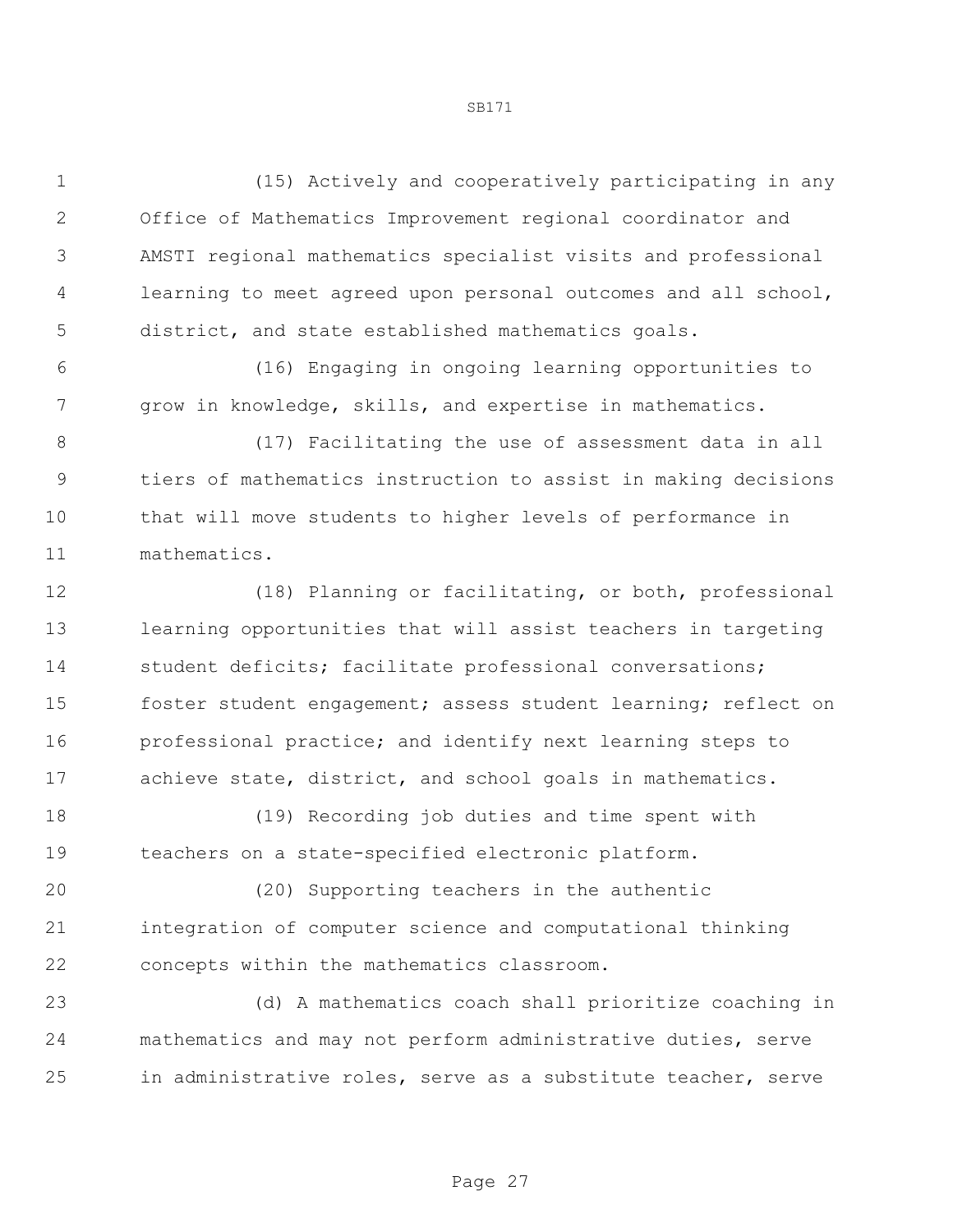as a testing coordinator, serve as an interventionist, or perform other school duties not focused on coaching or the mathematics improvement of students during the instructional day.

 (e) The State Superintendent of Education and each local superintendent of education shall execute a memorandum of understanding that includes a certification by the local superintendent of education that each mathematics coach employed satisfies the minimum qualifications established by this section.

 (f) The State Superintendent of Education, in partnership with the Elementary Mathematics Task Force and the Office of Mathematics Improvement, shall develop an evidenced-based accountability system for measuring the effectiveness of mathematics coaches employed pursuant to Sections 1 to 19, inclusive, for improving teacher professional learning and for increasing student growth and proficiency on formative assessments recommended by the Elementary Mathematics Task Force and the state approved summative assessment.

 (g) The State Superintendent of Education shall submit a report to the Governor, the Lieutenant Governor, the State Board of Education, the Speaker of the House of Representatives, the President Pro Tempore of the Senate, the Chair of the House Ways and Means Education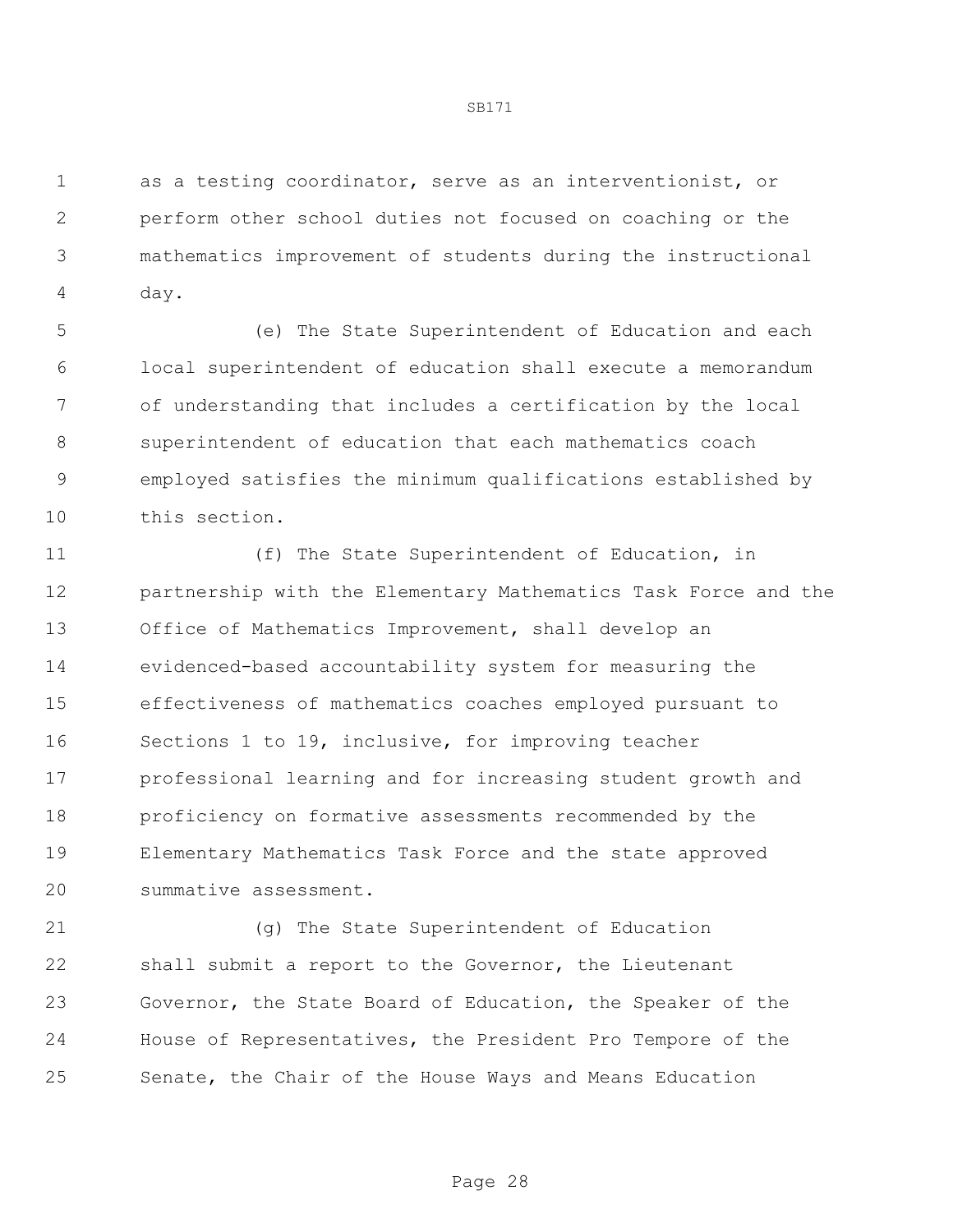Committee, the Chair of the Senate Finance and Taxation Education Committee, the Chair of the House Education Policy Committee, the Chair of the Senate Education Policy Committee, 4 the Minority Leader of the House of Representatives, and the Minority Leader of the Senate, and shall conspicuously publish 6 the summary on the website of the department, no later than December 31, annually, on the status of teacher professional learning and student growth and proficiency based on formative assessments recommended by the Elementary Mathematics Task Force and the state approved summative assessment.

 Section 8. (a) Beginning August 1, 2022, to facilitate improvement in mathematics achievement in public elementary schools, the department, through the Office of Mathematics Improvement, shall annually identify full support and limited support schools based on student proficiency at levels 3 and 4 on the state approved summative assessment.

 (b) Initially, full support schools shall consist of the lowest five percent performing public elementary K-5 19 schools, as measured by student mathematics proficiency on the state approved summative assessment, and any K-2 school that 21 is in the feeder pattern of a grades 3-5 full support school. Thereafter, the number of full support schools shall be increased by an additional one percent every two years until the lowest 10 percent performing public elementary schools are included. Beginning August 1, 2023, the department, through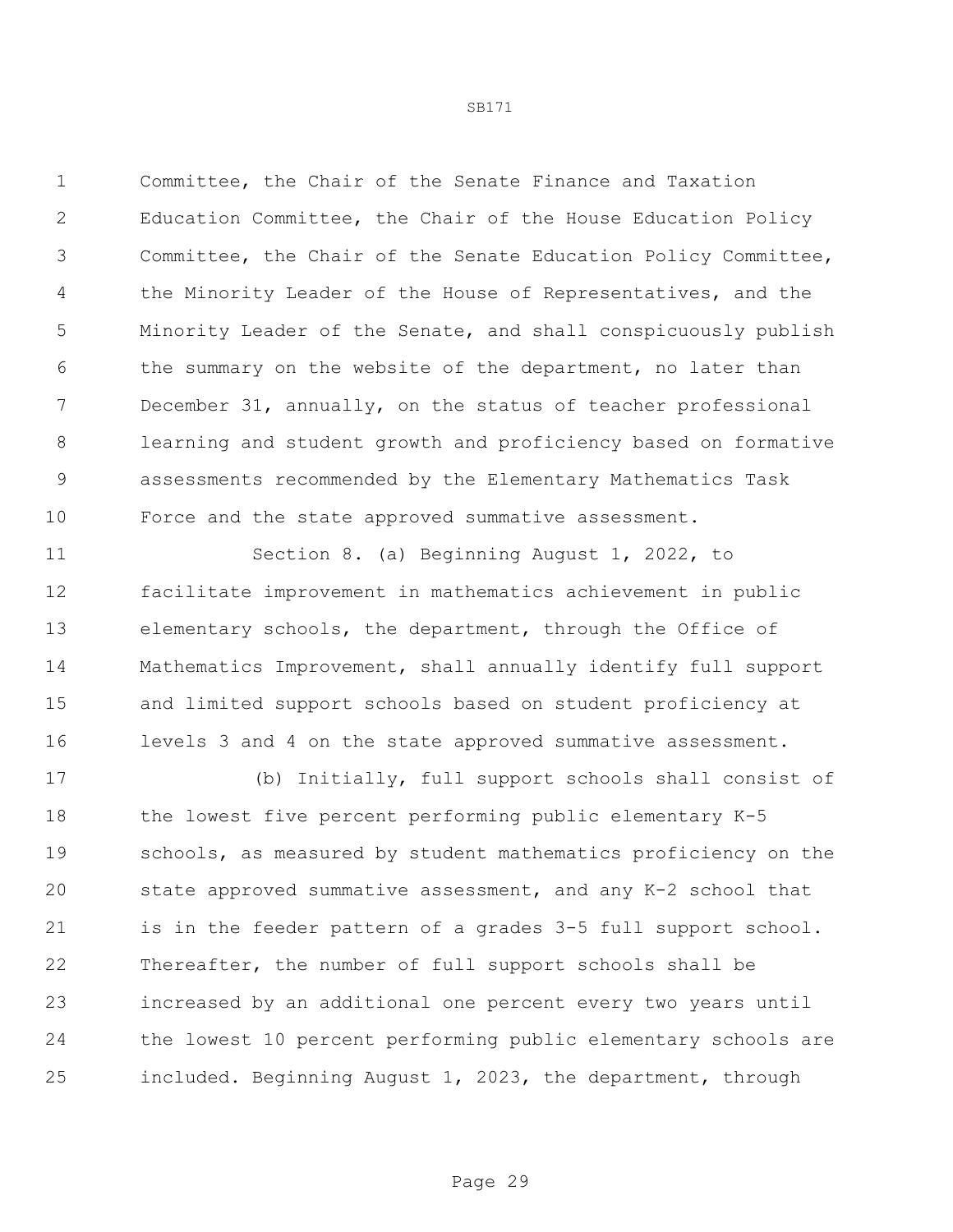the Office of Mathematics Improvement, shall require full support schools to do all of the following:

 (1) Require all leadership and staff to actively and collaboratively participate in any support provided by the Office of Mathematics Improvement or the Office of School Improvement.

 (2) Require principals and assistant principals to engage in and implement professional learning as determined by the Office of Mathematics Improvement and the Office of School Improvement.

 (3) Use approved comprehensive mathematics curricula for core instruction as recommended by the Elementary Mathematics Task Force.

 (4) Use approved mathematics intervention programs or curricula, or both, for Tier 2 and Tier 3 interventions as recommended by the Elementary Mathematics Task Force.

 (5) Require all teachers involved in mathematics instruction to engage in and implement professional learning as determined by the Office of Mathematics Improvement and the Office of School Improvement.

 (6) Use approved formative assessments, screening assessments, and diagnostic assessments as recommended by the Elementary Mathematics Task Force.

 (7) Implement a multi-tiered system of support, including response to intervention, to monitor the progress of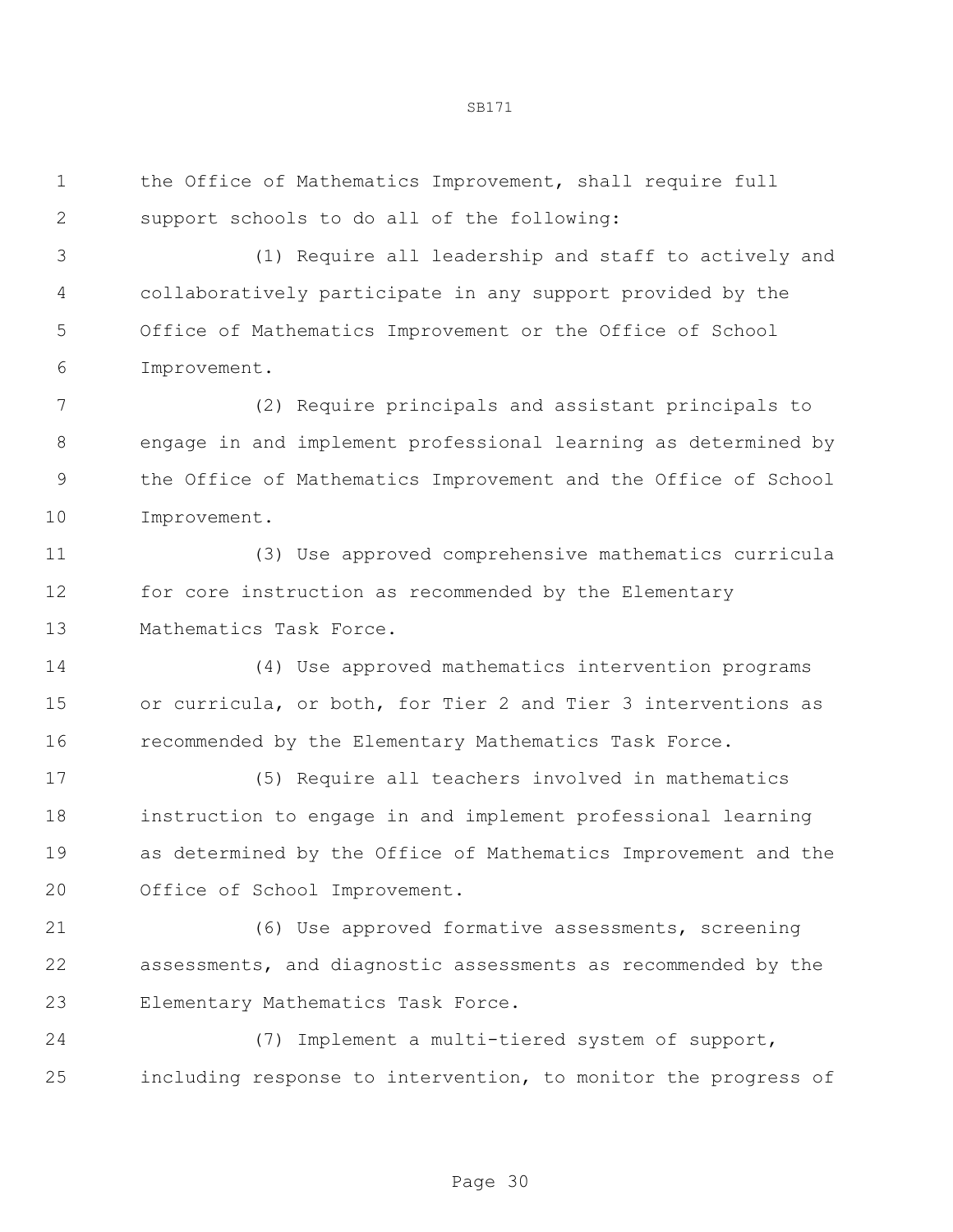struggling students, continually evaluate the effectiveness of instruction, and improve instructional decisions.

 (8) Support and respond to any request of the Office of Mathematics Improvement or the Office of School Improvement.

 (c) Initially, limited support schools shall consist of the lowest six to 25 percent performing public elementary schools as measured by student mathematics proficiency on the state approved summative assessment. Thereafter, the number of limited support schools shall be decreased by an additional one percent every two years until the lowest 11 to 25 percent performing public elementary schools are included. Beginning August 1, 2023, the department, through the Office of Mathematics Improvement, shall require limited support schools to do all of the following:

 (1) Use approved comprehensive mathematics curricula for core instruction as recommended by the Elementary Mathematics Task Force.

 (2) Use approved mathematics intervention programs or curricula, or both, for Tier 2 and Tier 3 interventions as recommended by the Elementary Mathematics Task Force.

 (3) Require all teachers involved in mathematics instruction to engage in and implement professional learning as determined by the Office of Mathematics Improvement and the Office of School Improvement.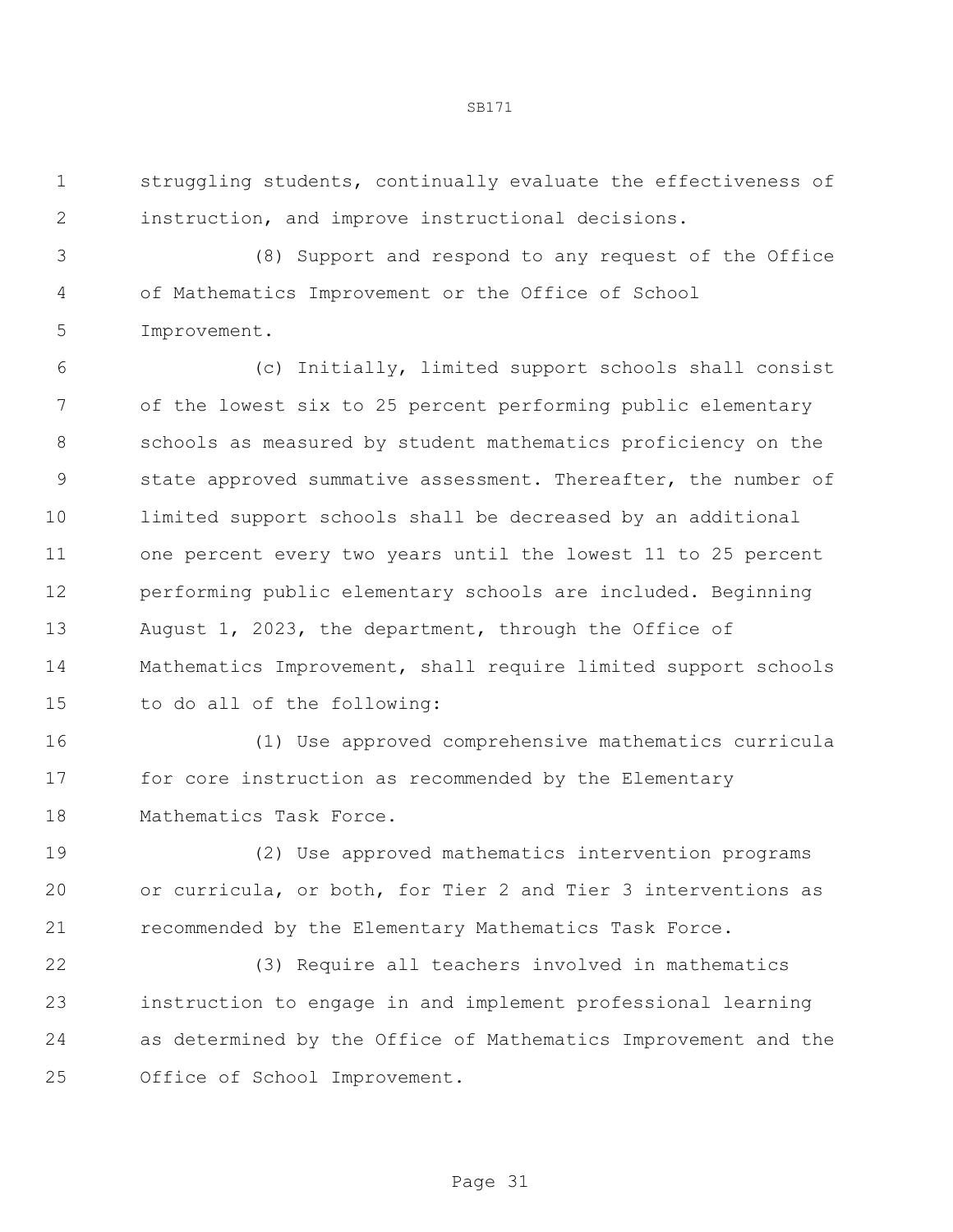(4) Use approved formative assessments, screening assessments, and diagnostic assessments as recommended by the Elementary Mathematics Task Force.

 (5) Implement a multi-tiered system of support, including response to intervention, to monitor the progress of struggling students, continually evaluate the effectiveness of instruction, and improve instructional decisions.

 (6) Support and respond to any request of the Office of Mathematics Improvement.

 (d) Beginning in the 2023-2024 school year, annually on or before September 30, each local education agency shall report in writing to the department all of the following information relating to the previous school year:

 (1) By grade, the number and percentage of all K-5 students identified with a mathematics deficiency on an Elementary Mathematics Task Force recommended mathematics assessment.

 (2) By grade, the number and percentage of students screened for dyscalculia characteristics, the number and percentage of students identified as demonstrating the characteristics of dyscalculia and receiving dyscalculia specific intervention, and the name of the dyscalculia specific intervention being provided.

 (3) By grade, the number and percentage of all K-5 students performing on grade level or above grade level; which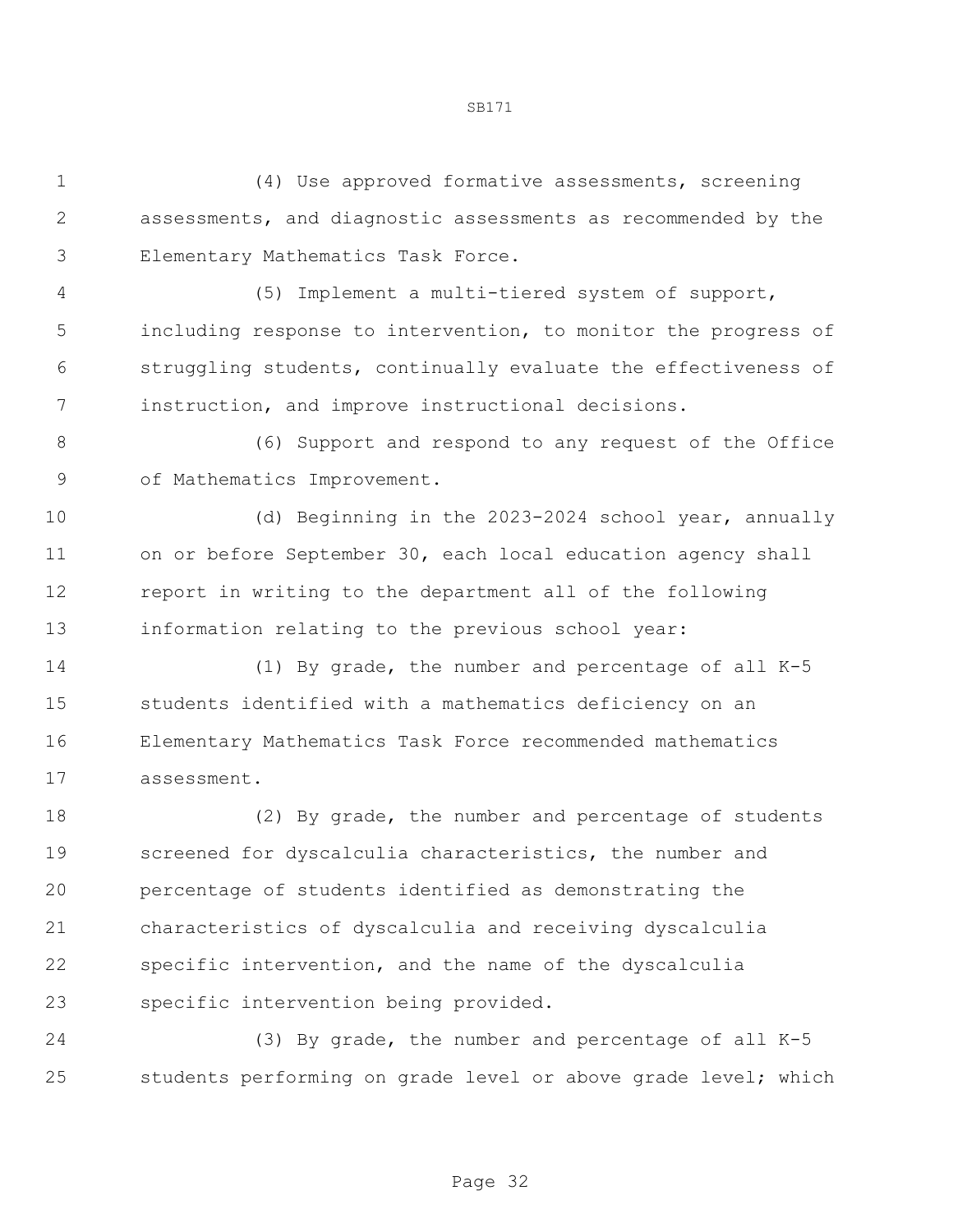is defined as scoring level 3 or level 4 on the Alabama Comprehensive Assessment Program, or any derivation thereof.

 (4) The number and percentage of students starting fifth grade with a mathematics score below grade level; which is defined as scoring level 1 or level 2 on the Alabama Comprehensive Assessment Program, or any derivation thereof.

 (5) The number and percentage of fifth grade students who started third grade with a mathematics deficiency and completed fifth grade on grade level; which is defined as scoring level 3 or level 4 on the Alabama Comprehensive Assessment Program, or any derivation thereof.

 (6) By grade, the number and percentage of eligible students in grades four and five who attended the Alabama Summer Mathematics Achievement Program in full support schools, that included intensive mathematics instruction.

 (7) By grade, the number and percentage of all students retained in grades K-5 based on mathematics deficiencies.

 (8) By school, the number of teachers who have earned the K-5 mathematics coach endorsement.

 (9) By school, the number and percentage of incoming students in grades one and two identified as having a mathematics deficiency.

Page 33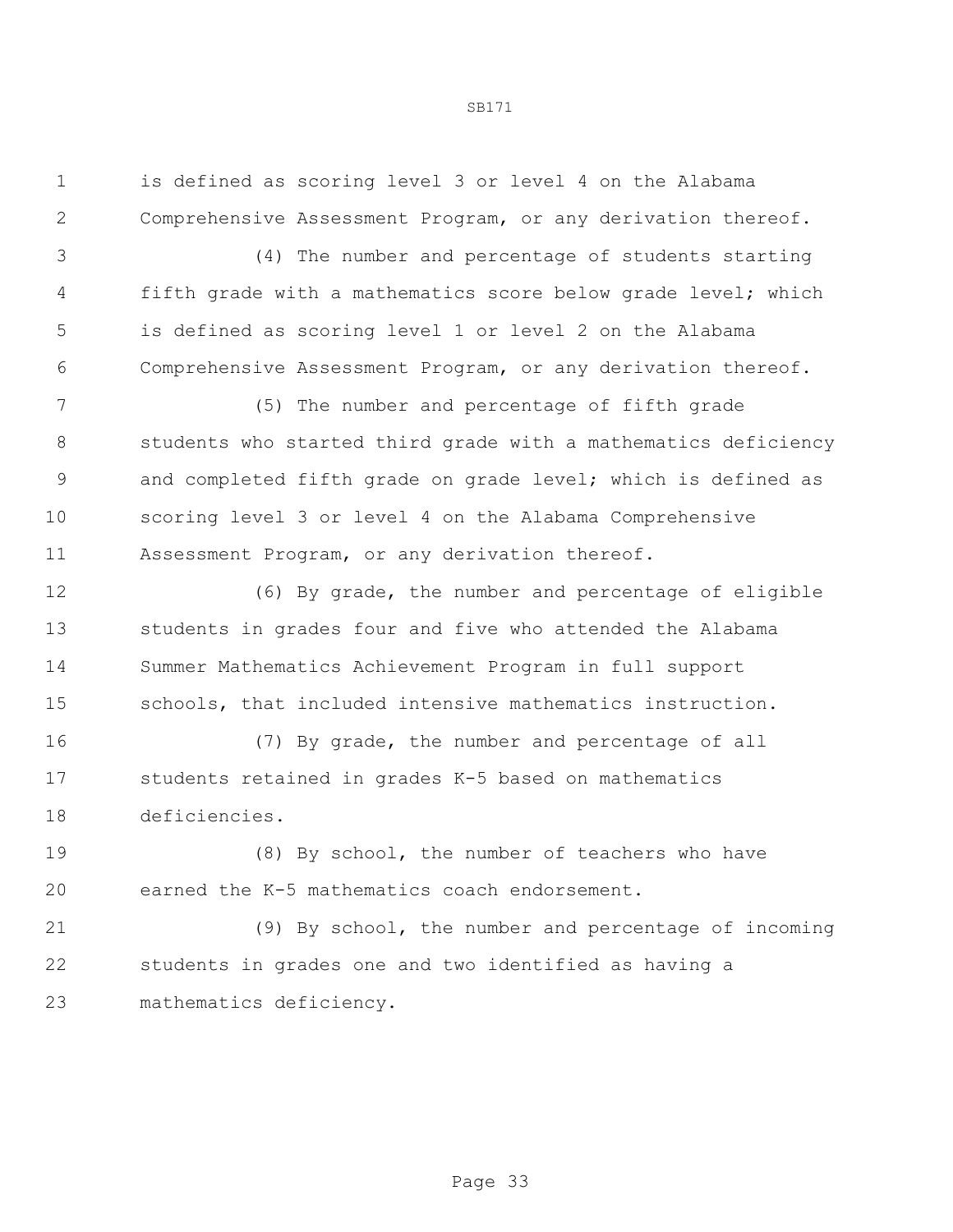(10) By school, the number and percentage of incoming students in grades four and five identified as having a fractional reasoning deficiency.

SB171

 (e) The State Superintendent of Education shall establish a uniform format for local education agencies to use in reporting the information required by subsection (d). The format shall be developed with input from local boards of education and the Elementary Mathematics Task Force and shall be provided to each local superintendent of education not 10 later than 90 days before the annual due date, as established by the State Superintendent of Education. On or before November 1, annually, the State Superintendent of Education shall compile the information received from the local education agencies into a state level summary and submit the summary to the Governor, the Lieutenant Governor, the State Board of Education, the President Pro Tempore of the Senate, 17 the Speaker of the House of Representatives, and the Director of the Office of Mathematics Improvement, and shall conspicuously publish the summary on the website of the department.

 (f) The State Superintendent of Education shall also report mathematics growth and proficiency targets for all students and all subgroups, as based on the state Every Student Succeeds Act plan, or its successor, to the State Board of Education, the Elementary Mathematics Task Force, and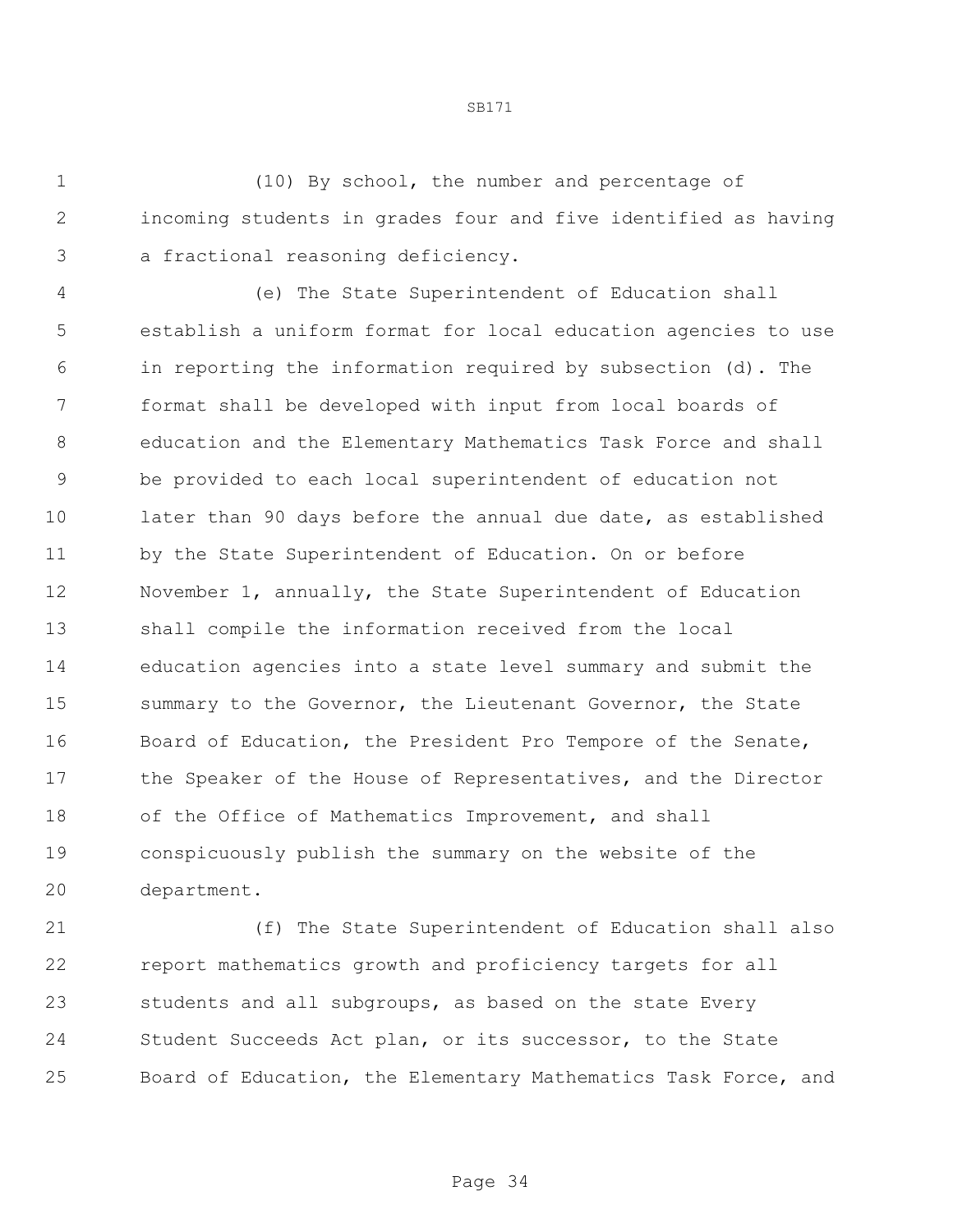the Director of the Office of Mathematics Improvement by January 15, annually.

 Section 9. (a) Commencing with the summer after the 2022-2023 school year, each full support school shall provide the Alabama Mathematics Summer Achievement Program to all students in grades four and five identified with a mathematics deficiency.

 (b) The Alabama Mathematics Summer Achievement Program for grades four and five shall satisfy all of the following:

 (1) Be staffed with highly effective teachers of mathematics as demonstrated by student mathematics performance data, completion of professional learning as determined by the Elementary Mathematics Task Force, and teacher performance evaluations.

 (2) Include not less than 40 hours, nor more than 70 hours of time spent in mathematics problem solving, based on 18 the severity of student need.

 (3) Incorporate an Elementary Mathematics Task Force recommended mathematics assessment system, that shall be administered both at the beginning and end of each Alabama Summer Mathematics Achievement Program, to measure student progress.

 (4) Coordinate with existing summer programs conducted by the local education agency or in partnership with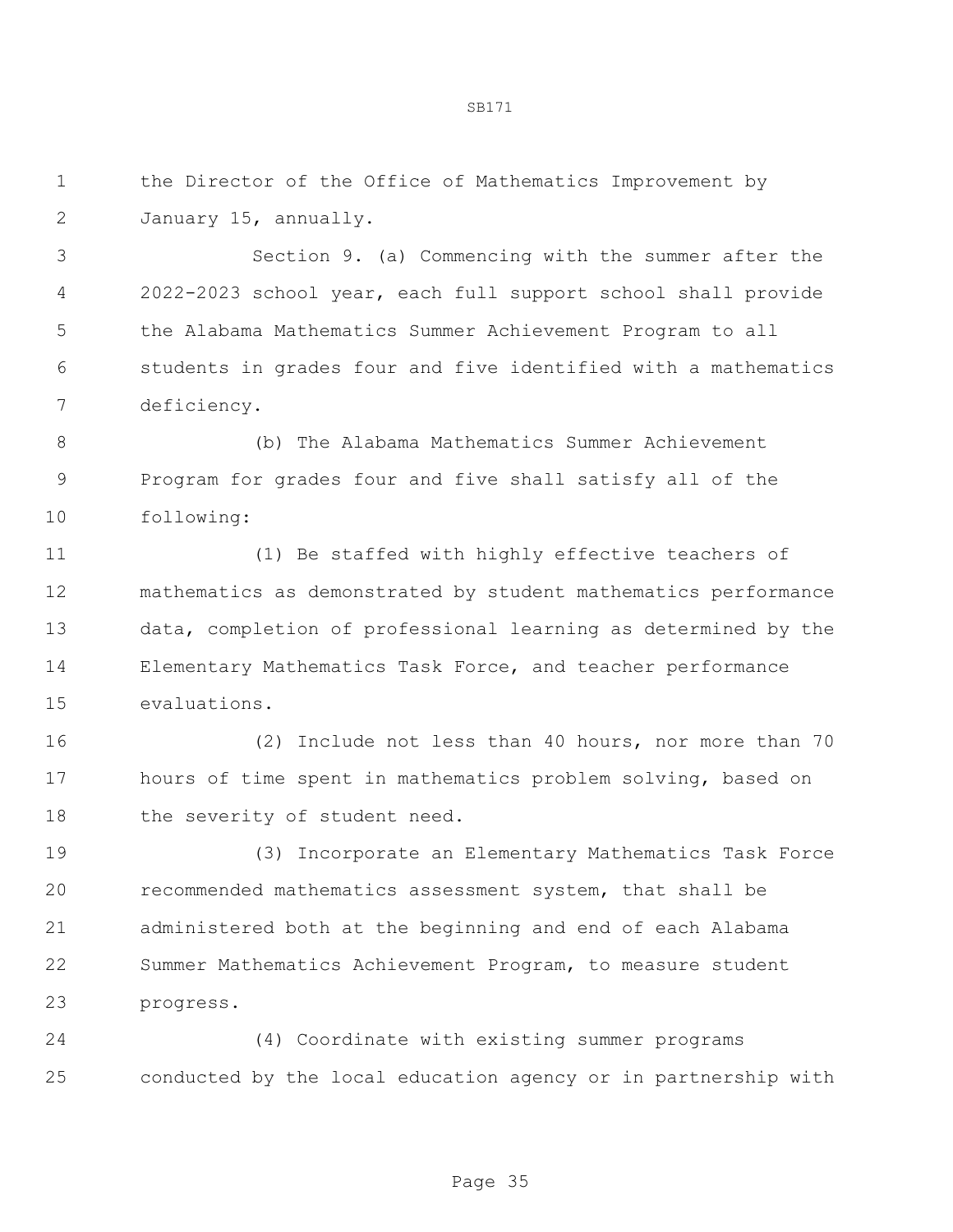community-based summer programs for students similarly situated.

 (c) Any public school that provides an Alabama Summer Achievement Program for students in grades K-3, as required by the Alabama Literacy Act, Chapter 6G of Title 16, Code of Alabama 1975, shall include a portion of mathematics instruction during the program based on student need.

 (d) Each local education agency shall provide a summer math camp for students in grades K-5 who are identified with a mathematics deficiency. For students in grade K-3, the summer mathematics camp shall be embedded in the summer 12 reading camp, as required by the Alabama Literacy Act, Chapter 6G of Title 16, Code of Alabama 1975. For grades 4 and 5, the summer mathematics camp shall include from 40 to 70 hours of time spent in mathematics problem solving, based on the severity of student need.

 Section 10. Beginning August 1, 2022, the State Superintendent of Education shall provide training to full support and limited support schools relating to the Alabama Multi-Tiered System of Support framework. The framework shall outline the evidence-based best practices of multi-tiered systems of support, which include response to intervention. Section 11. The department, through the Office of School Improvement, shall do all of the following: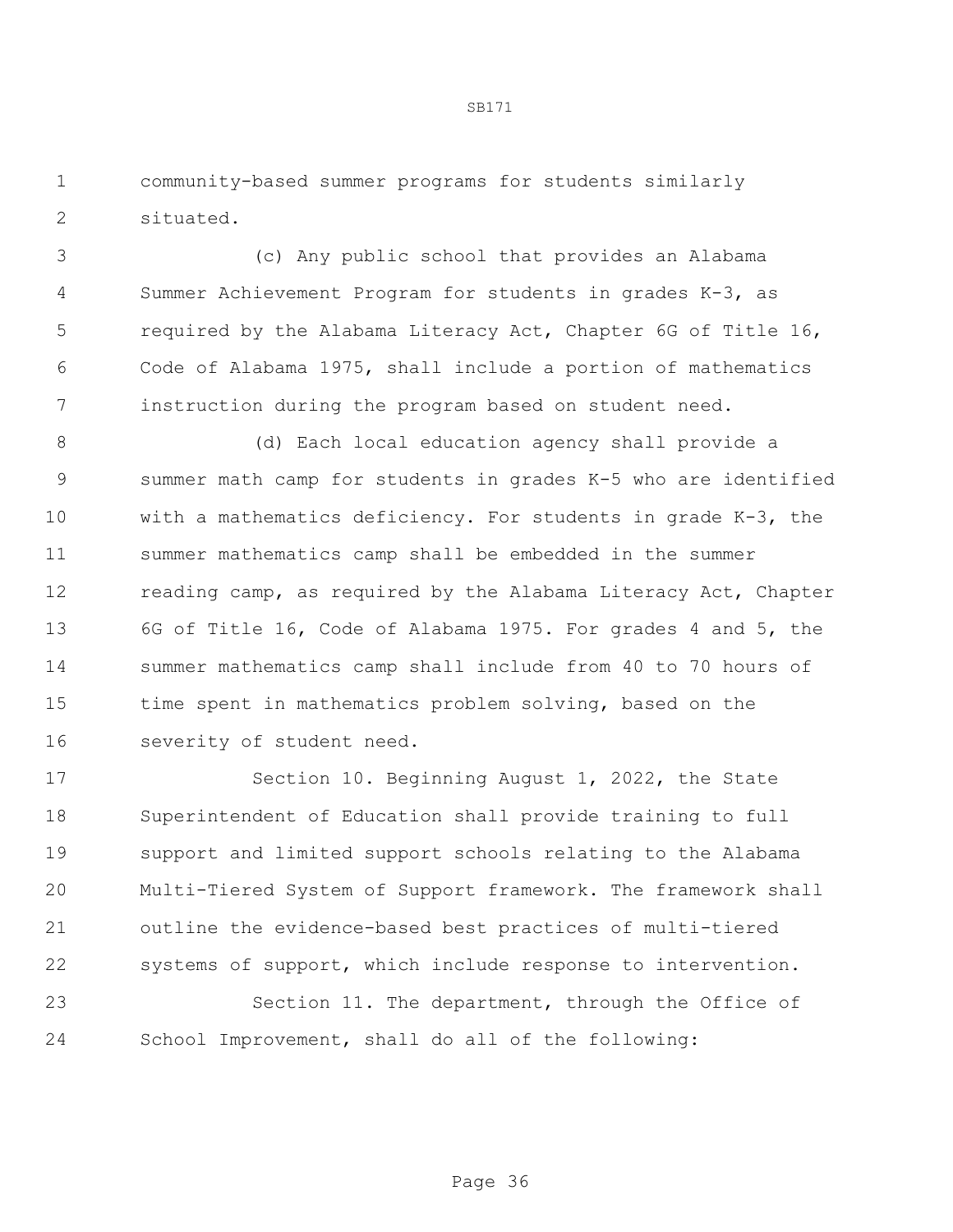(1) Add educators experienced in the implementation of teaching elementary mathematics through problem solving to the Office of School Improvement.

 (2) Add highly qualified staff with experience in elementary school turnaround and improvement, as needed by region, to the Office of School Improvement.

 (3) Participate in professional learning relating to reliable forms of evidence of teachers implementing evidence-based mathematics teaching practices.

 (4) Ensure that all Office of School Improvement staff are trained and prepared to train local education agency leaders, school leaders, and educators in implementing a high quality multi-tiered system of support, including response to intervention.

 Section 12. (a) Beginning January 1, 2024, the department, through the Office of School Improvement, the Office of Mathematics Improvement, any other sections within 18 the department, and regional and national experts in school 19 turnaround, shall develop a State Academic Intervention framework, which shall define a coherent, sustained, evidence-based system of intensive school turnaround assistance and support with the goal of improving student achievement in schools persistently in full support status in mathematics, reading, or both. This shall include clear metrics for entering and exiting state academic intervention.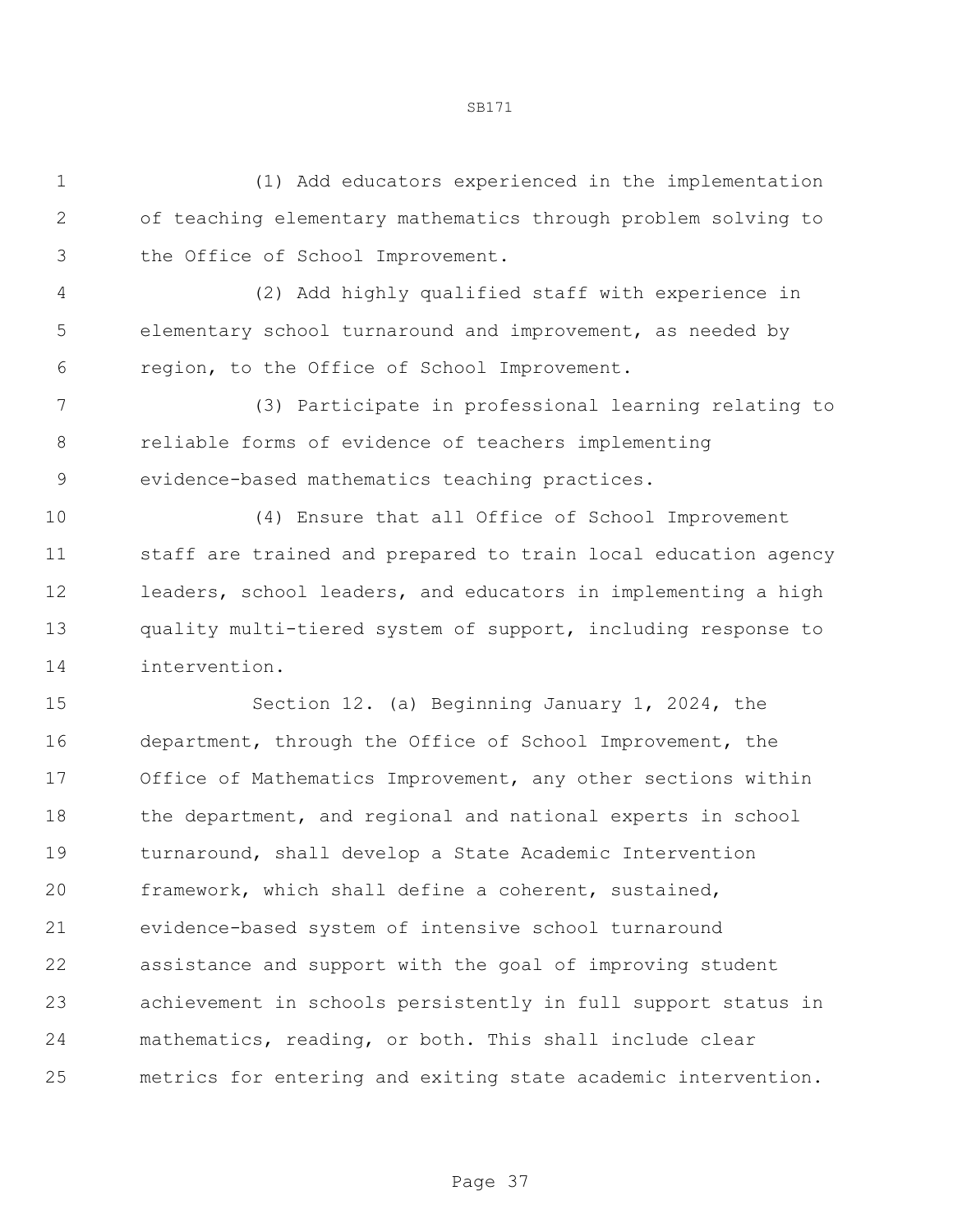The Elementary Math Task Force and Literacy Task Force shall review and provide feedback on the proposed State Academic Intervention framework. The State Board of Education shall grant the final approval.

 (b) Beginning August 1, 2026, any full support school, as defined in this act or the Alabama Literacy Act, that has not attained specified levels of academic progress in mathematics, reading, or both, as established in the State Academic Intervention framework, shall enter into state academic intervention.

 (c) A full support school shall have three years of support before qualifying for state academic intervention.

 (d) The Director of the Office of Mathematics Improvement and the Office of School Improvement shall develop a policy of state academic intervention for any school 16 identified, for a minimum of three non-consecutive years, as a full support school for mathematics, reading, or both.

 (e) The department, through the Office of School Improvement, the Office of Mathematics Improvement, and any other sections within the department shall work in coordination with each local education agency to identify a school improvement team for each full support school that qualifies for state academic intervention, as provided in subsection (b).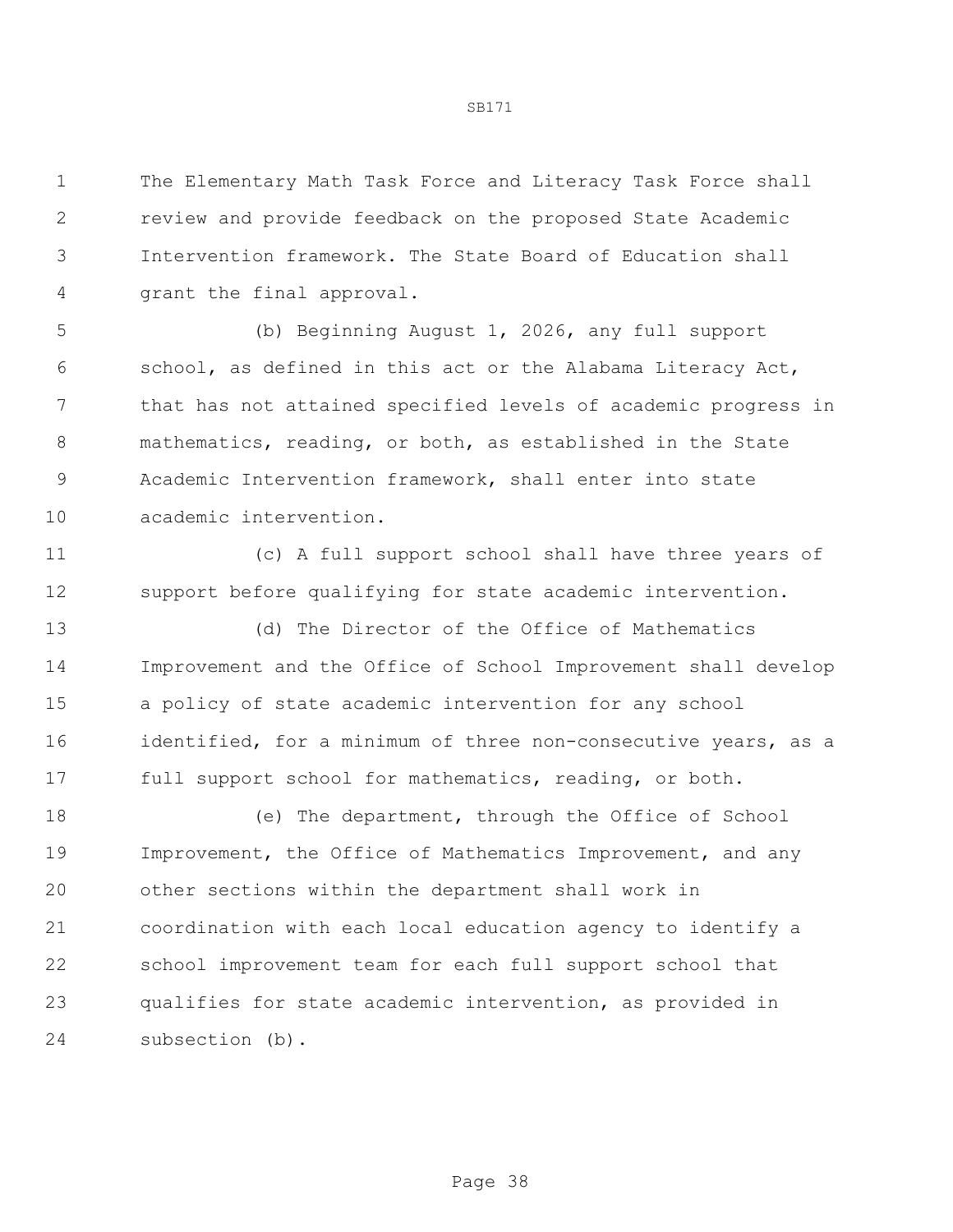(f) The department, through the Office of School Improvement, the Office of Mathematics Improvement, and any other sections within the department shall clearly define the powers and duties of each school improvement team.

 (g) A school improvement team shall do all of the following:

 (1) Conduct a comprehensive on-site evaluation to determine any causes for low student performance and lack of progress of the school. The evaluation shall include, but not be limited to, consultations with the local superintendent of education, the local board of education, the school principal, parents, other school personnel, and any other individual who possesses pertinent information and knowledge about the school.

 (2) Assist in the development of an intensive school 16 turnaround plan focused on student achievement, which may include areas beyond mathematics or reading, to facilitate the imperative of overall school improvement. An intensive school turnaround plan shall include, but not be limited to, all of the following: Recommendations relating to the reallocation of resources and technical assistance, including from external partners; changes in school procedures or operations; professional learning focused on continuous improvement and student achievement for instructional and administrative staff; intervention for individual administrators or teachers;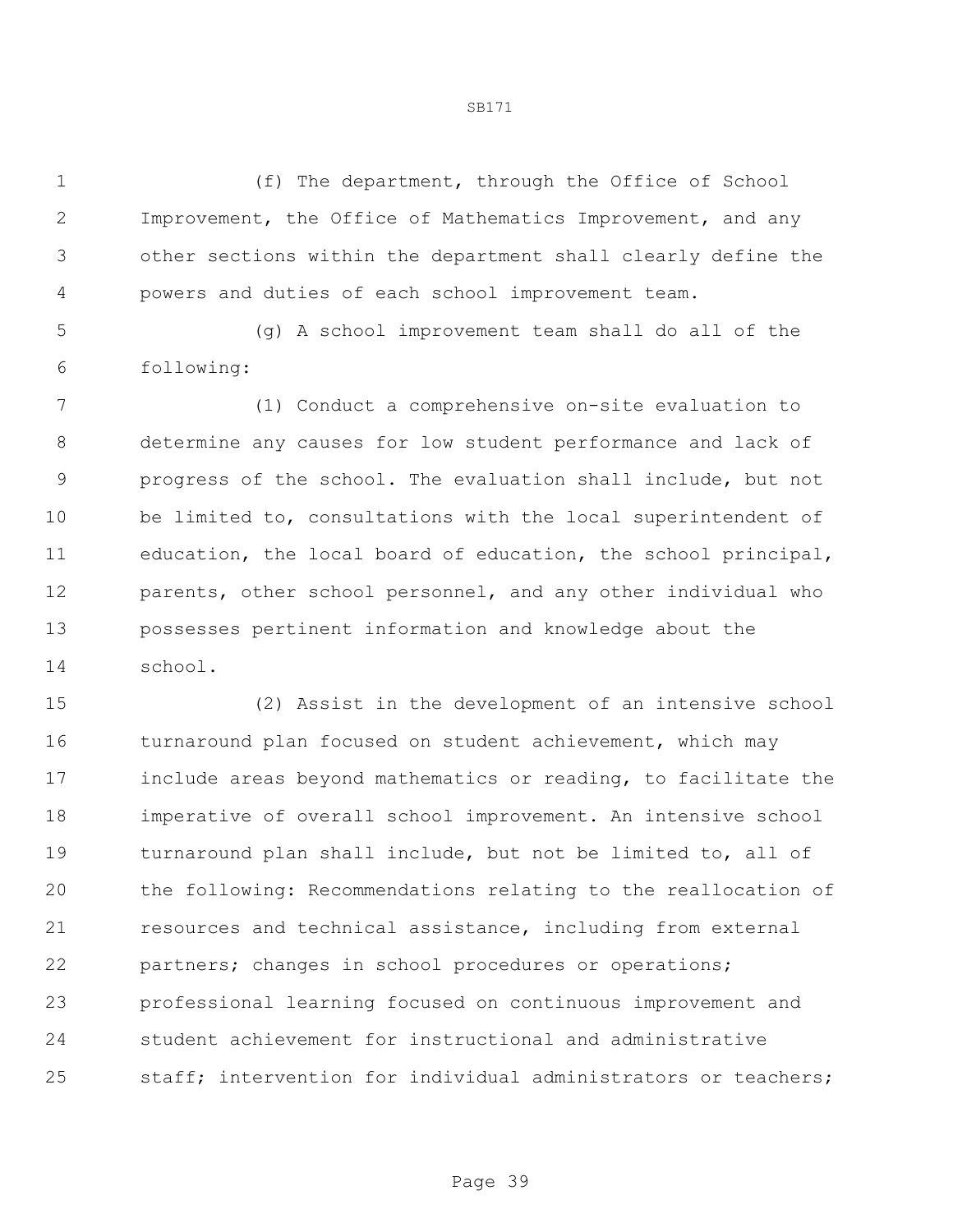instructional strategies based on evidence based research; waivers from state laws or rules; adoption of policies and practices to ensure all groups of students satisfy the proficiency level established by the state; extended instructional time for low-performing students; strategies for family engagement; incorporation of a teacher mentoring program; and other actions considered appropriate by the 8 school improvement team.

 (3) Subject to final approval of the intensive school turnaround plan by the State Superintendent of Education, present the intensive school turnaround plan to the local board of education and the public.

 (4) Monitor the progress of the school in implementing the intensive school turnaround plan using formative and summative assessment data.

 (h) If a school does not satisfy specified levels of progress, as defined by the Office of School Improvement, after implementing an intensive school turnaround plan for four full academic years, the local board of education shall implement one of the following school turnaround options:

 (1) Mandate the complete reconstitution of the school, removing all personnel, appointing a new principal, and hiring new staff. Existing staff may apply for employment at the newly reconstituted school, and shall be on paid administrative leave status until the staff for the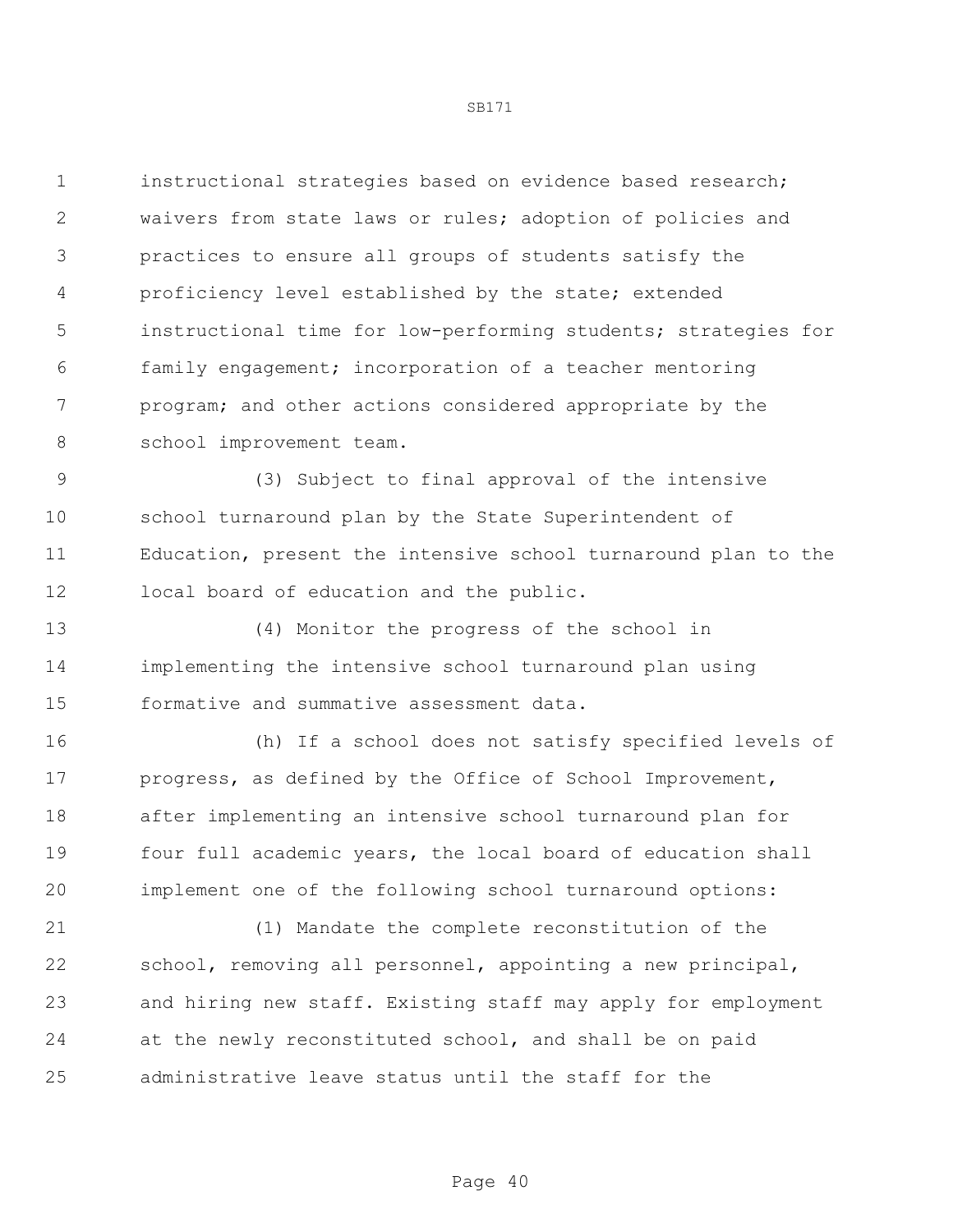reconstituted school has been employed by the new principal and approved by the local board of education. Placement on paid administrative leave status under this subsection does not constitute a reportable action under state law.

 (2) Contract with an external receiver approved by the State Superintendent of Education. An external receiver may be a two-year or four-year public institution of higher education, a nonprofit entity, a charter management organization, or an individual with a demonstrated record of success in improving low-performing schools. The external receiver shall have full managerial and operational control over the school. An external receiver shall report directly to the local superintendent of education. At the request of the external receiver, the State Superintendent of Education may overturn any decision made by the local superintendent of education.

 (3) Pursue application for public charter school status pursuant to Chapter 6F, Title 16, Code of Alabama 1975.

 (i) Nothing in this section shall prohibit the State Superintendent of Education, through the Office of Mathematics Improvement, the Office of School Improvement, or any other section within the department from engaging in strategic planning and making recommendations to the local superintendent of education or local board of education regarding the operation of low-performing schools including,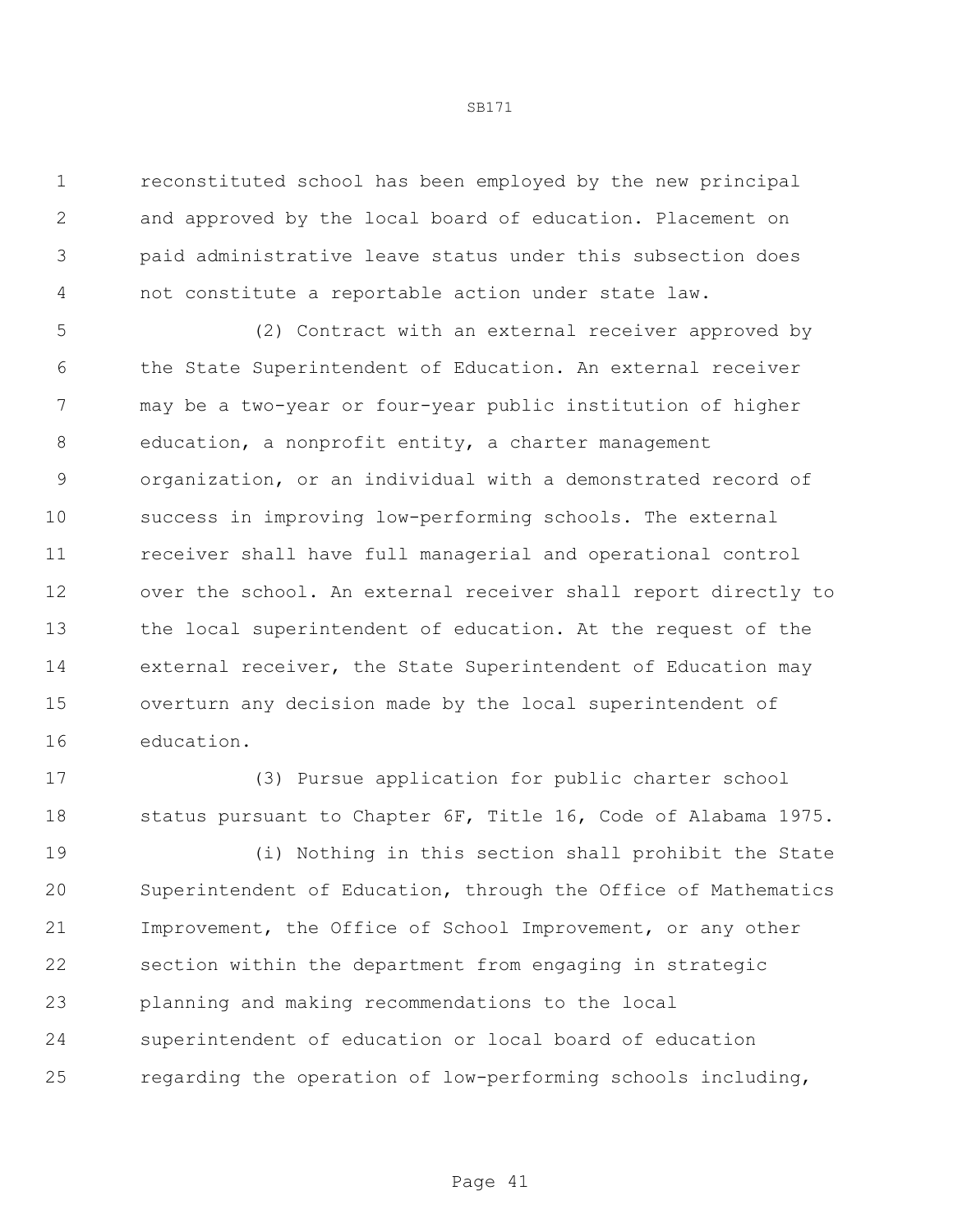but not limited to, structural, governance model, grade configuration, curriculum and instructional materials, and personnel.

 (j) For any school under state academic intervention, on or before December 31, annually, the Office of School Improvement, the Office of Mathematics Improvement, and other relevant offices within the department shall report 8 to the Governor, the Lieutenant Governor, the State Board of Education, the Speaker of the House of Representatives, the President Pro Tempore of the Senate, the Chair of the House Ways and Means Education Committee, the Chair of the Senate Finance and Taxation Education Committee, the Chair of the House Education Policy Committee, the Chair of the Senate Education Policy Committee, the Minority Leader of the House of Representatives, and the Minority Leader of the Senate on 16 the progress of each full support school under state academic intervention.

 Section 13. (a) Beginning August 1, 2022, the State Superintendent of Education, through the Office of Mathematics Improvement, shall convene and oversee a Postsecondary Mathematics Task Force to develop guidelines for institutions of postsecondary education to train early childhood and elementary mathematics teachers based on current research. The guidelines shall include course structure and content based on the recommendations of the National Council of Teachers of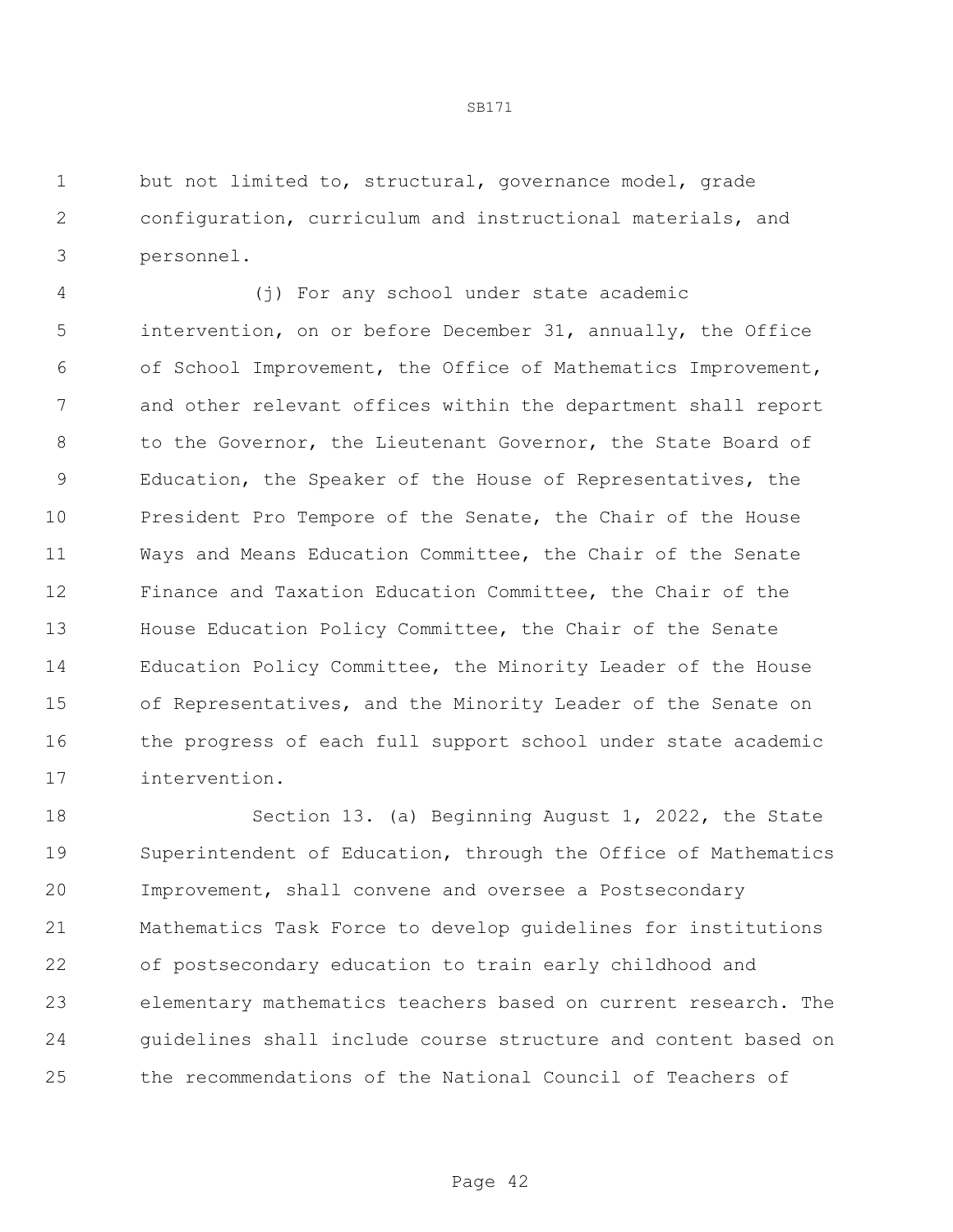Mathematics, the Conference Board of the Mathematics Sciences, the United States Department of Education, and the Mathematics Sciences Research Institute. Guidelines shall go into effect on August 1, 2024. The membership of the Postsecondary Mathematics Task Force shall include all of the following:

 (1) The Director of the Office of Mathematics Improvement.

 (2) A certification administrator appointed by the State Superintendent of Education.

 (3) Two instructors employed by a public four-year institution of higher education physically located within this state, who have experience teaching elementary mathematics methods, appointed by the Alabama Commission on Higher Education.

 (4) One department head of elementary education employed by a public four-year institution of higher education physically located within this state, appointed by the Governor.

 (5) One local superintendent of education, appointed by the School Superintendents of Alabama.

 (6) One K-5 public school teacher with experience mentoring teacher interns, employed at a school containing grades K-5, appointed by the executive committee of the Alabama Council of Teachers of Mathematics.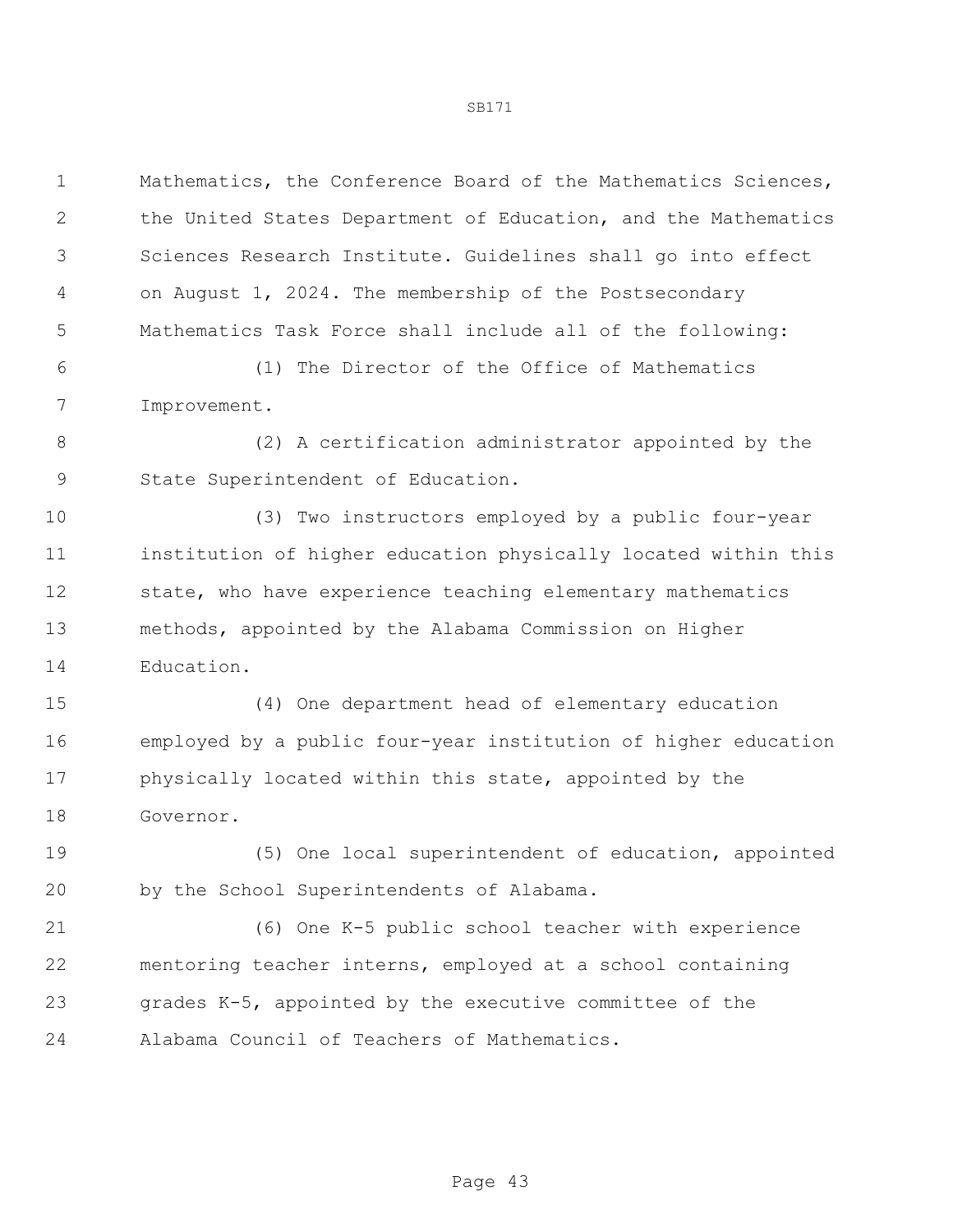| $\mathbf 1$  | (7) One K-5 public school special education teacher,          |
|--------------|---------------------------------------------------------------|
| $\mathbf{2}$ | with experience teaching elementary mathematics, appointed by |
| 3            | the State Superintendent of Education.                        |
| 4            | (8) One public school principal employed at a school          |
| 5            | containing grades K-5, with experience with teacher interns,  |
| 6            | appointed by the Council for Leaders in Alabama Schools.      |
| 7            | (9) Two K-5 school-based mathematics coaches,                 |
| 8            | employed at a public school containing grades K-5, appointed  |
| $\mathsf 9$  | by the Executive Director of the Alabama STEM Council.        |
| 10           | (10) Two K-5 mathematics specialists, employed at a           |
| 11           | school containing grades K-5, appointed by the State          |
| 12           | Superintendent of Education.                                  |
| 13           | (11) Three additional members, appointed by the               |
| 14           | Governor.                                                     |
| 15           | (b) The appointing authorities shall coordinate               |
| 16           | their appointments to ensure the Postsecondary Mathematics    |
| 17           | Task Force membership is inclusive and reflects the racial,   |
| 18           | gender, geographic, urban, rural, and economic diversity of   |
| 19           | the state.                                                    |
| 20           | (c) No later than December 31, annually, the Alabama          |
| 21           | Commission on Higher Education shall submit to the Governor,  |
| 22           | the Lieutenant Governor, the Speaker of the House of          |
| 23           | Representatives, the President Pro Tempore of the Senate, the |
| 24           | Chair of the House Ways and Means Education Committee, the    |
| 25           | Chair of the Senate Finance and Taxation Education Committee, |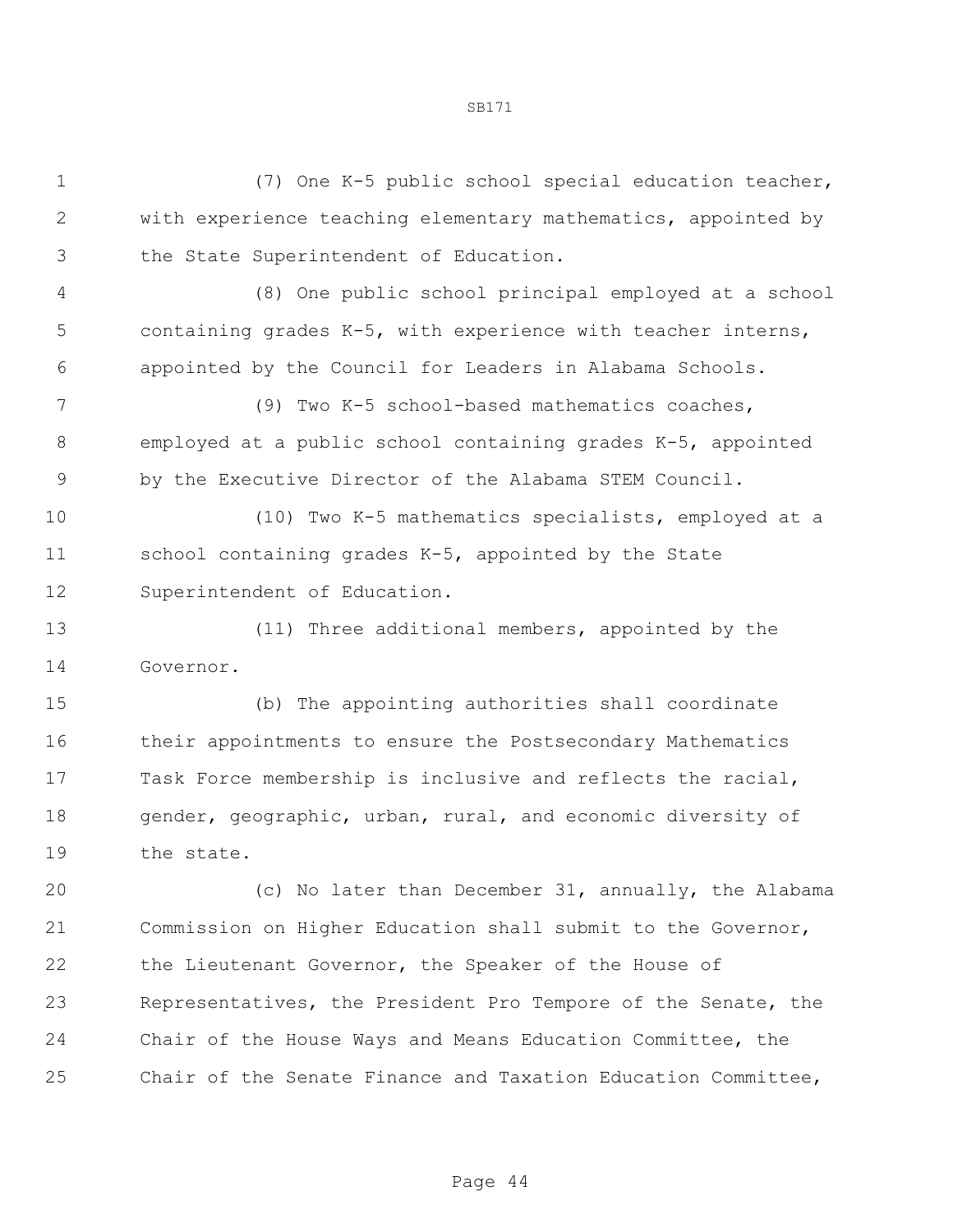1 the Chair of the House Education Policy Committee, the Chair of the Senate Education Policy Committee, the Minority Leader of the House of Representatives, and the Minority Leader of the Senate a report on the status of the implementation and adoption of the mathematics education guidelines for postsecondary institutions, the number of subject matter college level semester hours earned, the status of partnerships between educator preparation faculty and mathematics faculty, and the percentage of passing scores on State Board of Education approved assessments for candidates seeking educator certification in mathematics at any grade level, as well as the mathematics section on State Board of Education approved assessments for those seeking certification in early childhood or elementary education. The report shall be conspicuously published on the website of the department.

 (d) Educator preparation programs approved by the State Board of Education shall incorporate learning specific 18 to the condition known as dyscalculia, including early warning signs, screening, and recommendations for interventions found to be successful.

 (e) As a requirement of initial licensure candidates for early childhood or elementary mathematics certification, prospective teachers shall receive a passing score, as determined by the State Board of Education, on the appropriate

Page 45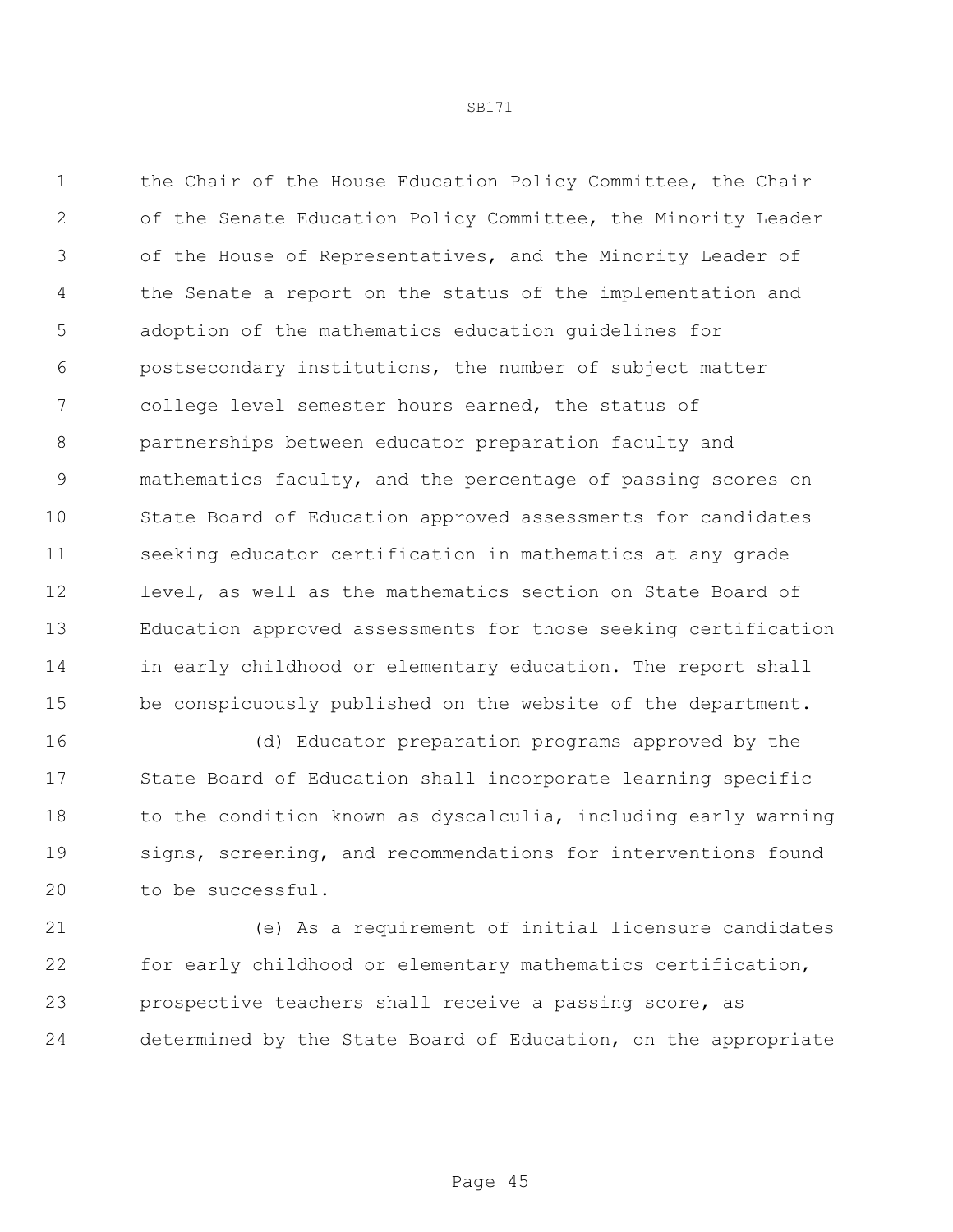foundational mathematics assessment for the grade band associated with each certificate.

 (f) A comprehensive, independent review of the requirements of this section shall be conducted every four years by an external consultant at the direction of the State Superintendent of Education. A report summarizing that review shall be provided by the State Superintendent of Education to the Director of the Office of Mathematics Improvement. A summary of the report shall be conspicuously published on the website of the department.

 Section 14. (a) On or before June 30, 2024, the State Superintendent of Education shall develop and submit to the State Board of Education for approval, recommendations for the creation of a K-5 mathematics coach endorsement for teachers who hold a valid Alabama professional educator certificate in early childhood education, elementary education, or special education and have at least three years of teaching experience.

 (b) The K-5 mathematics coach endorsement shall be offered only as a post baccalaureate program and may not be included within an initial educator preparation program.

 (c) The K-5 mathematics coach endorsement preparation program described in program planning forms, catalogs, and syllabi shall require field experience and a minimum of the following four courses: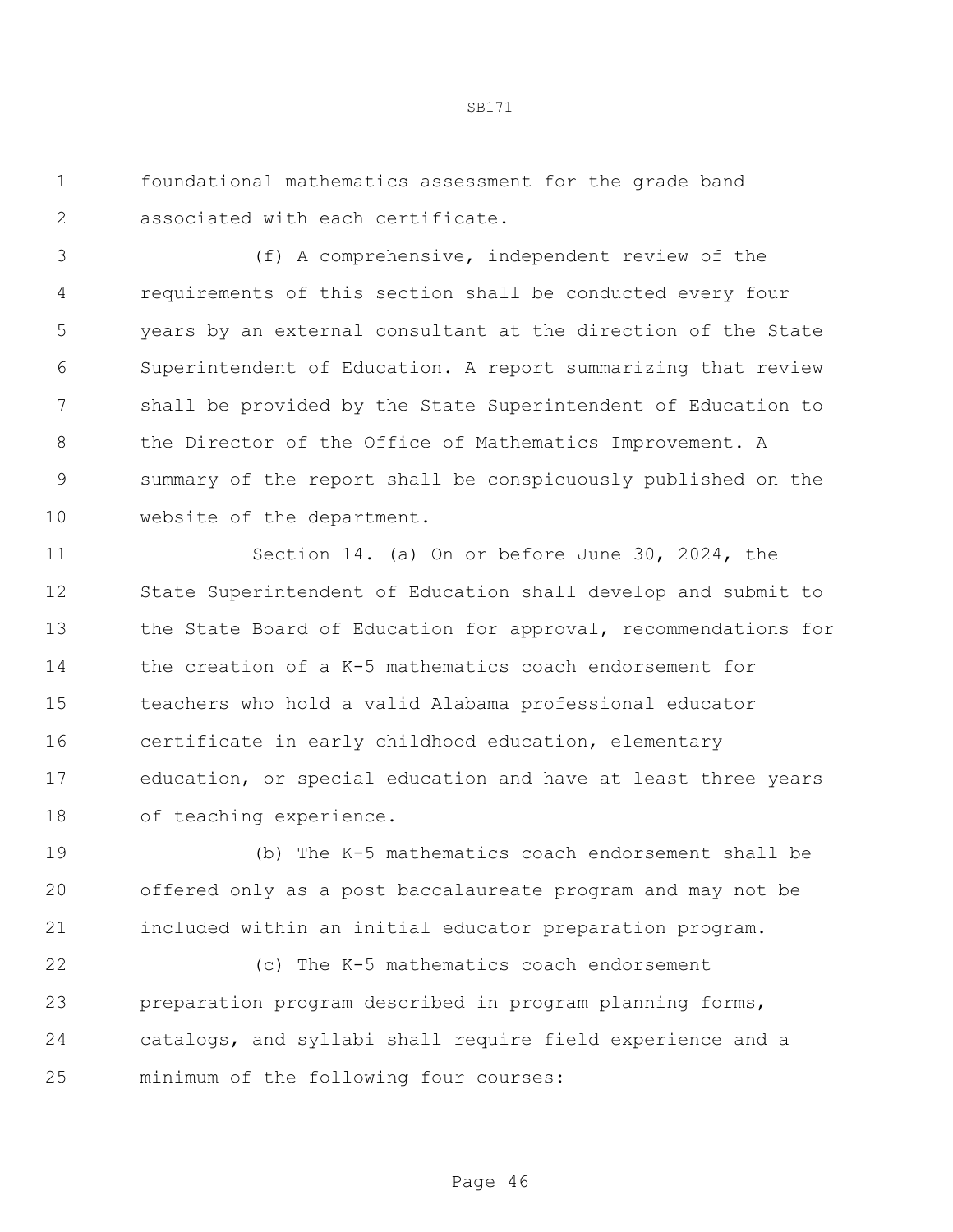(1) One course focused on grades K-2 content knowledge and pedagogical content knowledge. (2) One course focused on grades 3-5 content knowledge and pedagogical content knowledge. (3) One course focused on coaching principles. (4) One course focused on literacy in mathematics education to include analyzing student work for instructional decisions. (d) The K-5 mathematics coach endorsement program shall prepare candidates who demonstrate conceptual understanding and procedural fluency regarding major concepts of mathematics appropriate for grades K-5. Candidates shall satisfy all of the following: (1) Demonstrate coaching principles including: Goals, principles, and approaches in the Alabama Coaching Framework. (2) Understand adult learning principles that support collaboration with the ultimate goal of improved student performance. (3) Possess leadership experience. (4) Understand the roles of school-based mathematics coaches.

 (5) Understand current research on the science of learning.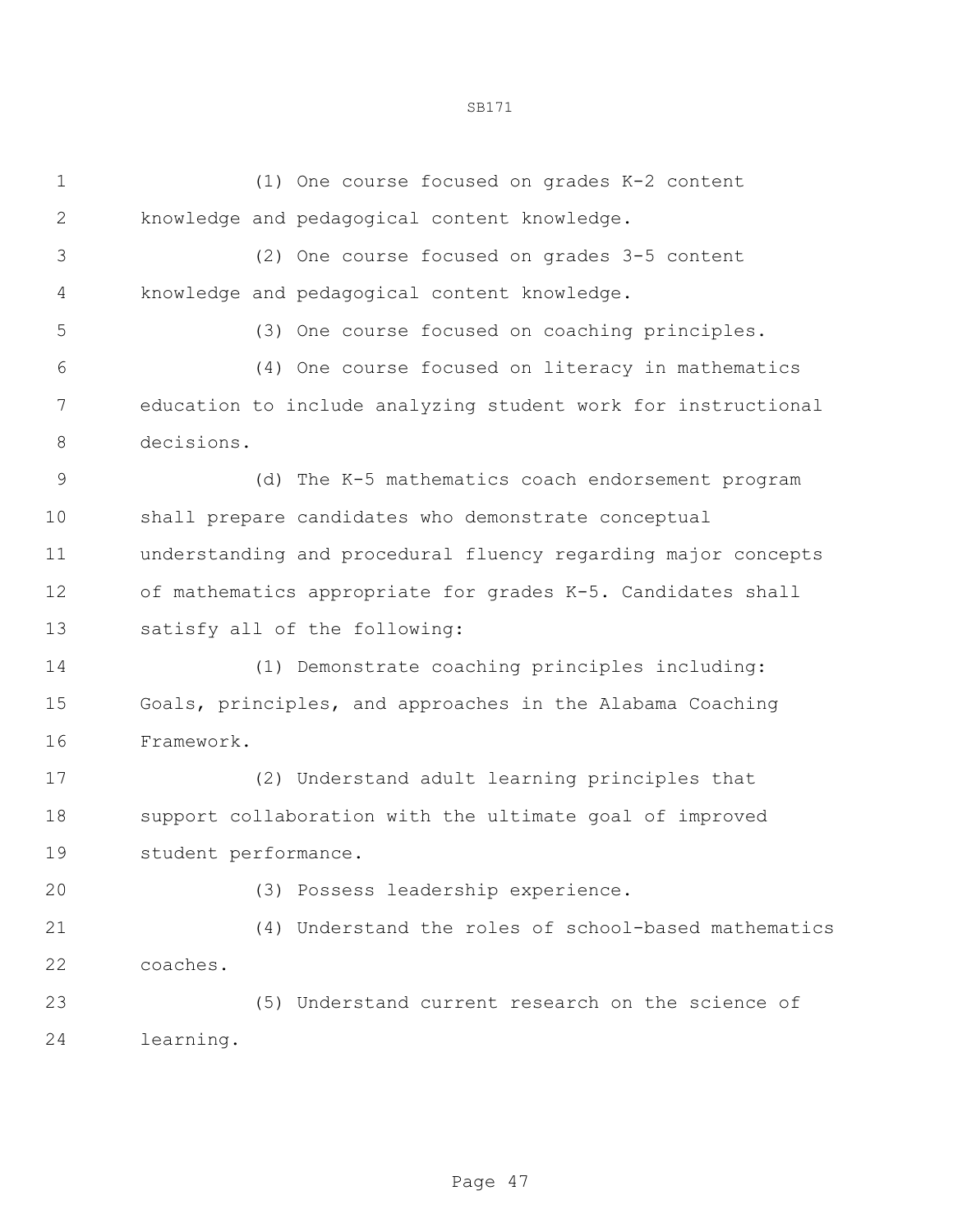(6) Be able to translate research findings into effective instruction.

 (7) Know what engages students in learning at various stages of growth and development.

 (8) Understand the developmental nature of mathematics and the interconnections among mathematical concepts.

 (9) Demonstrate knowledge of the phases students move through in developing fluency.

 (10) Demonstrate knowledge of common errors and misconceptions about the operations and how to help students learn.

 (11) Demonstrate knowledge of the basic structures and problem types of word problems for all operations and proper sequencing to support student understanding of the meaning of the operations.

 (12) Demonstrate understanding of teaching mathematics through problem solving.

 (13) Demonstrate understanding of algebra as an established content strand in grades K-5 that supports algebraic thinking in middle school and high school.

 (14) Demonstrate understanding of measurement as a continuous quantity with numerical value and its importance to 24 the mathematically literate citizen.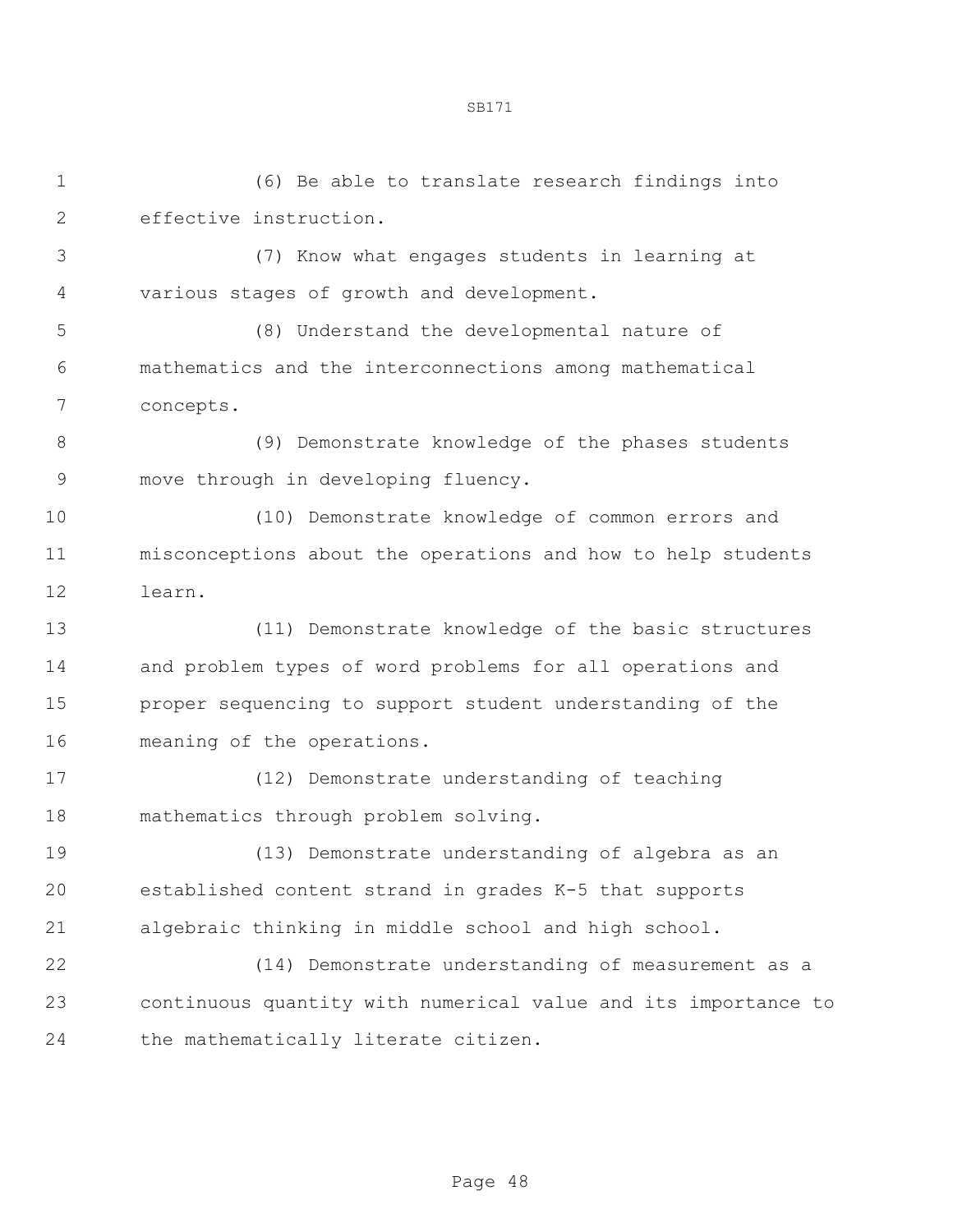(15) Understand the importance of spatial sense in students and the connection to academic success in STEM fields. (16) Understand how to use a variety of mental computation techniques. (17) Model, explain, and develop a variety of computational algorithms. (18) Describe and represent mathematical relationships. (19) Practice coaching cycles. (20) Demonstrate ability to work with adults in an educational setting. (21) Demonstrate ability to work with school administrators in disaggregating data and developing strategies. (22) Demonstrate ability to effectively present complex information to and engage with various stakeholders. (e) The K-5 mathematics coach endorsement program shall prepare candidates to do all of the following: (1) Have knowledge of historical developments in mathematics, including the contributions of underrepresented groups and diverse cultures. (2) Use their knowledge of student diversity to affirm and support full participation and continued study of mathematics by all students. Student diversity includes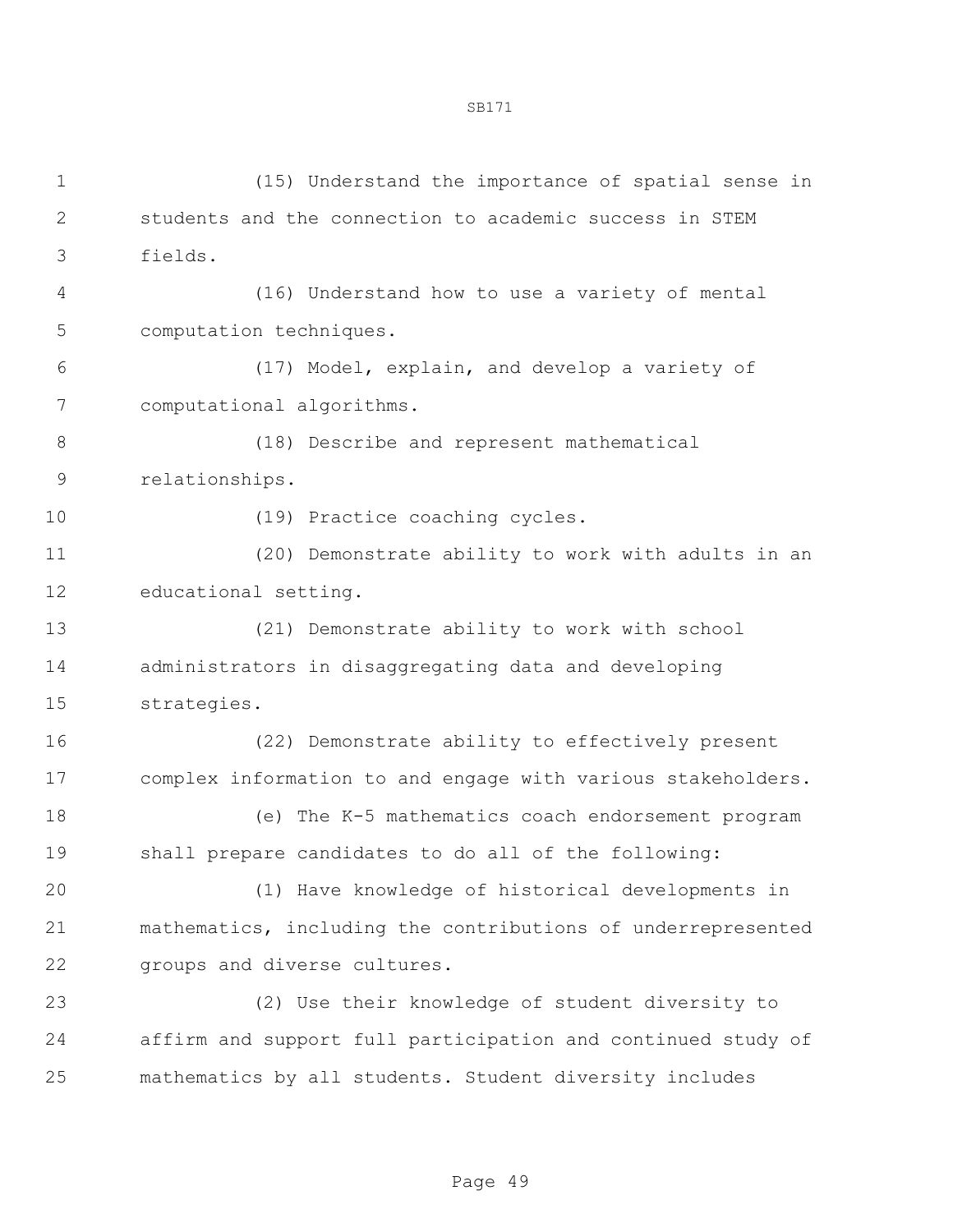gender, ethnicity, socioeconomic background, language, special needs, and mathematical learning styles. (3) Use appropriate technology to support the learning of mathematics. (4) Use appropriate formative and summative assessment methods to assess student learning and program effectiveness. (5) Use formative assessments to monitor student learning and to adjust instructional strategies and activities. (6) Use summative assessments to determine student achievement and to evaluate the mathematics program. (7) Know when and how to use student groupings such as collaborative groups, cooperative learning, and peer teaching. (8) Use instructional strategies based on current research. (9) Work on an interdisciplinary team and in an interdisciplinary environment. (10) Participate actively in the professional learning community of mathematics educators. (11) Analyze and organize data for interpretation and application. (f) Subject to legislative appropriation, the State Superintendent of Education may establish an incentive program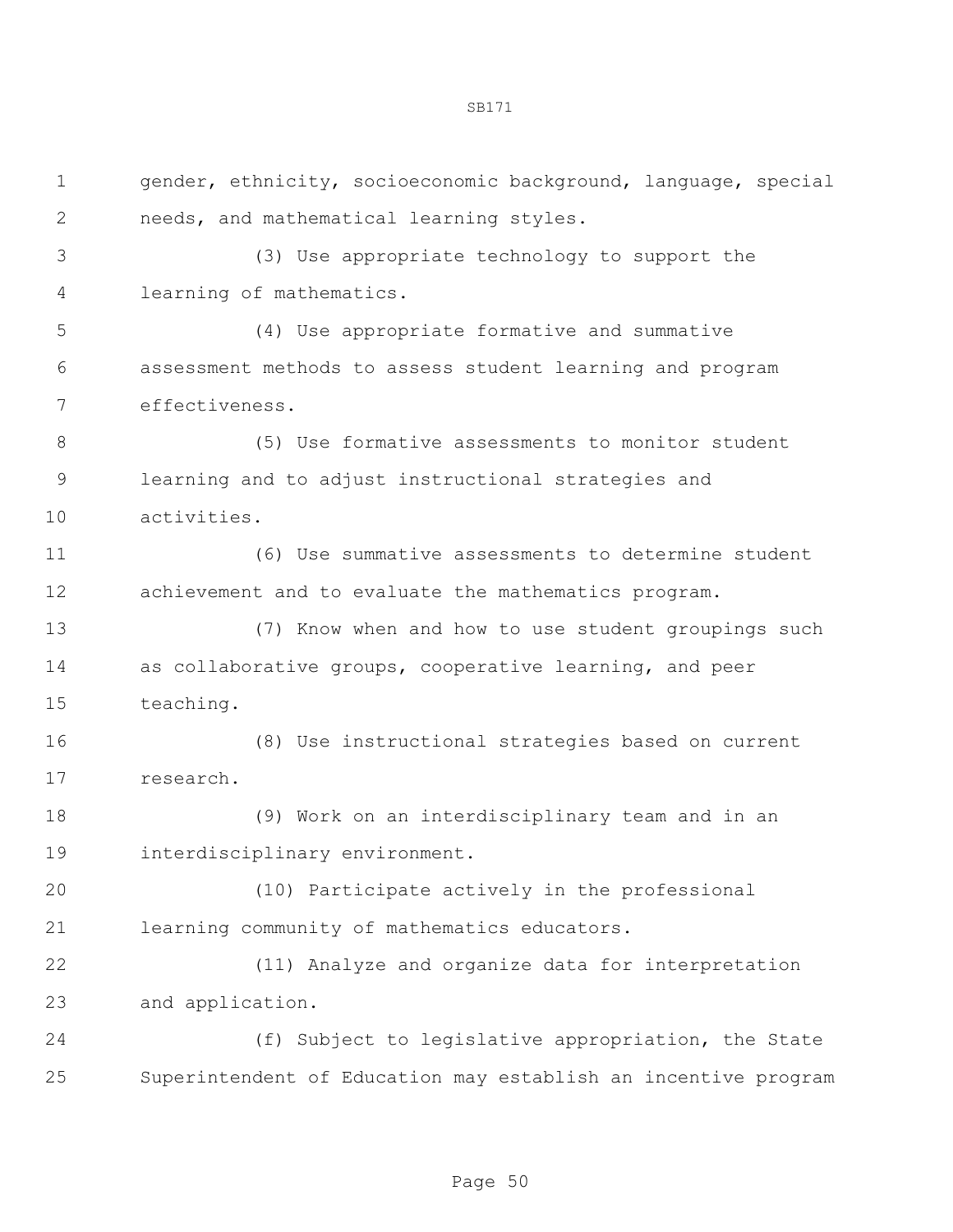to provide a minimum two thousand five hundred dollar (\$2,500) annual stipend for any mathematics coach who has earned a K-5 mathematics coach endorsement.

 Section 15. (a) Beginning October 1, 2022, the State Superintendent of Education shall convene a working group to create the Alabama Instructional Leadership Framework, applicable to all K-5 administrators. The State Superintendent of Education shall utilize an external partner to facilitate the working group. Implementation of the Alabama Instructional Leadership Framework shall begin August 1, 2023. The State Superintendent of Education shall ensure the working group membership is inclusive and reflects the racial, gender, geographic, urban, rural, and economic diversity of the state.

 (b) The framework shall include, but not be limited to, all of the following:

 (1) Establishing a clear and shared vision for teaching and learning, including all of the following:

18 a. Measuring success to include continually monitoring the vision.

 b. Providing feedback for school-based academic coaches in meeting the vision and support for quality professional learning.

 c. Implementing a multi-tiered system of supports to improve student achievement.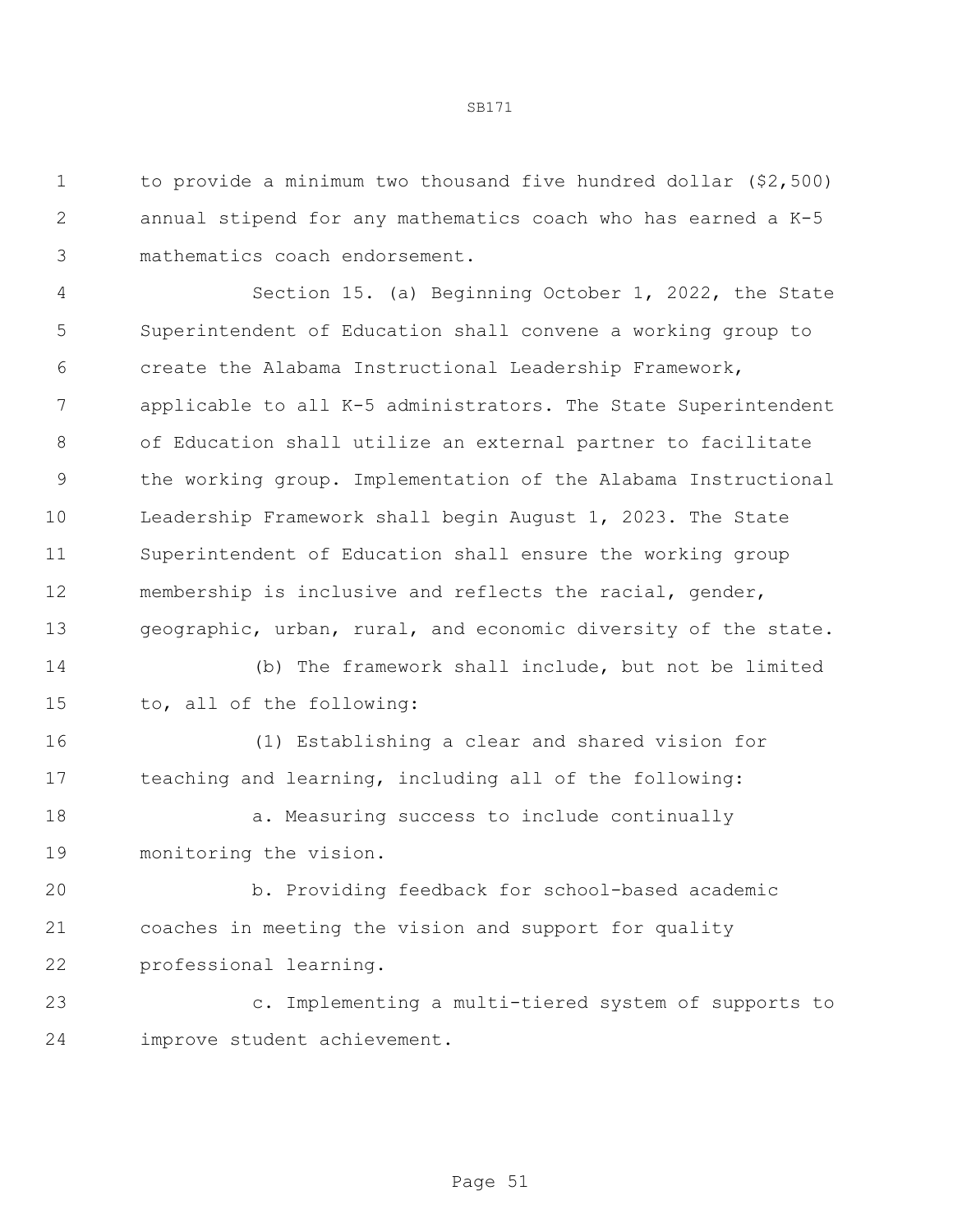(2) Establishing norms for participation and collaboration in coaching cycles and professional learning to strengthen teacher practices.

 (3) Identifying and supporting evidence-based teaching practices for all content areas.

 (4) Developing the ability to identify effective instructional practices in early childhood and elementary classrooms.

 Section 16. (a) Beginning January 1, 2023, the department shall lead a working group to develop a School Turnaround Academy, to train principals and teacher leaders to specialize in evidence-based school turnaround strategies and practices. The department shall partner with national or state-level partners, or both, with a demonstrated record of success in improving academic performance in low-performing schools, with the intent to create a pipeline of school turnaround principals and teacher leaders to support state academic intervention and reconstitution.

 (b) The department shall explore new compensation models to incentivize, reward, and retain high-quality teachers and leaders in low-performing schools.

 (c) The State Superintendent of Education shall ensure the membership of the working group is inclusive and 24 reflects the racial, gender, geographic, urban, rural, and economic diversity of the state.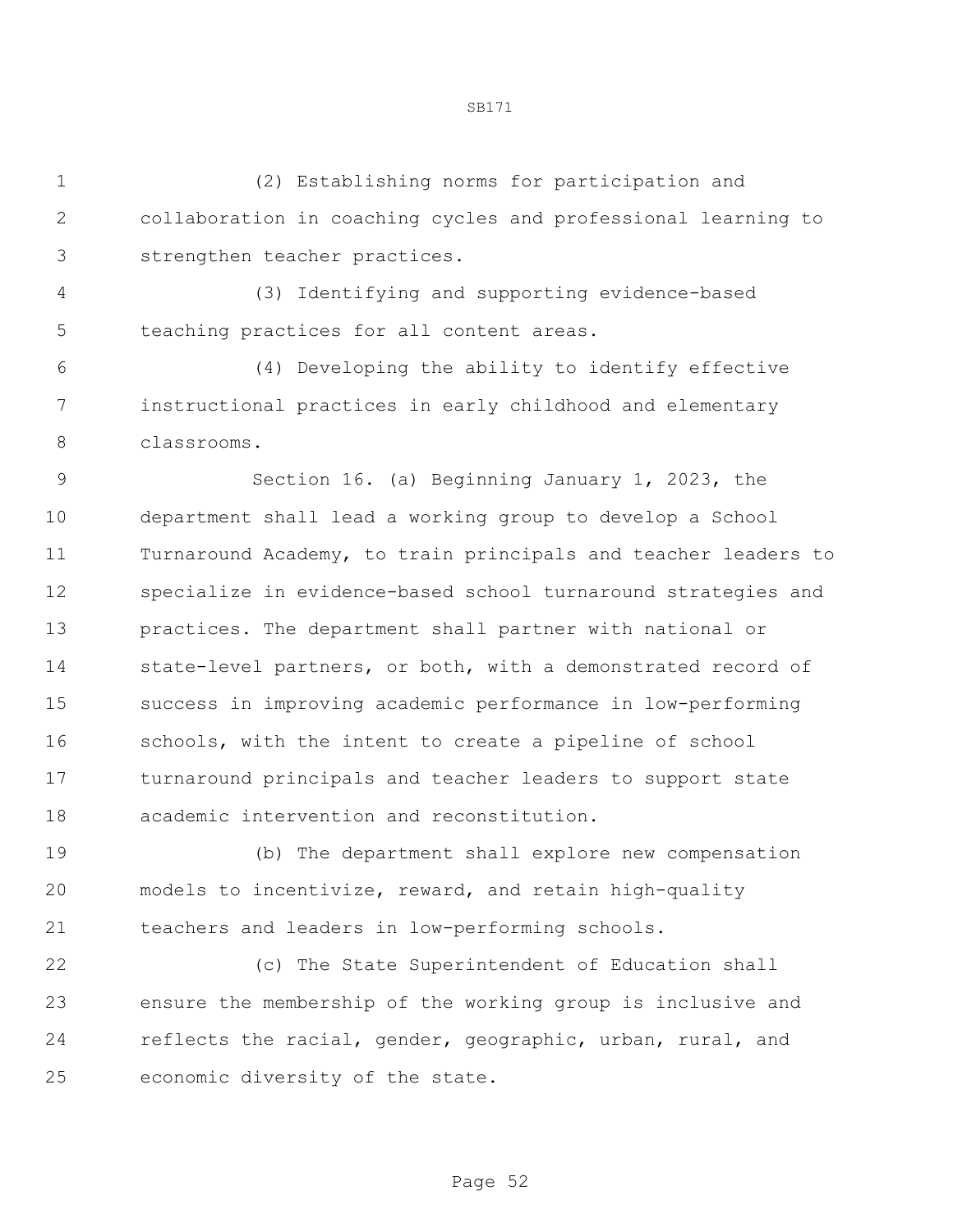(d) The working group shall make initial recommendations to the Legislature, as necessary to implement changes in the law or funding to support this section no later February 1, 2024.

 Section 17. (a) Beginning January 15, 2023, the Executive Committee of the Alabama STEM Council shall employ an external consultant to evaluate Sections 1 to 19, inclusive, the work of mathematics coaches, and the implementation and outcomes. The external consultant shall be selected through an open request for proposals process adopted by the executive committee. Each proposal shall be reviewed by a panel of key stakeholders, chosen by the executive committee, and shall be assessed using a defined set of priority indicators. The executive committee shall appoint a panel of 11 stakeholders to review each proposal. The membership of each panel shall include all of the following:

(1) The Director of the Alabama STEM Council.

 (2) An elementary public school based mathematics coach.

 (3) Two public elementary mathematics educators. (4) Two parents of students who are enrolled in and

attending a public K-5 school.

 (5) The Director of AMSTI, or his or her designee. (6) One AMSTI elementary mathematics specialist. (7) One elementary public school principal.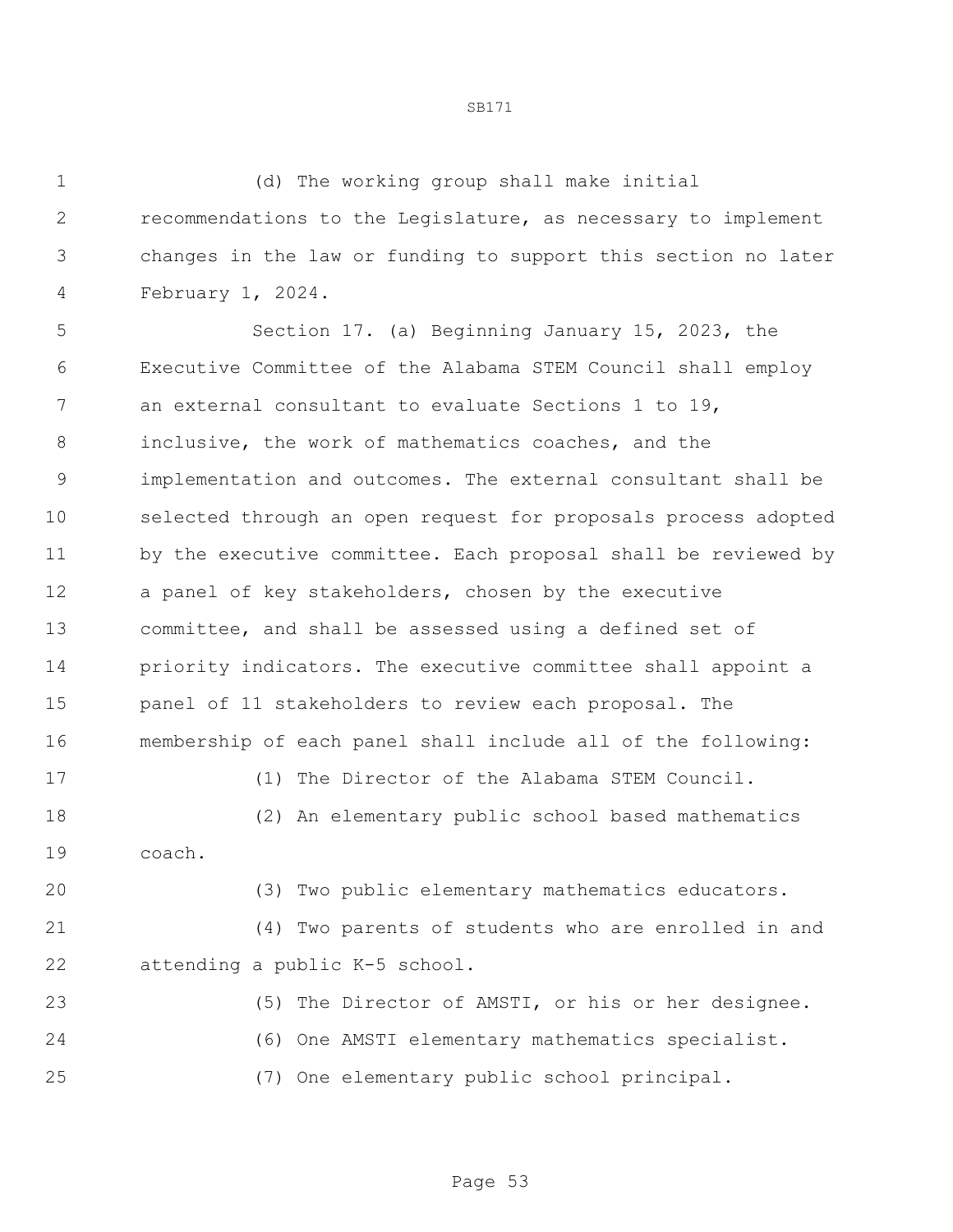(8) One instructor employed by a public two-year or four-year institution of higher education, with experience teaching elementary mathematics methods.

 (9) Two additional members appointed by the Executive Director of the Alabama STEM Council.

 (b) The appointing authorities shall coordinate their appointments to assure the panel membership is inclusive 8 and reflects the racial, gender, geographic, urban, rural, and economic diversity of the state.

 (c) The external consultant shall design and adopt a comprehensive evaluation plan to help with both the success and sustainability of the K-5 mathematics coach endorsement program. The plan shall include, but not be limited to, defining measures, developing instruments, using instruments to collect data, analyzing data, the quarterly and annual reporting of findings, and the development and implementation of a measurement sustainability plan. The findings of the external consultant shall be used to recommend any adjustments that need to be made for the continuous improvement of both the quality of implementation and assurance of desired outcomes. The evaluation shall also include a cost benefit return on investment study.

 (d) The external consultant shall compile and submit an annual report on or before January 30, and quarterly reports no later than the last day of the month following each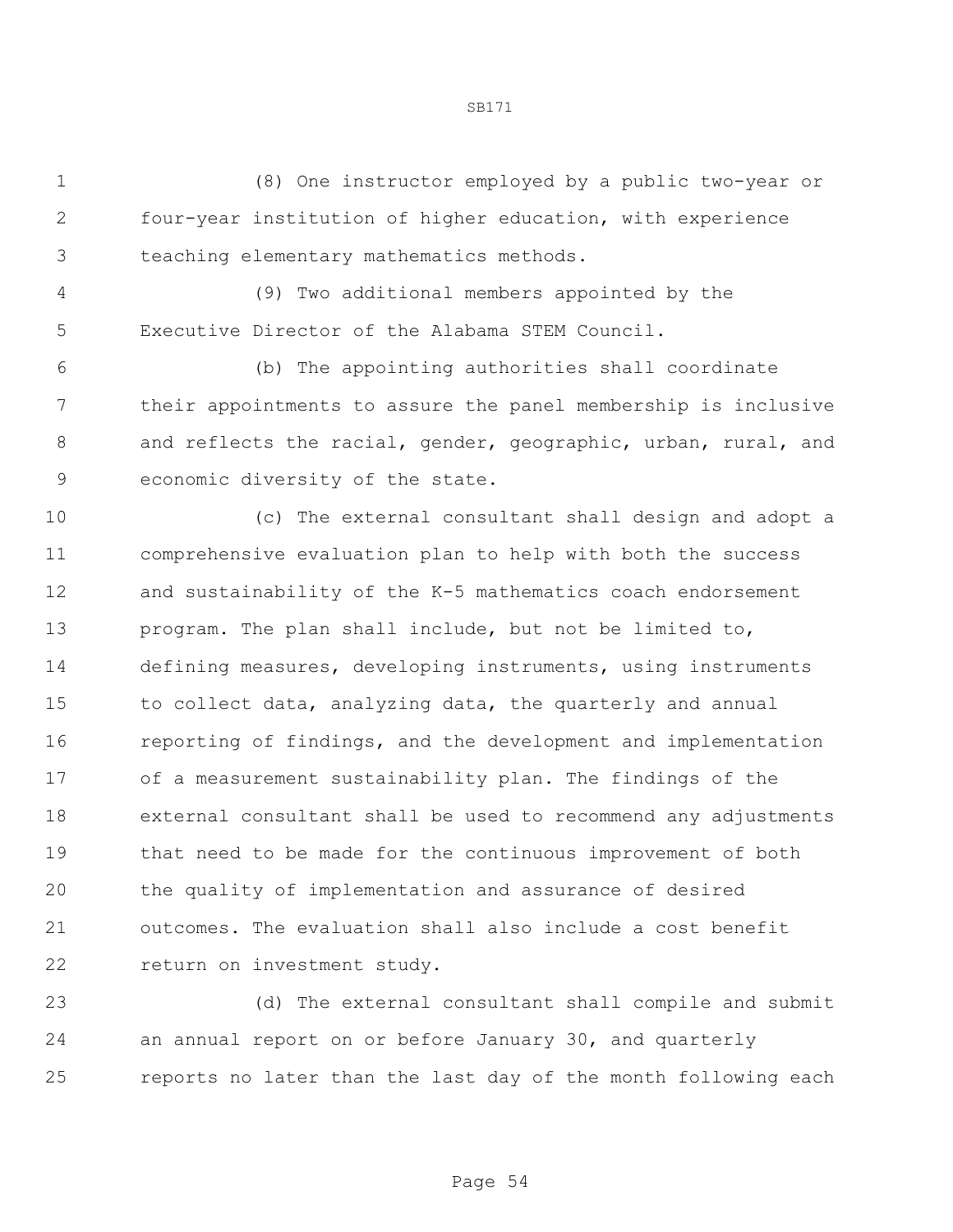quarter, to all of the following: The Governor, Lieutenant Governor, State Board of Education, Speaker of the House of Representatives, President Pro Tempore of the Senate, Chair of the House Ways and Means Education Committee, Chair of the Senate Finance and Taxation Education Committee, Chair of the House Education Policy Committee, Chair of the Senate Education Policy Committee, Minority Leader of the House of Representatives, Minority Leader of the Senate, Director of the Office of Mathematics Improvement, and the Executive Committee of the Alabama STEM Council. Copies of all annual and quarterly reports shall be conspicuously published on the website of both the Alabama STEM Council and the department.

 (e) Continued funding dedicated to K-5 mathematics coaches shall be contingent on measurable performance growth, as determined by the evaluations of the external consultant.

 (f) The State Superintendent of Education and the Director of the Office of Mathematics Improvement shall comply with all requests for data and information from the external consultant and shall make every effort to assist with any recommended improvements.

 Section 18. (a) The State Superintendent of Education, through the Office of Mathematics Improvement and other sections of the department, shall provide technical assistance to local education agencies in complying with this section and Sections 1 to 17, inclusive, and Section 19.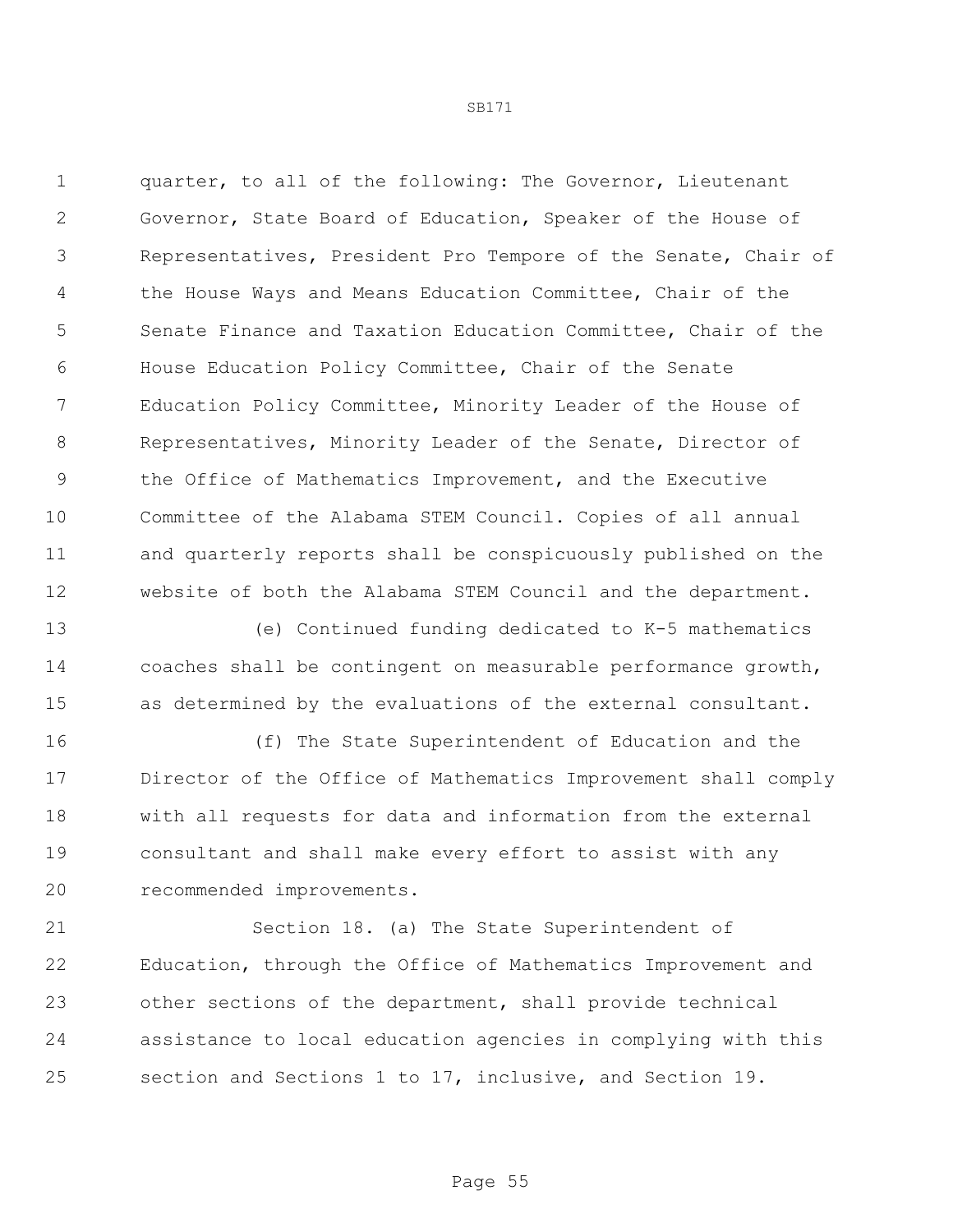(b) The State Board of Education may adopt rules as necessary to implement and enforce this section and Sections 1 to 17, inclusive, and Section 19 .

 Section 19. Funds appropriated by the Legislature in support of Sections 1 to 19, inclusive, shall be allocated to support all of the following:

 (1) The staff and operations of the Office of Mathematics Improvement, including the director and regional coordinators, professional learning activities, and administrative activities; local school-based mathematics coaches; teachers in residence; and AMSTI regional mathematics specialists.

 (2) Administration and analysis of mathematics screening, formative, diagnostic, and summative assessments to guide instruction in full support schools and limited support schools.

 (3) Professional development on foundational mathematics content knowledge as recommended by the Elementary Mathematics Task Force in all full support schools and limited support schools.

 (4) The staff and operations of the Alabama Summer Mathematics Achievement Program in all full support schools.

 (5) Professional development on instructional leadership, as recommended by the Office of Mathematics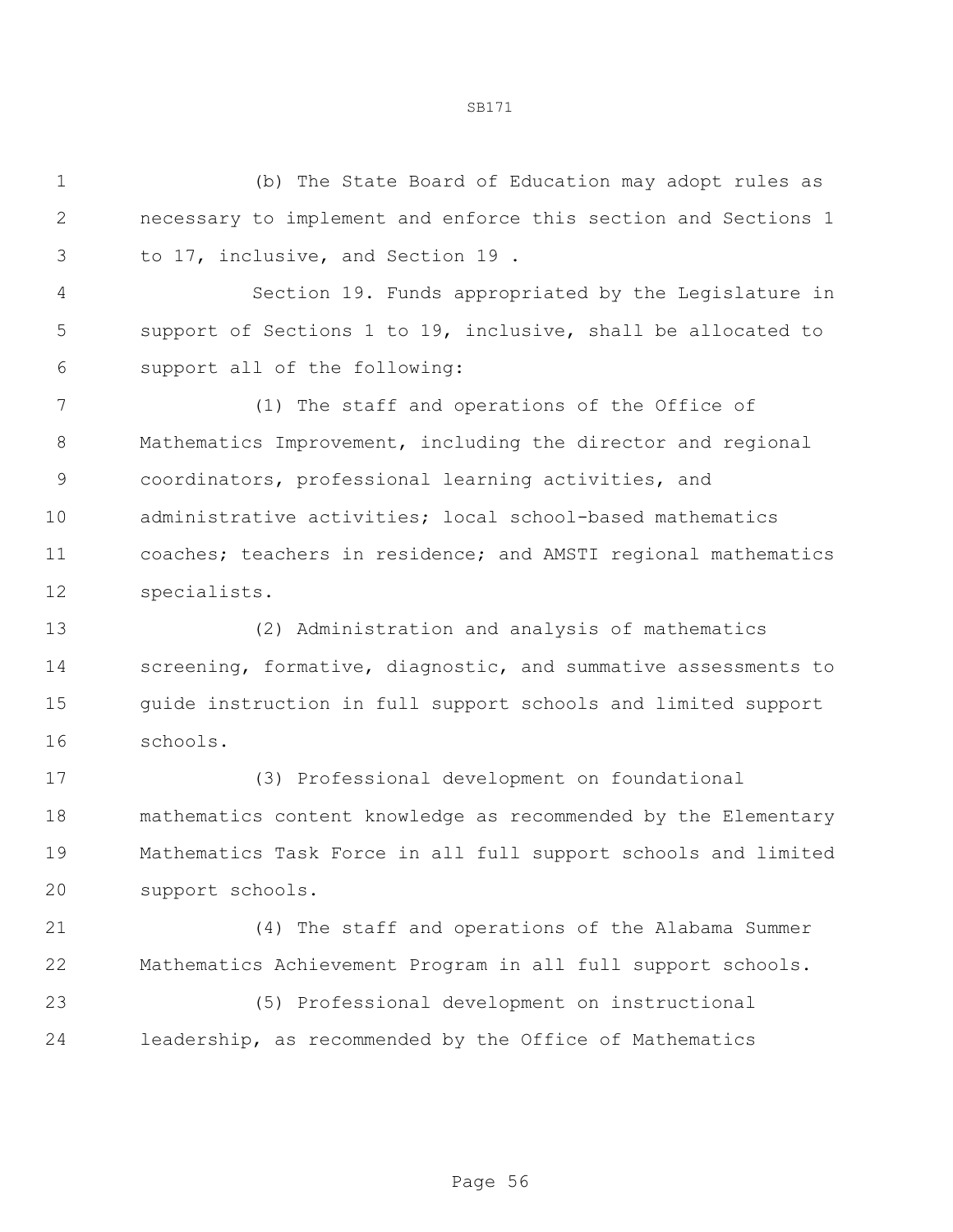Improvement, for principals and assistant principals in all full support schools.

 (6) Any additional staff for school improvement teams for full support schools in state academic intervention.

 (7) Additional staff for the Office of School Improvement.

 (8) External consultants to evaluate the work of mathematics coaches' implementation and outcomes described in Section 15.

 Section 20. (a) The Legislature finds that the State Board of Education, in the fall of 2013, voted to rescind the Memorandum of Agreement that involved the State of Alabama in adopting the Common Core State Standards, which ceded control of Alabama's standards to entities other than the state and local educational agencies.

 (b) The Legislature further finds that as part of the termination process, the 2017-2018 Alabama Final Consolidated State Plan superseded and terminated the flexibility waiver agreement with the United States Department of Education pertaining to the federal Every Students Succeeds Act, which includes the adoption of the Common Core State Standards.

 (c) In order to codify the intent of the State Board of Education, the State of Alabama hereby terminates all plans, programs, activities, efforts, and expenditures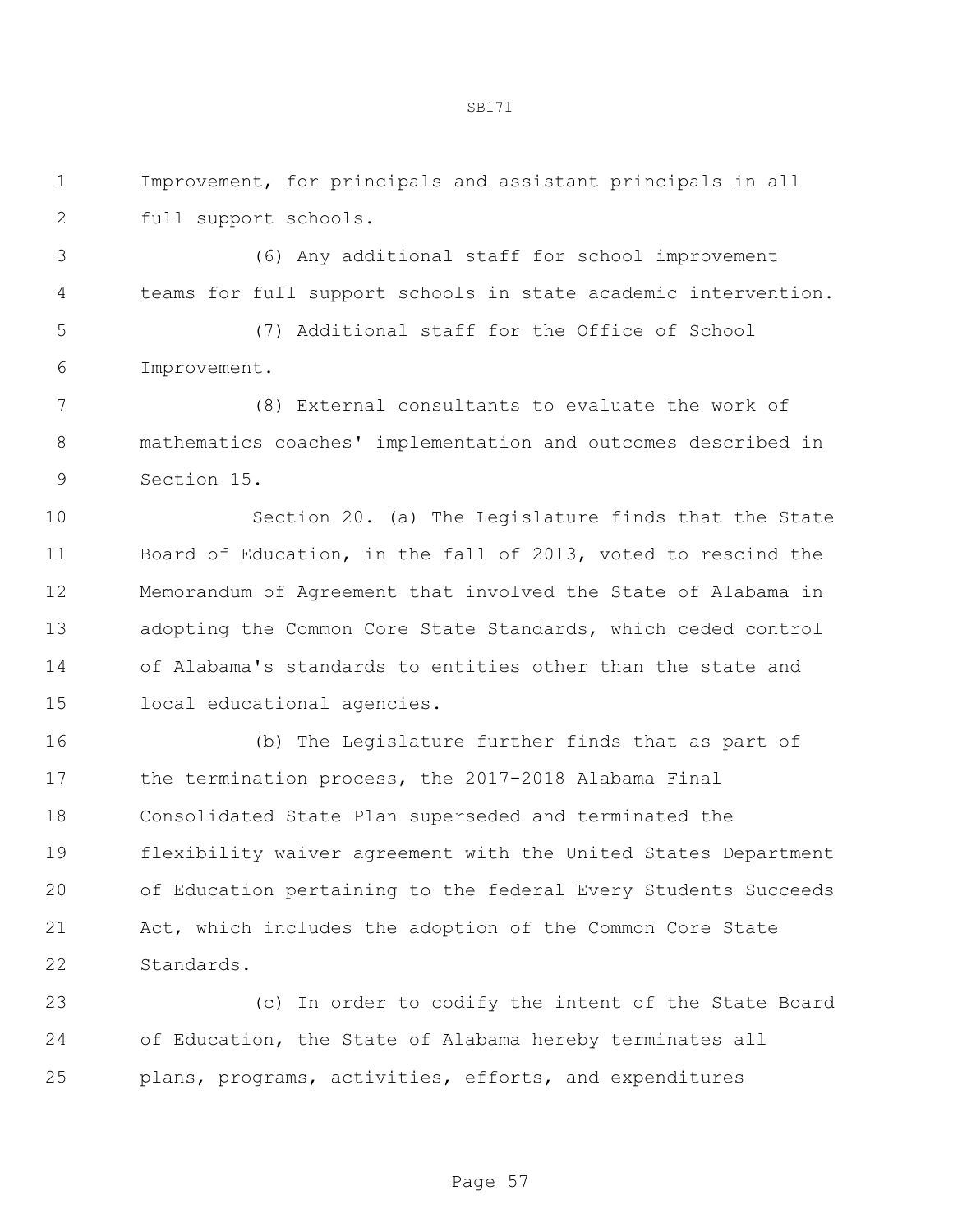relative to the implementation of the educational initiative commonly referred to as the Common Core State Standards.

 (d) The Legislature further prohibits the adoption or implementation of any national standards or variations of national standards from any source that cede control of Alabama educational standards in any manner.

 (e) The state shall retain sole control over the development, establishment, and revision of K-12 course of study standards.

 (f) No education entity or any state official shall 11 join any consortium or any other organization when participation in that consortium or organization would cede any measure of control over any aspect of Alabama public education to any such entity.

 (g) Nothing in this section shall be construed to affect, prohibit, or inhibit the use of any of the following tools, standards, or certifications in the public K-12 18 schools, any college entrance examination, workforce skills assessment or examination, advanced placement course, career technical credential, national board certification, academic language therapy certification, Praxis or other core academic skills for educators test, armed service vocational aptitude test, or International Baccalaureate standard.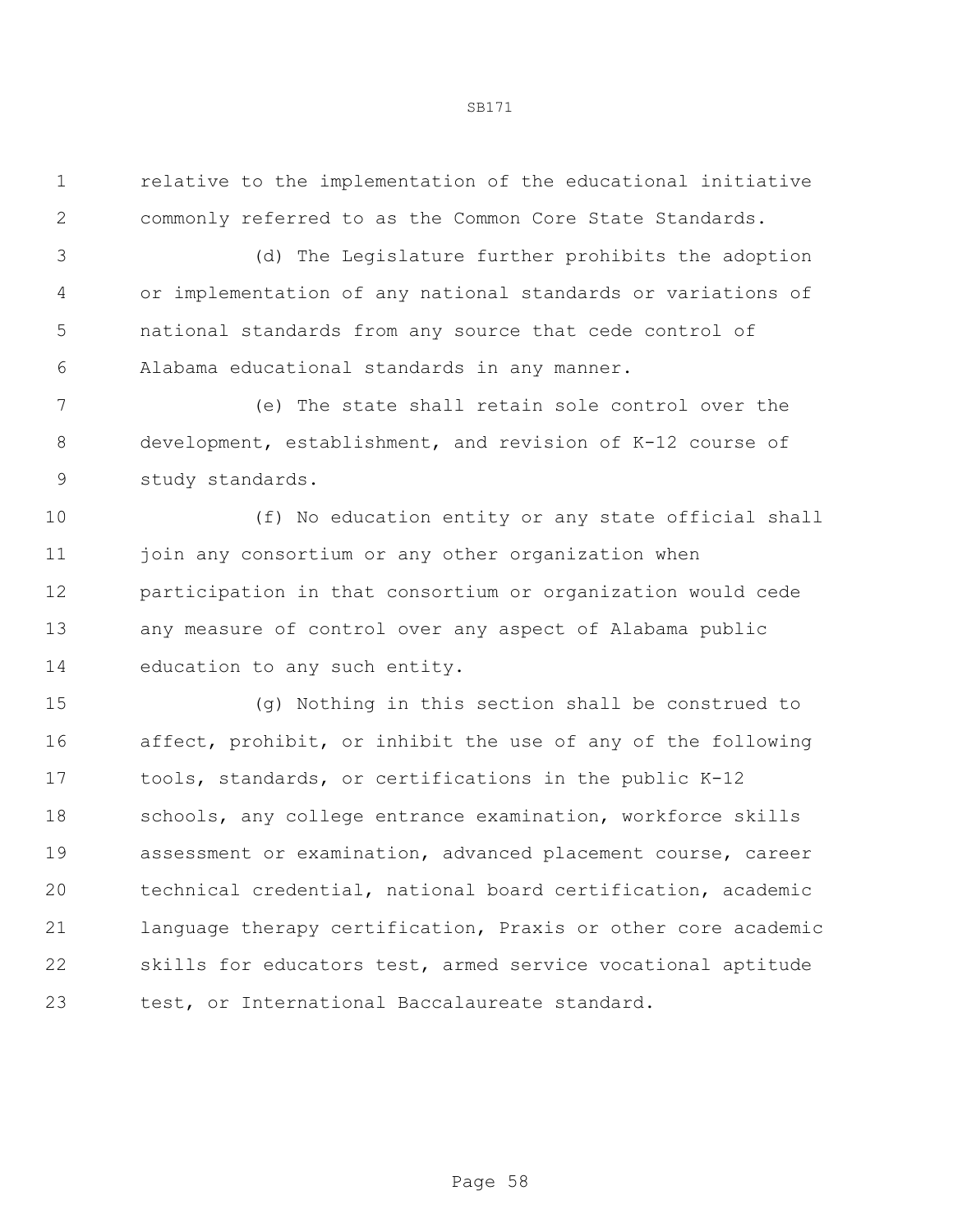|     | Section 21. This act shall become effective           |
|-----|-------------------------------------------------------|
| 2   | immediately following its passage and approval by the |
| 3 — | Governor, or its otherwise becoming law.              |